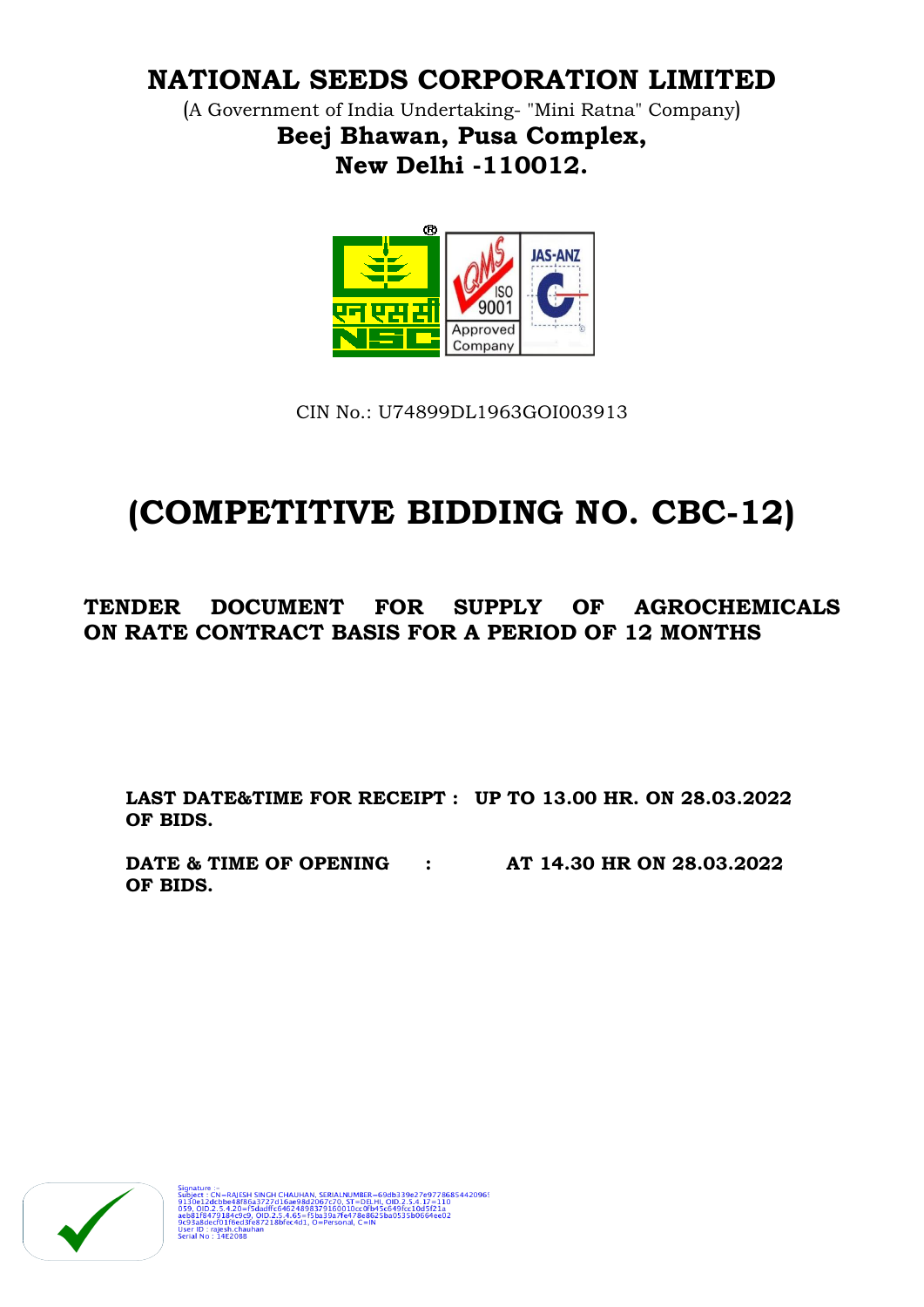### **NATIONAL SEEDS CORPORATION LIMITED (A GOVERNMENT OF INDIA UNDERTAKING) BEEJ BHAVAN, PUSA COMPLEX, NEW DELHI-110012**

### **TENDER DOCUMENT (CBC-12)**

| (I)   | Notice inviting tender showing details of requirement | $:3-5$      |
|-------|-------------------------------------------------------|-------------|
| (II)  | PART 'A'                                              |             |
|       | Specification                                         | $: 7-8$     |
| (III) | PART 'B'                                              |             |
| 1.    | Instruction to Tenderer-1                             | $: 10 - 11$ |
| 2.    | Instruction to Tenderer-2                             | $: 12 - 20$ |
| 3.    | General terms and conditions of the contract          | $: 21 - 26$ |
| 4.    | Tender Form - Annexure-A & B                          | $: 27 - 34$ |
| 5.    | Details of Bank Guarantee in lieu of Security Deposit | $: 35 - 36$ |
| 6     | Pre-Contract Integrity Pact                           | $: 37-40$   |
| 7.    | Details of Destinations                               | :41         |

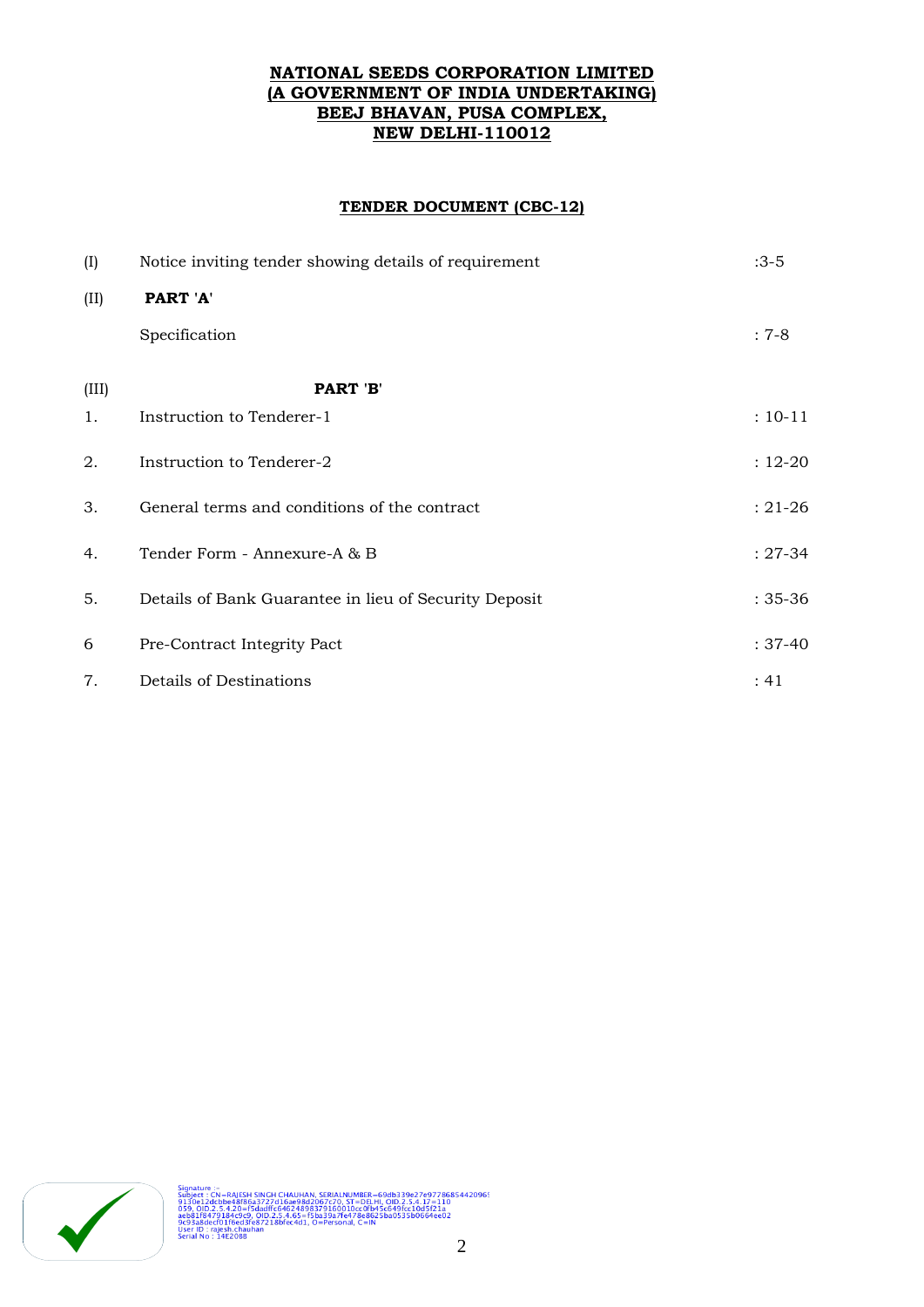

**राष्ट्रीय बीज निगम लऱलमटेड )भारत सरकार का उपक्रम( बीज भवि, पसू ा पररसर, िई दिल्ऱी –110012 (सामग्री प्रबंधि ववभाग) िरूभाष – 8607-386372**

| NATIONAL SEEDS CORPORATION LIMITED  |
|-------------------------------------|
| (A Government of India Undertaking) |
| (CIN : U74899DL1963GOI003913)       |
| BEEJ BHAWAN, PUSA COMPLEX           |
| NEW DELHI-110012 (INDIA)            |
| (MATERIAL MANAGEMENT DIVISION)      |
| Website - www.indiaseeds.com        |
| Mobile No. - 8607-386372            |
| $E$ -mail - mm@indiaseeds.com       |

No. NSC/MM/2/CBC-12/Chemicals/ Date 07.03.2022

# **NOTICE INVITING TENDER NO. CBC-12**

### **PURCHASE OF AGRO-CHEMICALS ON RATE CONTRACT FOR A PERIOD OF 12 MONTHS**

E-tenders are invited in prescribed Tender Form for the procurement of agro chemicals on rate contract from the interested manufacturers/ suppliers. NSC intends to purchase BIS marked agro chemicals as per Insecticide Rule 1971, however, parties supplying agro chemicals conforming to the latest BIS specification can also submit bids. In case the BIS specifications are not prescribed for a particular chemical or item, the suppliers of such items can also quote their bids. The purchase shall be done on the rate contract on need basis and that would remain operative up to **TWELVE MONTHS** from the date of agreement.

| SNO.           | <b>NAME</b><br>OF<br><b>AGROCHEMICALS</b>                                                                                               | <b>UNIT</b> | <b>PACKING</b><br><b>SIZE</b> | in<br>Qty.<br>Kgs./Liters | $EMD$ (RS.) |
|----------------|-----------------------------------------------------------------------------------------------------------------------------------------|-------------|-------------------------------|---------------------------|-------------|
| $\mathbf{1}$   | Acephate 75%SP                                                                                                                          | Kg          | 5.00                          | 450 Kg                    | 5200        |
| $\overline{2}$ | Acetamiprid 20%SP                                                                                                                       | Kg          | 5.00                          | 560 Kg                    | 7300        |
| 3              | Aluminium Phosphide 56%<br>ww                                                                                                           | Kg          | 5.00                          | 1900 Kg                   | 17200       |
| $\overline{4}$ | Bispyribac Sodium 10% SC                                                                                                                | Lt          | 5.00                          | 170 Lt                    | 6300        |
| $\overline{5}$ | Buprofezin 25%SC                                                                                                                        | Lt          | 5.00                          | 480 Lt                    | 7000        |
| 6              | Carbendazim<br>12%<br>$\ddot{}$<br>Mancozeb 63% WP                                                                                      | Kg          | 5.00                          | 3500 Kg                   | 25300       |
| $\overline{7}$ | Carbendazim 50%WP                                                                                                                       | $\rm Kg$    | 25.00                         | 1500 Kg                   | 15500       |
| 8              | Carboxin 37.5% + Thiram<br>37.5% WS (Vitavax Power)                                                                                     | Kg          | 20.00                         | 520 Kg                    | 15300       |
| $\overline{9}$ | Cartap Hydrochloride 4%GR                                                                                                               | Kg          | 5.00                          | $3400$ Kg                 | 5700        |
| 10             | Chlorantraniliprole 0.4% GR<br>(Ferterra)                                                                                               | Kg          | 5.00                          | 13400 Kg                  | 42700       |
| 11             | Chlorantraniliprole 18.5% SC                                                                                                            | Lt          | 5.00                          | 1020 Lt                   | 234300      |
| 12             | Chlorpyriphos 20% EC                                                                                                                    | Lt          | 5.00                          | 3500 Lt                   | 15100       |
| 13             | Chlorpyriphos 50% EC                                                                                                                    | Lt          | 5.00                          | 1820 Lt                   | 20000       |
| 14             | Copper oxy-chloride 50%WP<br>(COC)                                                                                                      | Kg          | 5.00                          | 2630 Kg                   | 33000       |
| 15             | Deltamethrin 2.5%WP                                                                                                                     | Kg          | 5.00                          | 1450 Kg                   | 11400       |
| 16             | Diafenthiuron 50%WP                                                                                                                     | Kg          | 5.00                          | 400 Kg                    | 8400        |
| 17             | Diafenthiuron<br>47%<br>$+$<br>Bifenthrin 9.4% SC                                                                                       | Lt          | 5.00                          | 225 Lt                    | 9000        |
| 18             | Emmamectin<br>Benzoate<br>5%SG                                                                                                          | Kg          | 5.00                          | 3850 Kg                   | 93200       |
| 19             | Fipronil 5% SC                                                                                                                          | Lt          | 5.00                          | 270 Lt                    | 7600        |
| 20             | Flonicamid 50%WG                                                                                                                        | Kg          | 5.00                          | 85 Kg                     | 13600       |
| 21             | DENIC LE BALES INCH CHALHAM GRIM EL OVERE FOD339e27e91746854420965<br>aeb81f8479184c9c9, OID.2.5.4.65=f5ba39a7fe478e8625ba0535b0664ee02 |             | 5.00                          | 630 Lt                    | 168200      |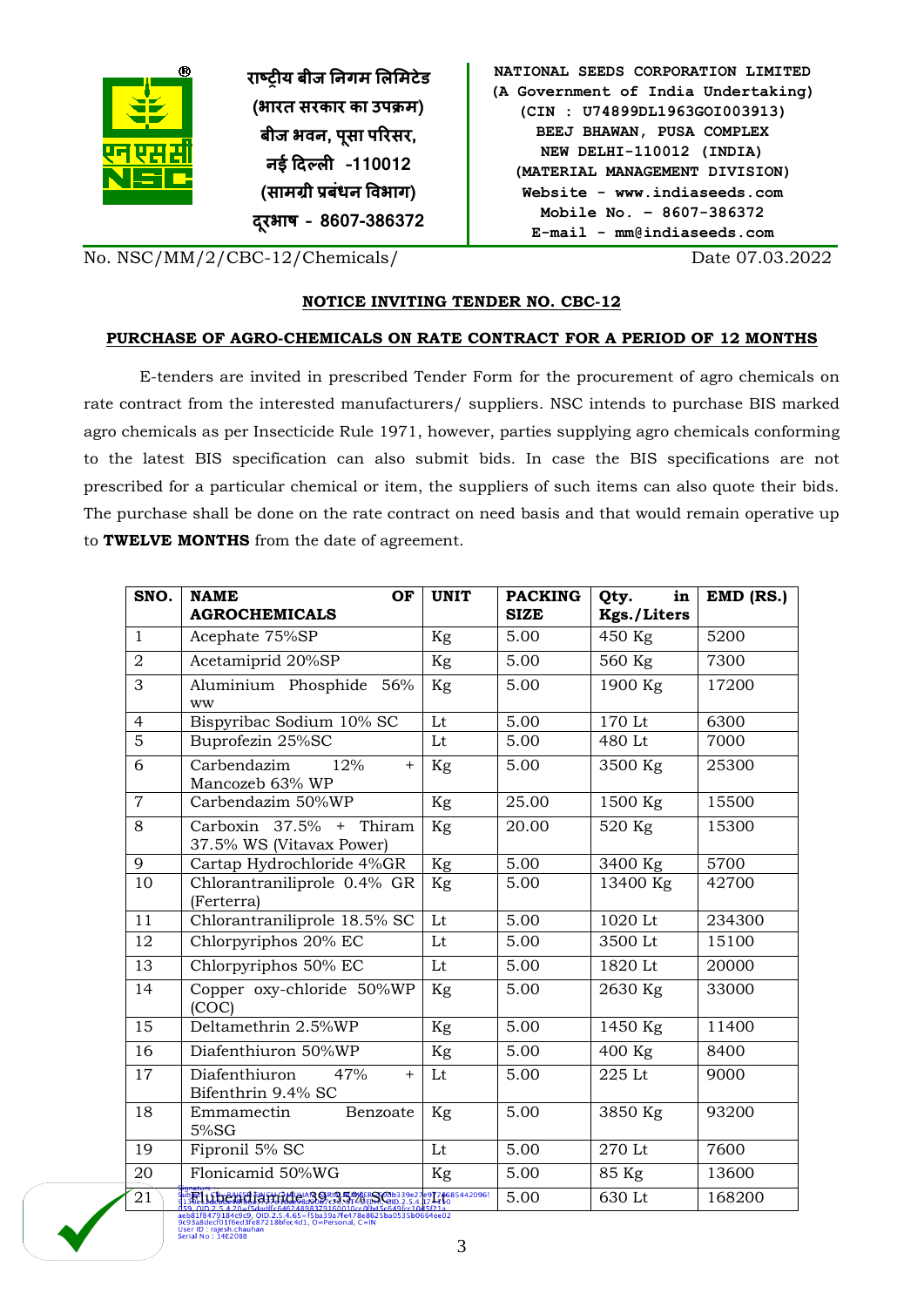| $\overline{22}$ | Glyphosate 41%SL                                                       | Lt    | 5.00               | 7800 Lt                            | 43100  |
|-----------------|------------------------------------------------------------------------|-------|--------------------|------------------------------------|--------|
| 23              | 35%<br>Imazethapyr<br>$+$<br>Imazamox 35%WG                            | Kg    | 5.00               | 150 Kg                             | 46600  |
| 24              | Imidacloprid 17.8%SL                                                   | Lt    | 5.00               | 3200 Lt                            | 193000 |
| $\overline{25}$ | Indoxacarb<br>4.5%<br>$+$<br>Novaluron 5.25%SC                         | Lt    | 5.00               | 400 Lt                             | 30400  |
| 26              | Malathion 50% EC                                                       | Lt    | 5.00               | 2950 Lt                            | 21900  |
| 27              | Mancozeb 75%WP                                                         | Kg    | 5.00               | 3700 Kg                            | 28400  |
| 28              | Metalaxyl 8% + Mancozeb<br>64% WP                                      | Kg    | 5.00               | 1000 Kg                            | 8100   |
| 29              | Metribuzin 42% + Clodinafop<br>Propargyl 12% WG                        | Kg    | 5.00               | 90 Kg                              | 7500   |
| 30              | Monocrotophos 36%SL                                                    | Lt    | 5.00               | 5550 Lt                            | 38300  |
| 31              | Pendamethalin 30%EC                                                    | Lt    | 5.00               | 17000 Lt                           | 108400 |
| 32              | Pretilachlor 50%EC                                                     | Lt    | 5.00               | 1400 Lt                            | 10000  |
| 33              | Profenophos 50%EC                                                      | Lt    | 5.00               | 9200 Lt                            | 106100 |
| 34              | Propiconazole 25%EC                                                    | Lt    | 5.00               | 1050 Lt                            | 10900  |
| 35              | Pymetrozine 50% WG                                                     | Lt    | 5.00               | 50 Lt                              | 5500   |
| 36              | Pyriproxyfen 10% EC                                                    | Lt    | 5.00               | 850 Lt                             | 9000   |
| 37              | Quizalofop Ethyl 5% EC                                                 | Lt    | 5.00               | $380 \mathrm{Lt}$                  | 9200   |
| $\overline{38}$ | Aciflurfen<br>Sodium<br>16.5<br>%+Clodinafop Propargyl 8%<br>EC (IRIS) | Lt    | 5.00               | 750 Lt                             | 20100  |
| 39              | Streptocyline                                                          | Kg    | 1.00               | 65 Kg                              | 6100   |
| 40              | Sulphosulfuron 75% WG +<br>Metsulfuron methyl 5% WG                    | Kg    | 1.00               | 20 Kg                              | 10800  |
| 41              | Tebuconazole 25.9% EC                                                  | Lt    | 5.00               | $600$ Lt                           | 6700   |
| 42              | Thiamethoxam 25%WG                                                     | Kg    | 5.00               | 1170 Kg                            | 14300  |
| 43              | Deltamethrin<br>3.7%<br>EC<br>$+$                                      | Lt    | 5.00               | 380 Lt                             | 6200   |
|                 | Chlorpyriphos Methyl 21.6%                                             |       |                    |                                    |        |
|                 | EC                                                                     |       |                    |                                    |        |
| 44              | Tebuconazole 2% DS                                                     | Grams | $\overline{40}$ gm | 280500<br>(40)<br>gram<br>packets) | 85600  |

*Important Instructions :- 1. Only Per Pack Size FOR Rates including GST must be Quoted in the price bid. Bidders may please note that the rates received in the price bids shall be considered for the rates of per packet size FOR inclusive of all taxes only.* 

*2. The total value of quoted offer will be 50 times the value of EMD of each tendered item by the bidders. Average Annual turnover in last three years should not be less than three times of quoted value of offer. However, in case of MSEs average annual turnover for last three years should not be less than quoted value of offer.*

*3. The bidders may offer their bids accordingly so that the total value of their offered bids does not exceed beyond their average turnover as per details mentioned above. Further Tenderers who are interested to supply 50% of the tendered qty of any item are also eligible for participation in the tender.*



Signature :-<br>
1919 - Charles Band, State March Chause (1988)<br>
2013 - Charles Band, 2721 364-9840367270, ST-DELH, OD.2.5 4, 17 = 11.0<br>
2013 - Charles Band, 2012 - Charles Cape (20067270, ST-DELH, OD.2.5 4, 17 = 11.0<br>
2013 -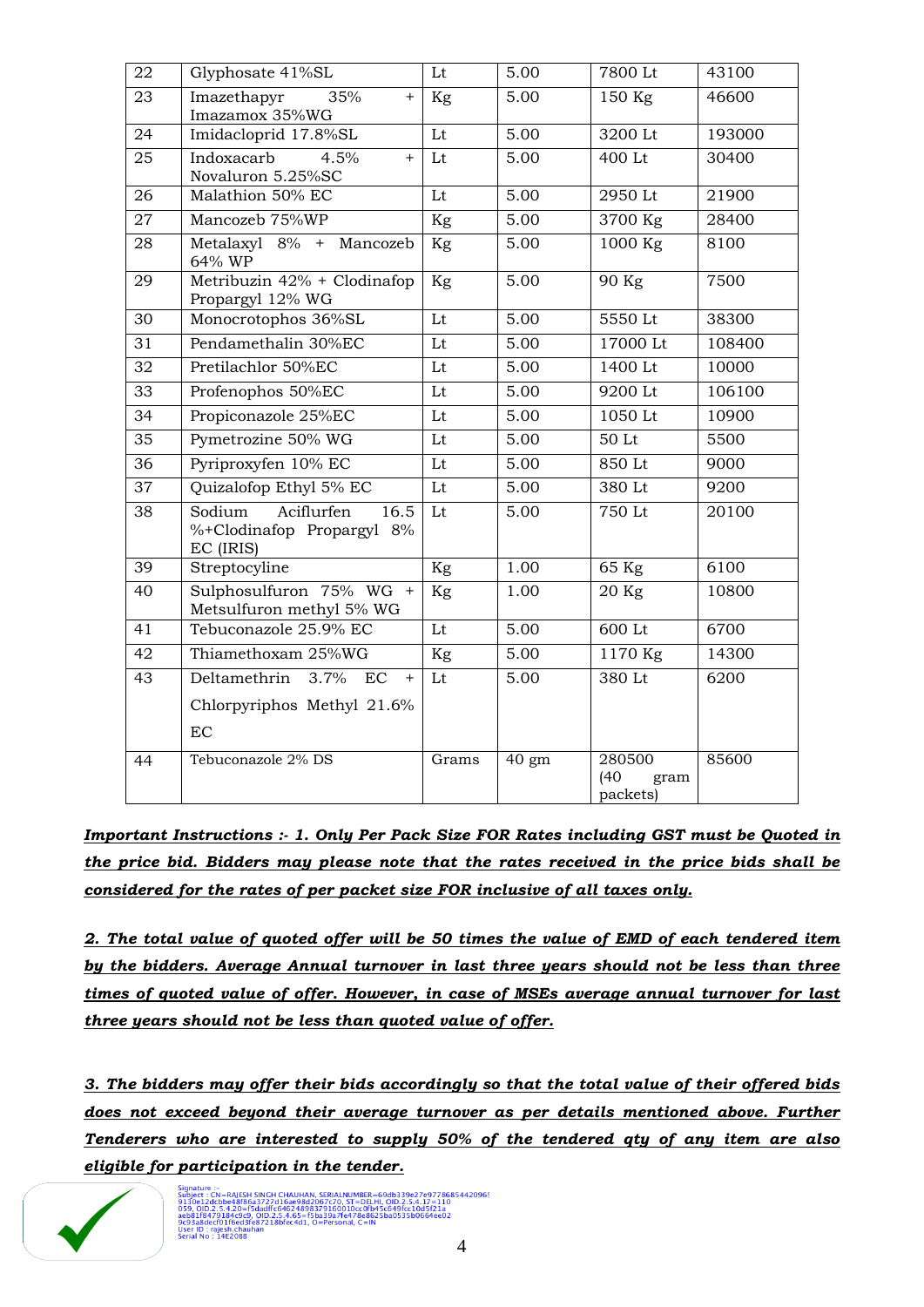### *4. The lab testing charges shall be recovered from the payment of the bills of the supplier.*

The above requirement is tentative, it may increase, decrease or some of products may not be required at all, which will depend upon insect pest, crop situation/seed production.

The cost of tender document (Non-refundable) is Rs. 1000/- and consolidated amount of EMD as well as tender cost can be paid through **Online payment through our portal [https://indiaseeds.eproc.in.](https://indiaseeds.eproc.in/)** 

The tender document containing Tender Forms, Specification, terms and conditions, destinations etc. can be seen and downloaded **from our portal [https://indiaseeds.eproc.in.](https://indiaseeds.eproc.in/)** Tender document can also be downloaded from NSC"s website: **https//www.indiaseeds.com** or Central Procurement Portal **www.eprocure.gov.in** also.

Bid without payment of Tender cost and EMD shall be liable for rejection. However, **MSEs**  having valid registration are exempted from payment of cost of tender document & EMD. MSEs are entitled to avail the benefit of purchase preference as per Public Procurement Policy for Micro and Small Enterprises (MSEs) 2012.

The Provision for relaxation to all Startup Enterprise **prior turnover and prior experience** in Public Procurement (PP) is applicable as per DIPP Office Memorandum no. **F-20-2/2014-PPD (Pt) dated 27-07-2017 & 20-09-2016** subject to furnish of the documentary proof in support of claim along with their request letter.

Bidder has to **submit the tender online** following the instructions appearing on the screen/NIT on the portal **[https://indiaseeds.eproc.in.](https://indiaseeds.eproc.in/)**

NSC reserves the right to accept or reject any or all the tenders, alter or cancel the quantity without assigning any reason thereof. Any further corrigendum(s) to this tender shall be published only on our website/e-portal.

| Last date and time for receipt of Bids | Up to 13.00 hrs on 28.03.2022 |  |
|----------------------------------------|-------------------------------|--|
| Date & Time of Opening of Bids         | At 14:30 hrs on 28.03.2022    |  |

### **ASSISTANT GENERAL MANAGER (MM)**



;Н СНАUНАN, SERIALNUMBER=69db339e27e9778685442096:<br>7d16ae98d2067c70, ST=DELHI, OID.2.5.4.17=110<br>ffc64624898379160010cc0fb45c649fcc10d5f21a<br>1.8bfec4d1, O=Personal, C=IN<br>1.8bfec4d1, O=Personal, C=IN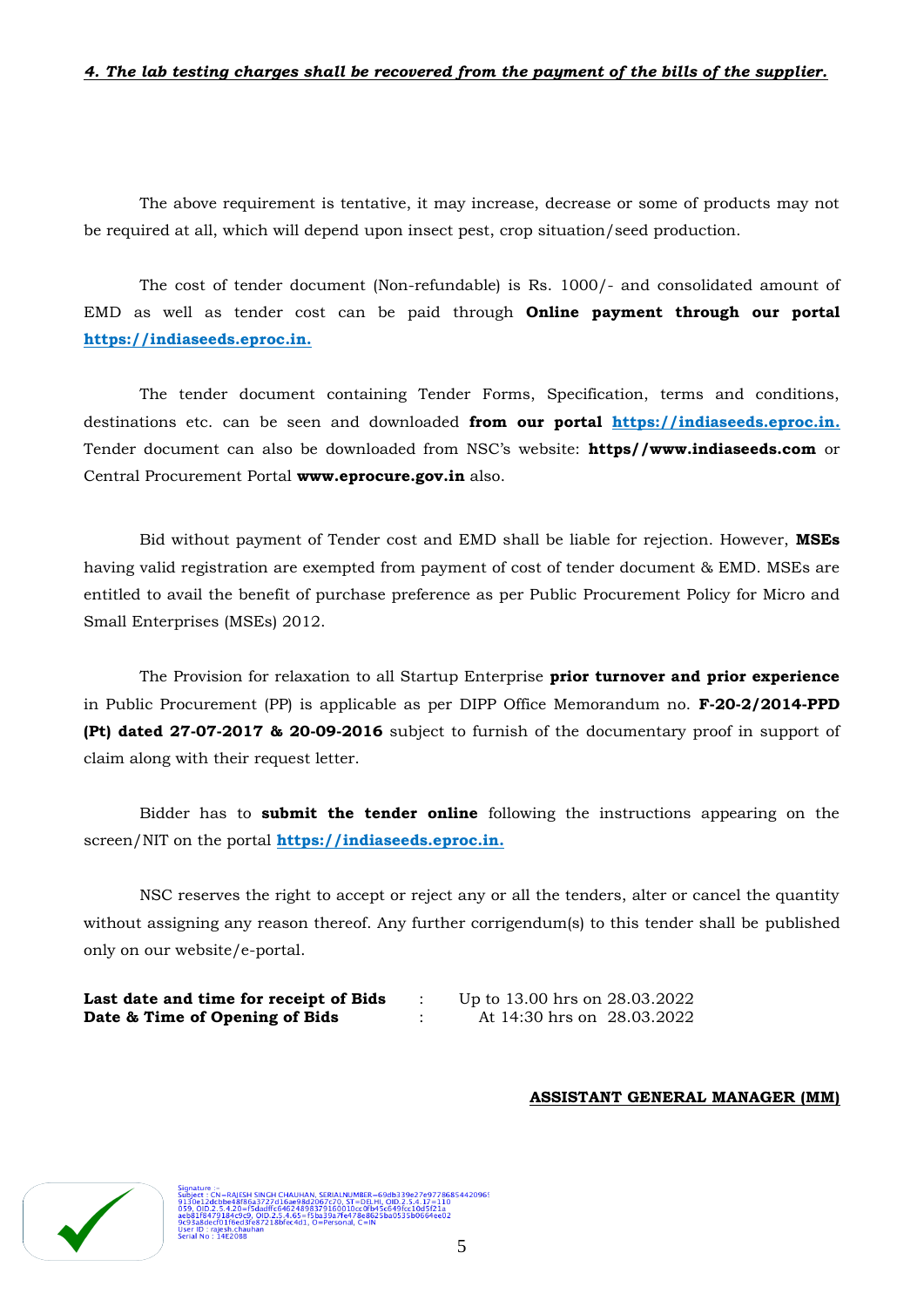# *PART-A*



Signature -:<br>
Subject : Cth=RAJESH SINCH CHAUHAN, SERJALNUMEER=69db339e27e97786854420965<br>
SUBJect : Cth=b6866827771668624898379160010cc0fb45-04025-31075-110<br>
0150-010-2-5-4-20e-6dadff G6624898379160010cc0fb45-04965-7045-21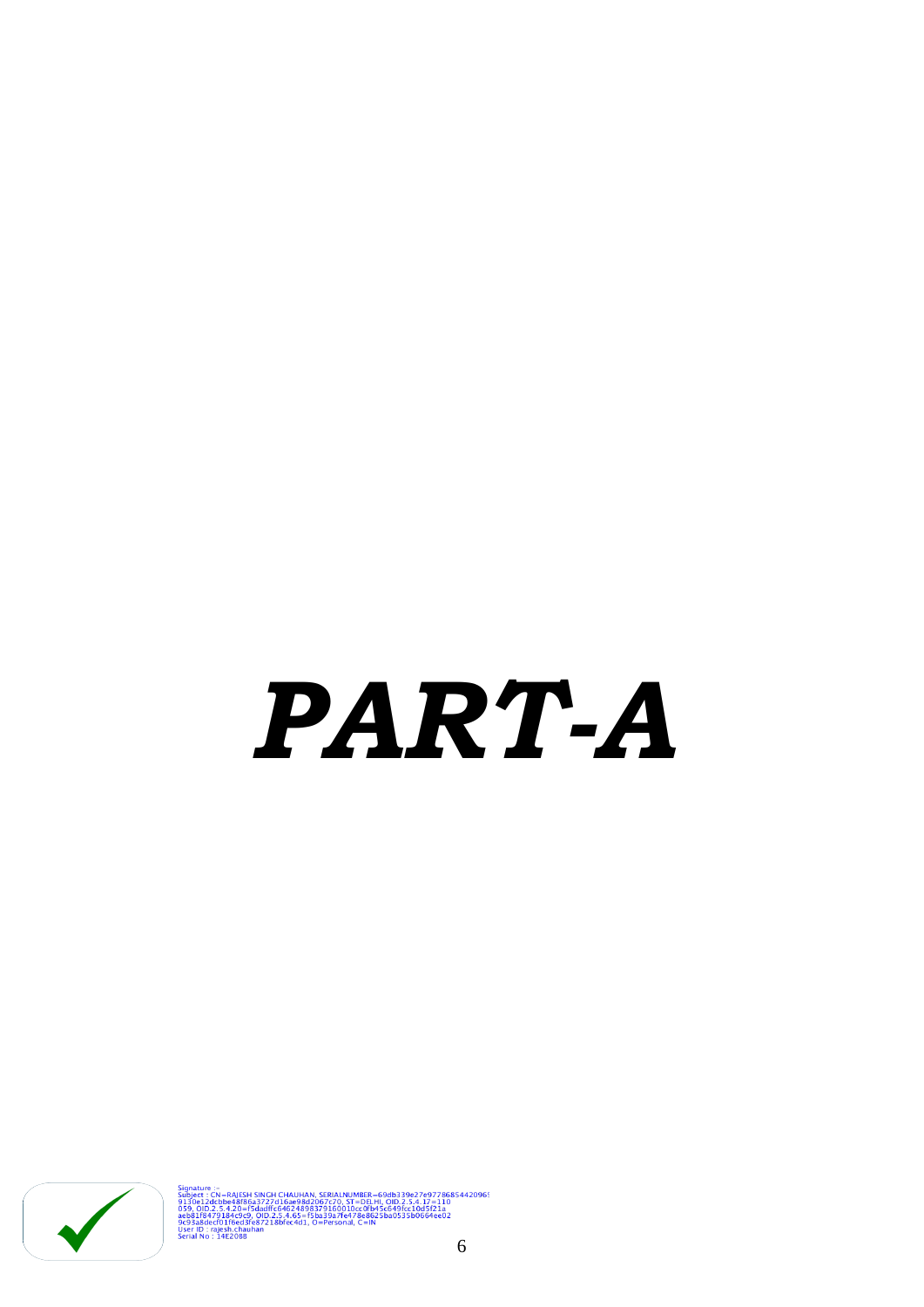# **NATIONAL SEEDS CORPORATION LTD. MANDATORY TECHNICAL DOCUMENTS-**

- a) Self attested copy of valid CIB license for the quoted agrochemicals issued by Directorate of Plant Protection, Quarantine and Storage, Faridabad, Haryana. In case of suppliers the required documents of the Principal Manufacturer should be provided.
- b) Self attested photo copy of License for manufacturing all items for which quotations have been given. In case of suppliers the pertaining documents of the Principal Manufacturer should be provided for the quoted items.
- c) NSC intends to purchase BIS marked pesticides as per Insecticide Rule 1971. However, parties manufacturing/supplying pesticides conforming to the latest BIS specification can also submit bids. In case the BIS specifications are not prescribed for a particular chemical or item, the suppliers of such items can also quote their bids.
- d) Authority letter from the manufacturer in case of authorized distributor.
- e) Documents in support of proprietary item.
- f) Self Attested photo copy of registration certificate duly quoted registration no. in case of Micro & Small Enterprises (MSEs).

----------------

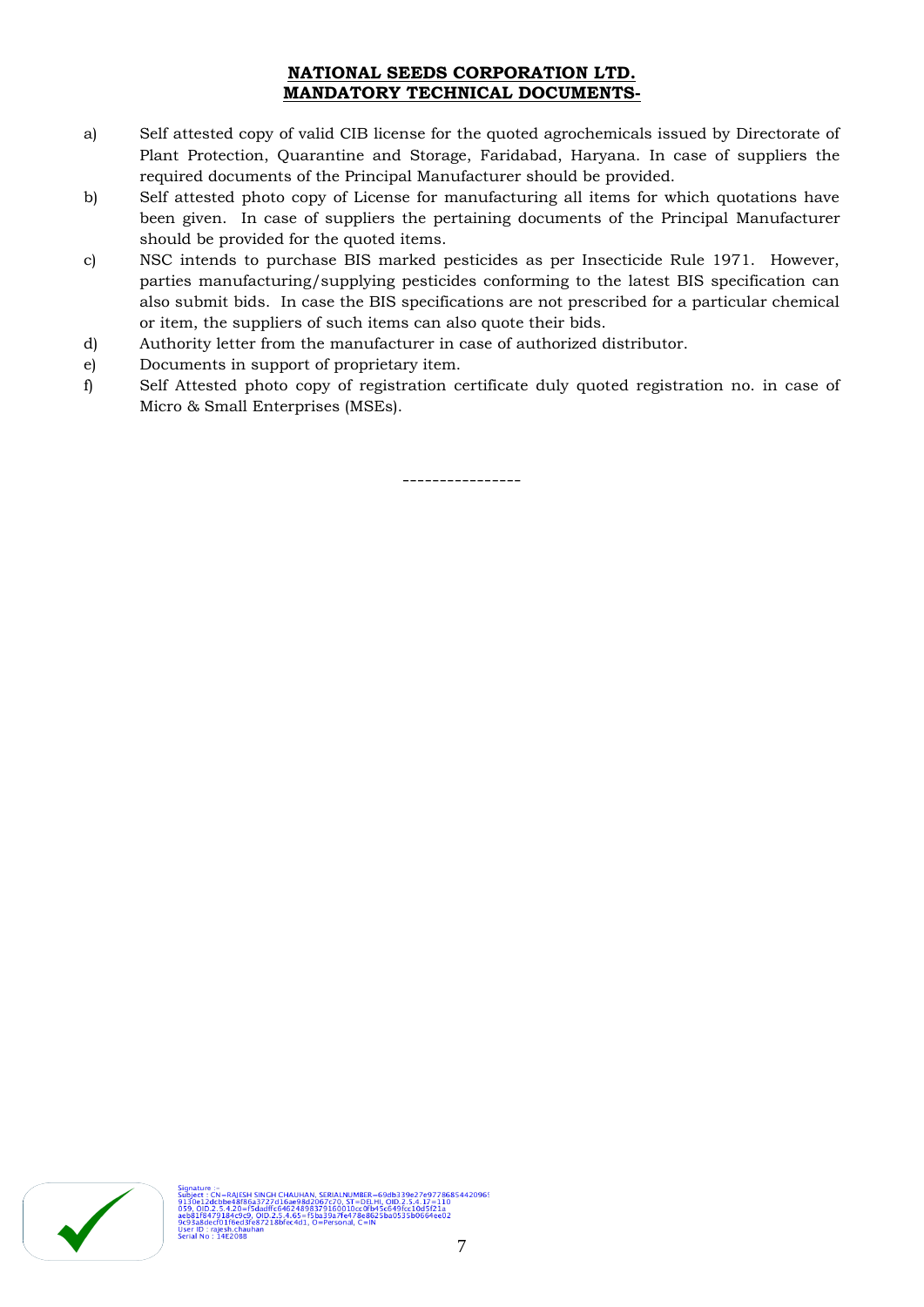# **CHECK LIST OF ENCLOSURES FOR TECHNICAL & COMMERCIAL BIDS :**

- 1. EMD.
- 2. Certificate of registration of the firm.
- 3. Self attested copy of valid CIB license for the quoted agrochemicals issued by Directorate of Plant Protection, Quarantine and Storage, Faridabad, Haryana. In case of suppliers the required documents of the Principal Manufacturer should be provided.
- 4. Self attested photo copy of License for manufacturing all items for which quotations have been given. In case of suppliers the pertaining documents of the Principal Manufacturer should be provided for the quoted items.
- 5. NSC intends to purchase BIS marked pesticides as per Insecticide Rule 1971. However, parties manufacturing pesticides conforming to the latest BIS specification can also submit bids.
- 6. Authority letter from the manufacturer in case of authorized distributor.
- 7. Documents in support of proprietary item.
- 8. Self Attested photo copy of registration certificate duly quoted registration no. in case of Micro & Small Enterprises (MSEs).
- 9. A copy of PAN No & Income-tax Return for the current year & previous year.
- 10. Copy of GST Registration No.
- 11. If representative participating, letter of authorization to participate in the tender opening/negotiation of rate.
- 12. Affidavit certificate that not blacklisted and no arbitration case pending in this office.
- 13. Affidavit no circumstances exceeded lowest price of identical goods to Govt./ Semi Govt. Organizations.
- 14. Balance Sheet for last Three years i.e. 2018-19, 2019-20 & 2020-21 of the bidder.
- 15. In case of non furnishing of balance sheet of any financial year from 2018-19 to 2020-21 the offer shall be rejected if the firm is not registered as startup enterprises. The Provision for relaxation to all Startup Enterprise **prior turnover and prior experience** in Public Procurement (PP) is applicable as per DIPP Office Memorandum no. **F-20-2/2014-PPD (Pt) dated 27-07-2017 & 20-09-2016** subject to furnish of the documentary proof in support of claim along with their request letter.
- 16. Past Performance orders or certificates of any last two financial years i.e. 2019-20 or 2020-

21 of the bidder.

**Note: -Above documents are essential for responsiveness of Bid, in absence of any above document, Bid may be considered Non Responsive.**

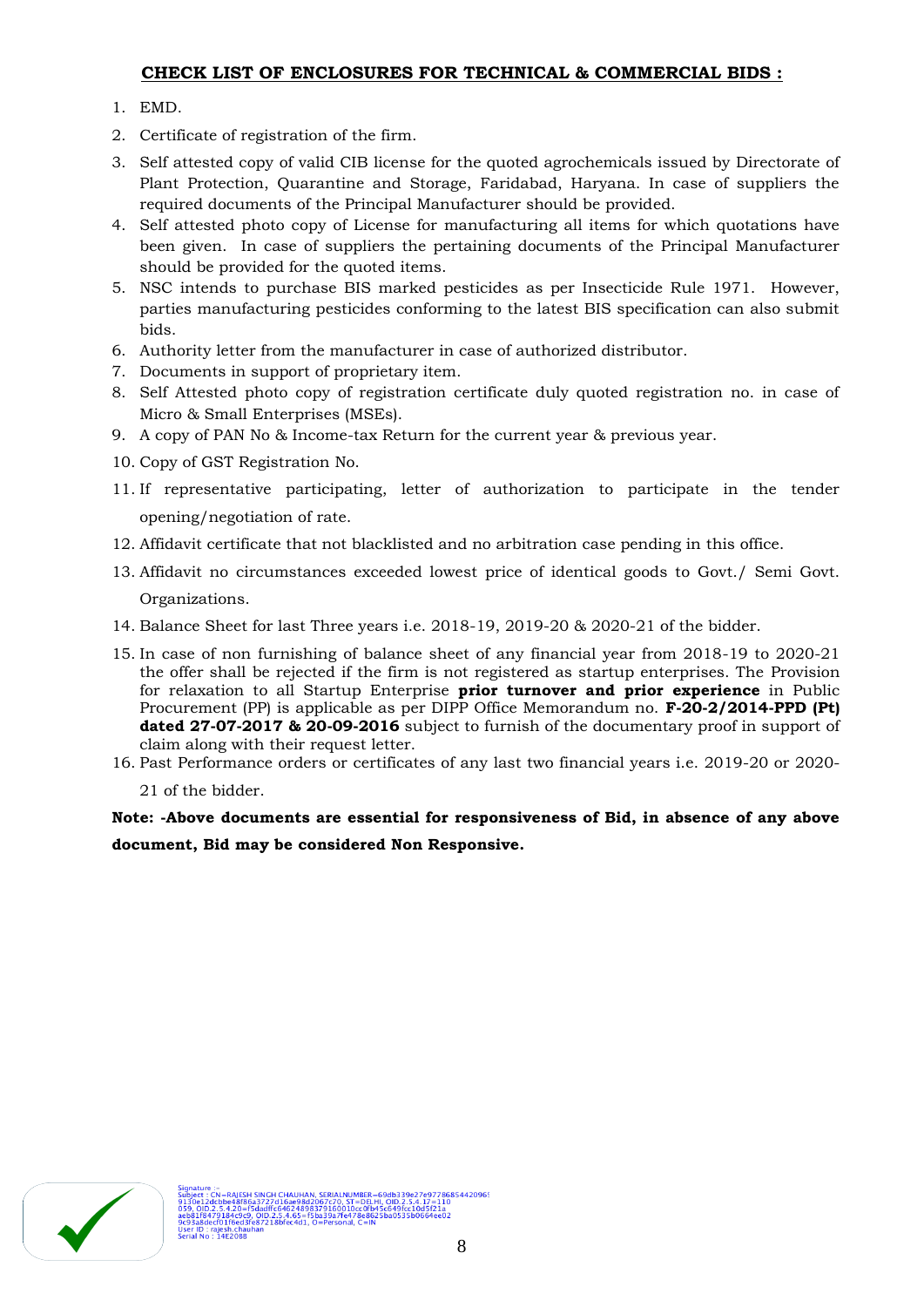# **PART-B**



IESH SINGH CHAUHAN, SERIALNUMBER=69db339e27e97786854420965<br>8f86a3727d15ae98d2067c70, ST=DELHI, OID.2.5.4.17=110<br>0=f5dadffc64624898379160010cc0fb45c649fcc10d5f21a<br>403fe87218bfec4d1, О=РегѕопаI, С=IN<br>ed3fe87218bfec4d1, О=Ре Signature :-<br>Subject : CN=RAJE<br>9130e12dcbbe48f<br>059, OID.2.5.4.20:<br>aeb81f8479184c9<br>9C93a8decf01f6ed<br>User ID : rajesh.cha<br>Serial No : 14E20B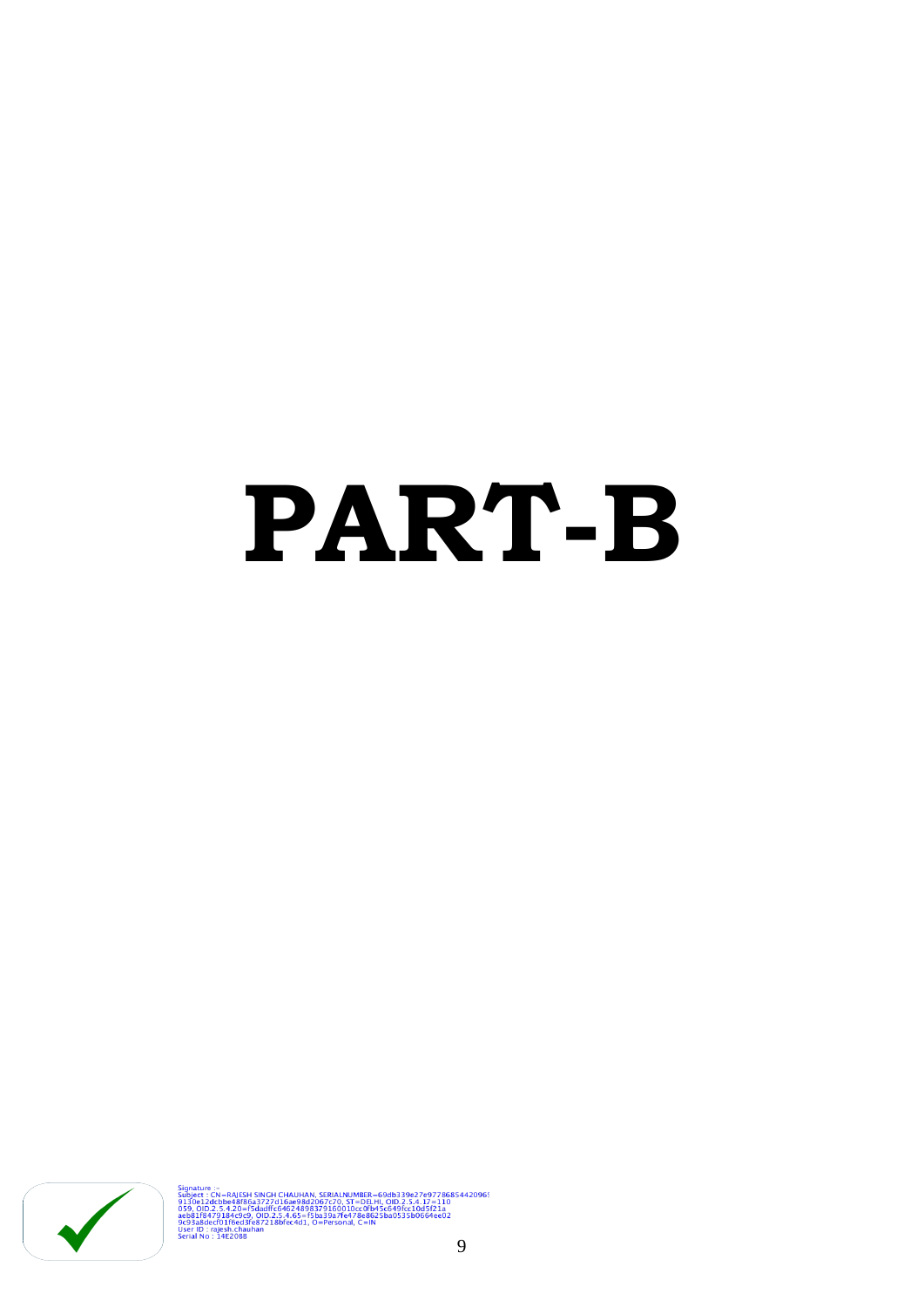# **SECTION - I**

# **INSTRUCTIONS TO TENDERER – 1**

### **DEFINITIONS:**

- a. C1 India Private Limited: Service provider to provide the e-Tendering Software.
- b. NSCL e-Procurement Portal: An e-tendering portal of National Seeds Corporation Limited ("NSCL") introduced for the process of e-tendering which can be accessed on **[https://indiaseeds.eproc.in.](https://indiaseeds.eproc.in/)**

# **I. ACCESSING/PURCHASING OF BID DOCUMENTS:**

- i. It is mandatory for all the bidders to have Class-III Digital Signature Certificate (With Both DSC Components, i.e. Signing & Encryption) from any of the licensed Certifying Agency (Bidders can see the list of licensed CA"s from the link **[www.cca.gov.in](http://www.cca.gov.in/)**) to participate in e-tendering of NSCL.
- ii. C1 India Pvt. Ltd. Facilitates procurement of Class III DSC"s. DSC Procurement request may be sent to **[jatin.kalra@c1india.com](mailto:jatin.kalra@c1india.com)** for more details during NSCL working days.
- iii. To participate in the e-bid, it is mandatory for the Applicants to get themselves registered with the NSCL e-Tendering Portal [\(https://indiaseeds.eproc.in\)](https://indiaseeds.eproc.in/) to have a user ID & Password which has to be obtained by submitting a non-refundable annual registration charges of Rs. 3300/- inclusive of all taxes in favour of M/s C1 India Private Limited.
- iv. After making the payment through offline mode (i.e. DD), Vendors have to send an email intimation to Helpdesk for their profile activation. The account will be activated on receipt DD. In case of online mode (i.e. Net banking, Debit card, Credit Card), Vendors have to send an email intimation to Helpdesk for their profile activation. The account will be activated within 24 working hours.
- v. All profile activations will be done only during NSCL working days. No profile activation will take place during NSCL Holidays & gazetted holidays.
- vi. The amendments/ clarifications to the tender, if any, will be posted on the NSCL e-Tendering Portal [\(https://indiaseeds.eproc.in\)](https://indiaseeds.eproc.in/).
- vii. To participate in bidding, bidders have to pay EMD (refundable) as per the amount mentioned in the tender document through online mode through NEFT/RTGS after generating E-challan from[https://indiaseeds.eproc.in.](https://indiaseeds.eproc.in/)
- viii. To participate in bidding, bidders have to pay **Tender Processing Fee of Rs. 550/-** inclusive of all taxes (**Non-refundable**) through offline/online mode in the form of demand draft in favour of M/s C1 India Private Limited payable at Gurgaon with any scheduled bank or by Online mode (internet banking/debit card/credit card).
- ix. Both "EMD" and "Tender Document Fee" are mentioned in individual tender document as published at NSCL e-Tendering Portal [\(https://indiaseeds.eproc.in\)](https://indiaseeds.eproc.in/). The bidders who are MSE / MSME and registered with NSIC are exempted from paying EMD and tender document piect, CN=RAFEH SINCH CHANHAN, SEPALNUMBER = 69db33927e97786854420965<br>30 COST, FOR PATE SINCH CHANHAN, SEPARALM BERN CORPORATION IT THE documentary proof.<br>6.102.2.3.420=Bdadftc64624898379160014cc0653:6498cc1003521a<br>1388dec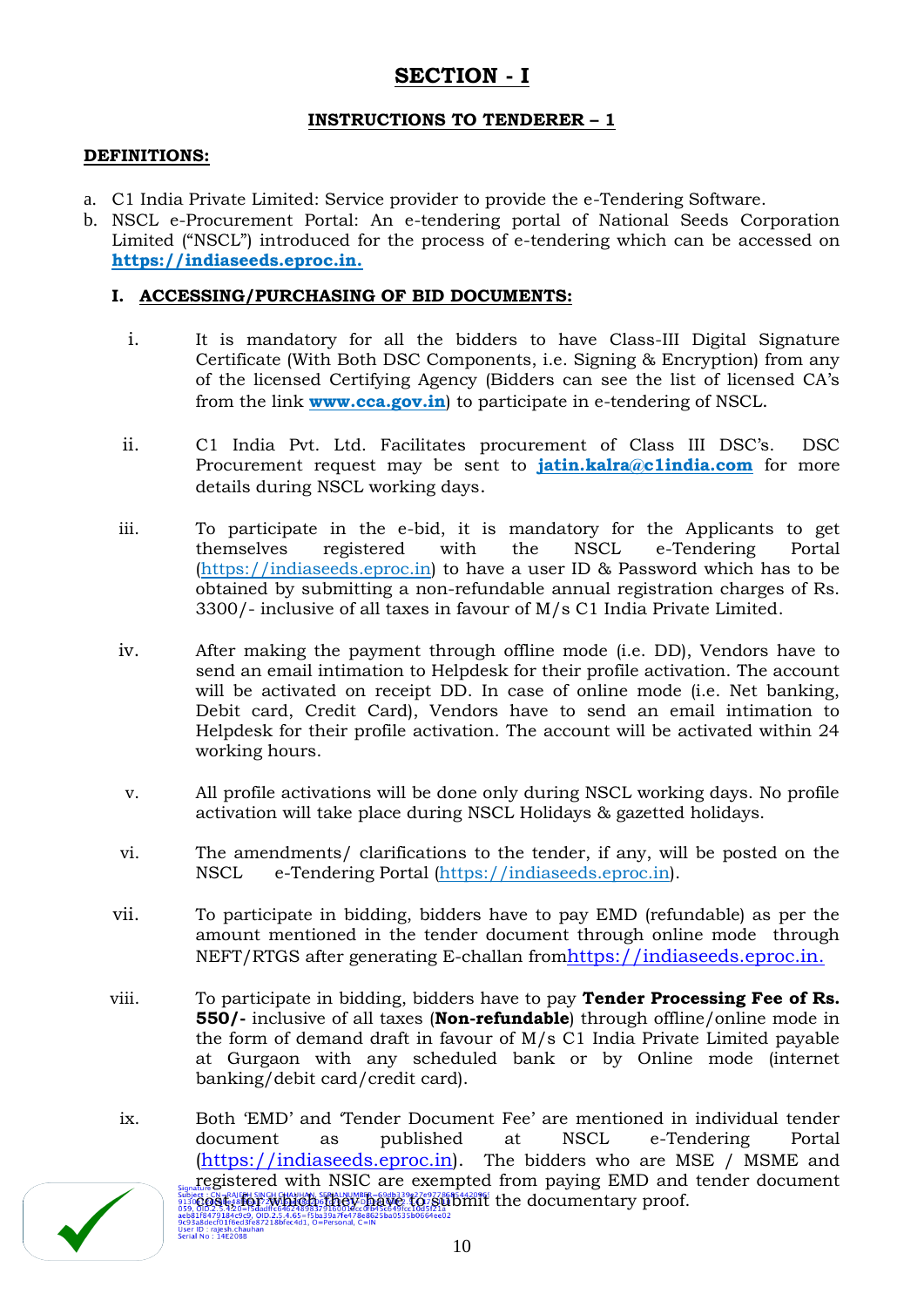x. For helpdesk please contact E-Tendering Cell and Help Desk Support**.**

# **II. PREPARATION & SUBMISSION OF APPLICATIONS:**

- (i) Detailed NIT may be downloaded from NSCL e-tendering portal and the Application may be **submitted online** following the instructions appearing on the screen/NIT.
- (ii) Vendor can pay tender document fee Online through Internet Banking/ Debit Card/ Credit Card.
- (iii) A Vendor manual containing the detailed guidelines for e-tendering system is also available on the portal.

# **III.MODIFICATION / SUBSTITUTION/ WITHDRAWAL OF BIDS:**

- (i) The Bidder may modify, substitute or withdraw its e- bid after submission prior to the Bid Due Date. No Bid shall be modified, substituted or withdrawn by the Bidder on or after the Bid Due Date.
- (ii) Any alteration/ modification in the Bid or additional information supplied subsequent to the Bid Due Date, unless the same has been expressly sought for by the NSCL, shall be disregarded.
- (iii) For modification of e-bid, bidder has to detach its old bid from e-tendering portal and upload / resubmit digitally signed modified bid.
- (iv) For withdrawal of bid, bidder has to click on withdrawal icon at e-tendering portal and can withdraw its e-bid.

# **IV. OPENING AND EVALUATION OF APPLICATIONS:**

- **(i)** Opening of Applications will be done through online process.
- **(ii)** NSCL shall open documents of the Application received in electronic form. NSCL will subsequently examine and evaluate the Applications in accordance with the provisions set out in the NIT.
- **(iii)** The price bid will be opened of the applicants. The date of opening of price bid will be notified later on.

# **V. DISCLAIMER:**

The Applicant must read all the instructions in the tender Document and submit the same accordingly.

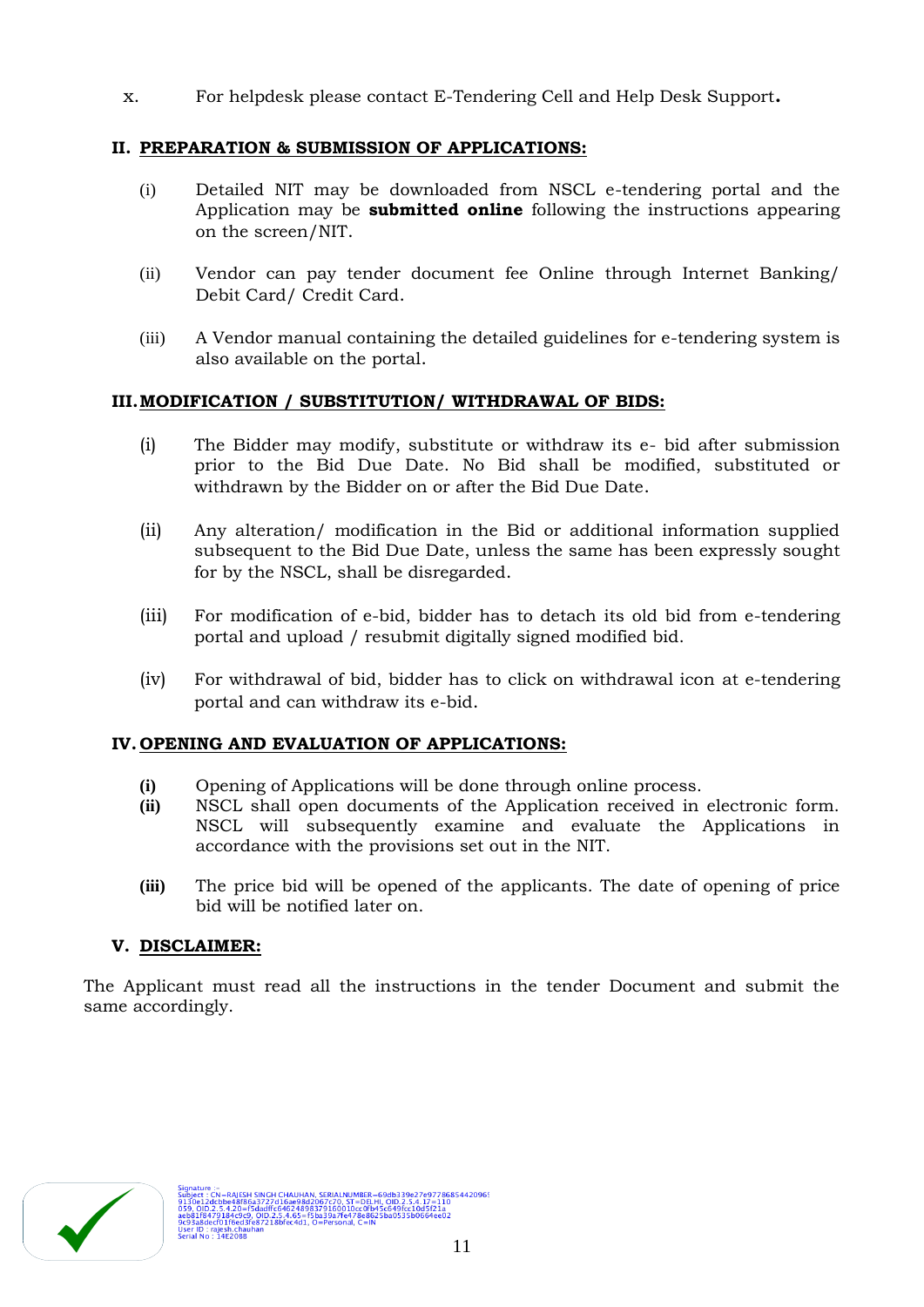# **INSTRUCTIONS TO TENDERER-2**

**1. ADVICE FOR TENDERERS: -**The tenderers are advised in their own interest to carefully read the tender documents and understand their purport unless the tenderer specifically states to the contrary in respect of any particular clause, it shall be presumed that he accepts all the terms and conditions as have been laid down in the tender document.

# **2. CONTRACT :-**

The contract is for the supply of the stores, the description specifications, particulars and the required quantities where are set forth in the schedule to the supply order together with the date or dates whereon the supplies are to be effected as specified therein.

Any variation or amendment of the contract shall not be binding on the purchaser unless and until the same is endorsed on the contract or incorporated in a formal instrument or in exchange of letters and is accepted by the parties hereto.

**3. ELIGIBLITY CRITERIA**: -**Tenderers who are interested to supply 50% of the tendered qty of any item are also eligible for participation in the tender.** But it should be indicated clearly in the Technical Part of the Bid. If not indicated, then tender will be treated for entire tendered quantity. The Tenderers may furnish the list of actual users of the item quoted, for the reference. Copies of purchase orders secured during last two years i..e 2019- 20 and 2020-21 should be enclosed.

The Tenderers should enclose a copy of current & previous year income tax return duly acknowledged by income –Tax Department. Other eligibility criteria will be applicable as per Section III Annexure B.

- **4. SUBMISSION OF OFFER: -** Offer must be submitted in the prescribed tender form provided in part "B" of the tender document at Section-III. The tenderer may attach additional sheets to the tender form wherever detailed description is necessary .**Only that party should tender who accepts all the terms & conditions because conditional tender may be treated as void.**
- **5. DEVIATION IN SPECIFICATION: -**No deviation from the specification laiddown in part "A" will be accepted.
- **6. QUOTATION OF PRICES: -** Tenderer shall give a final firm and net per unit price free from all escalation. Request for increase in price will under no circumstances be considered after opening of the tender. For the purpose of comparison and evaluation of bids, the tenderers are required to quote their packing size wise rate items-wise and should be given strictly in a manner as indicated in the annexure-A of Section-III of the part "B" of the tender document as under:
- i. The rates should be quoted for the offered items **on the basis of F.O.R. Destination door delivery inclusive of GST**, **Packing & Forwarding charges, on FAND SIGHCHAUHAN, SERIAD VIBER-6900339e27e97786854420965<br>
<b>charges, and unloading and unloading instance,**<br>
Best of the destinations are also and a serial design and and unloading etc. The destinations are<br>
Be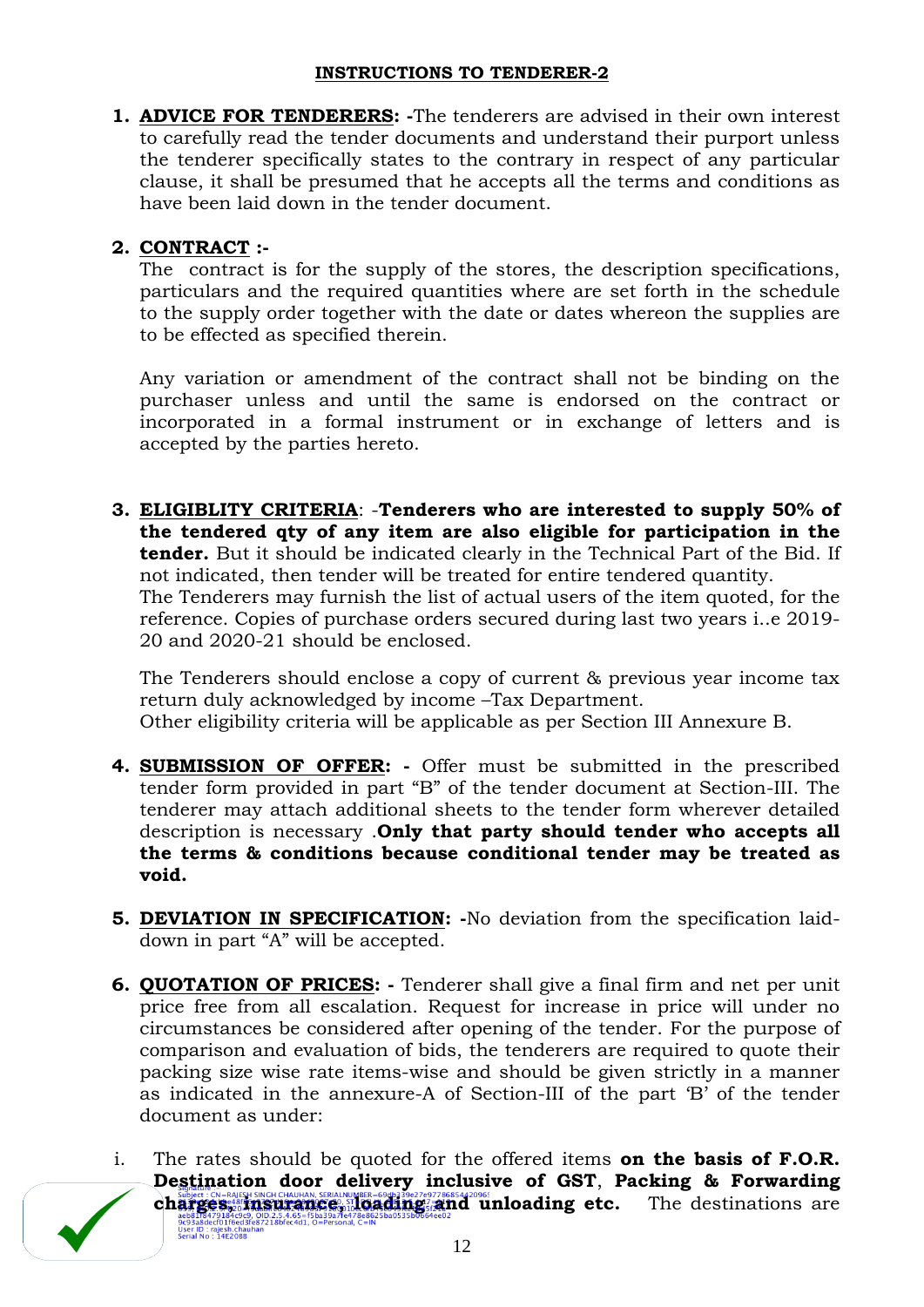specified in **Section-VI. The inspection, Verification and Testing charges will be borne by Supplier.** In case of full truck load/part load F.O.R. Destination will mean delivery at NSC"s Godown at the destination station.

- ii. In case, the Corporation requires the material at some other destination station other than specified in **Section-VI** referred to above and in case the distance of such new destination station from the supplier's place of dispatch is higher than the distance between supplier place of dispatch to the highest distance among the destination prescribed in **Section-VI** referred to above, corporation shall be prepared to pay extra transportation charges on proportionate basis.
- iii. If the rates quoted by tenderer are exclusive of GST, the exact rate at which they are payable should be shown clearly in the tender. In the absence of clear indication that these levies are payable in addition to the rates quoted, it will be assumed that rates are inclusive of GST.
- iv. It is agreed and understood by the contractor that the prices quoted shall not be higher than the controlled prices fixed by law for the stores.
- v. The prices are subject to the quantity discounts/ slab discounts if and as indicated in Section III Annexure A. In the event of the Annual Off take of all supplies taken by the purchaser against the contract for a particular item exceeding any particular slab, the contractor shall be bound to refund the discount proportionate to the quantity ordered within 15 days of the expiry of the period stipulated under the discount clause, or at the expiry of the contract whichever is earlier.
- vi. It is understood and agreed by the contractor that the prices charged for the stores supplied/ to be supplied under the contract shall under no circumstances exceed the lowest price at which the contractor sells the stores of identical description to any other person during the period of the contract.
- vii. If at any time during the said period, the contractor reduces the sale price of such stores or sells such stores to any other person at a price lower than the contract price, the contractor shall forthwith notify such reduction or sale to the purchaser and its Direct Demanding officers and the prices payable under the contract for the stores supplied after the date of coming into force of such reduction or sale shall stand correspondingly reduced. Further price reduction due to reduction of statutory levies will immediately be passed on to NATIONAL SEEDS CORPORATION LIMITED.
- viii. The contractor shall furnish to the Asstt. General Manager (MM) or the purchaser at intervals mentioned here-in-after as under:
	- a. Within a month of commencement of the contract, a certificate as to the rates prevailing at the commencement of the rate contract.
	- b. Within a month upon the expiry of every six months a memorandum certifying the rates prevailing during the preceding months.

and

c. Within a month upon the expiry of the rate contract period an affidavit in the following manner:-

I/ We certify that the stores or description identical to the stores supplied to the purchaser under the contract herein have not been sold by me/ us to any other person/ $\mu$  organization at the commencement of the rate contract/

913081240009683694372741698842007770, SI = DELHI, OID.2.5<br>059.0ID.2.5.4.20=15dadffc64624898379160010cc0fb45c649fcc1<br>0598176479184c9c9.0ID.2.54.65=15ba39a77e478e8625ba0535b0<br>09338decf01f6ed3fe87218ffec4d1, O=Personal, C=IN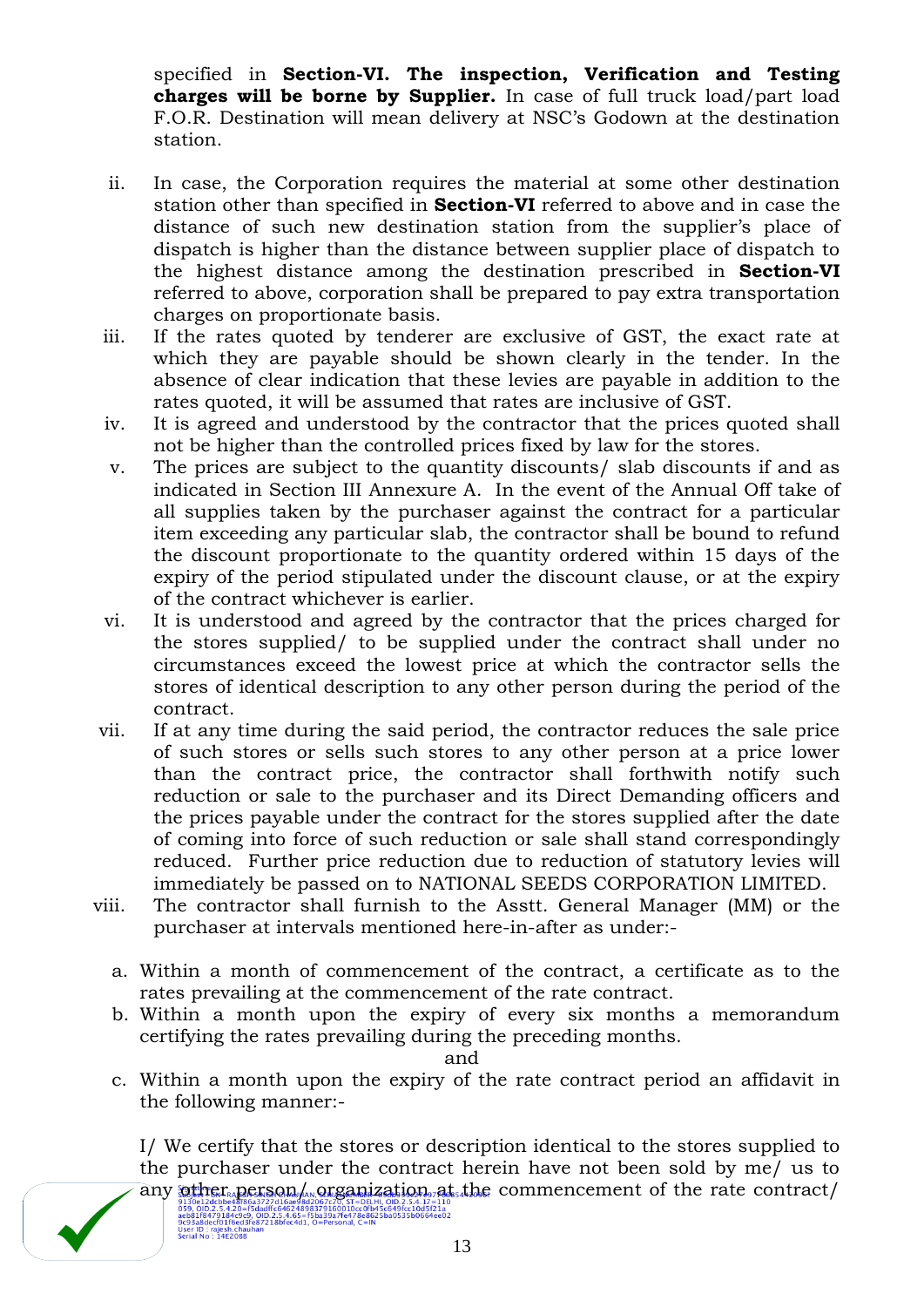during the period from \_\_\_\_\_\_\_\_\_\_\_\_\_\_\_\_ period of the rate contract from \_\_\_\_\_\_\_\_\_\_\_\_\_\_\_\_\_\_\_ at a price lower than the price charged to the purchaser under the contract except for the quantity of \_\_\_\_\_\_\_\_\_\_\_\_\_\_\_\_\_\_\_\_\_ under sub-para (iv) above, details of which are as follows :-

"Certified further that the prices charged do not exceed controlled prices if any as fixed by law for the stores supplied."

# **7. DELIVERY TERMS** :-

*The delivery period shall be 21 days from the issuance of purchase order*. The delivery period so specified in clause no.4 of section –II will be the essence of the contract. It would be clearly understood that any delay in delivery will cause unascertainable damages to the Corporation. Only those parties should tender who are in a position to stick to the delivery prescribed. Their attention is also invited to clause-12 of section-II relating to liquidated damages which shall be binding. The delivery period shall be 21 days from the issuance of purchase order.

# **8. SPECIFICATIONS:-**

The contractor shall be bound under the contract to supply the stores to the purchaser with ISI marking endorsed hereon and evincing a manufacturing date not earlier than three months from the date of receipt of the stores at the destinations of supply scheduled incase manufacturing date is earlier than three months, payment will be released either after consumption or it's replacement whichever is earlier.

# **9. POST DELIVERY TEST** :-

It is understood and agreed by the contractor that three joint samples will be drawn after the stores are received at the destination and got sealed. For this purpose, the firm should send their representative for drawing samples within a reasonable period of three days of receipt and in case the representative dose not report himself for drawing the samples, the samples shall be drawn by the farm authorities and the samples so-drawn shall be taken as final and no dispute on this account shall be accepted that the samples were not drawn in the presence of the representative of the firm and hence might not have been drawn in a proper manner. Out of the said samples, one such sealed sample will be retained each by the contractor and the purchaser and the third will be sent for analysis. **The payment will be released only if the test reveals that the material is as per the BIS specifications laid down. In case the supply made is substandard, the stores shall be removed by the supplier at his own cost within seven days from the receipt of a communication from the purchaser to this effect.**

*Note: The lab testing charges shall be recovered from the payment of the bills of the supplier.*



ESH SINGH CHAUHAN, SERIALNUMBER=69db339e27e9778685442096:<br>{f86a3727d15ae98d2067c70, ST=DELHI, OID.2.5.4.17=110<br>0=f5dadffc64624898379160010cc0fb45c649fcc10d5f21a<br>9d3(87218bfec4d1, О=Personal, С=IN<br>d3fe87218bfec4d1, О=Perso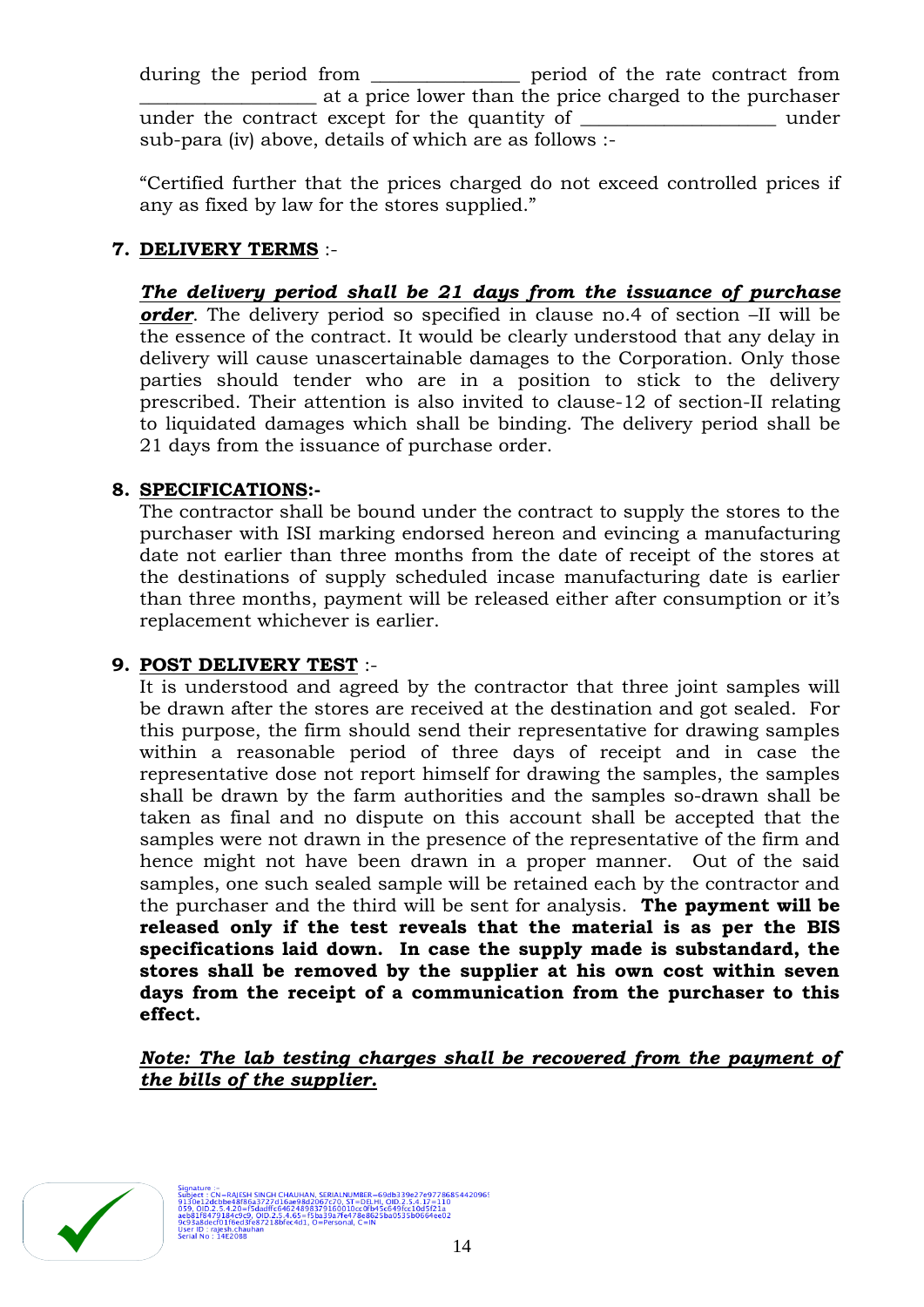# **10. SYSTEM OF PAYMENT** :

The tender terms for the payment to the suppliers as mentioned below:-

 a. For MSME suppliers the payment will be made done within 45 days after receipt of material subject to satisfactory Post Delivery Inspection report.

 b. For Non MSME suppliers the payment will be done within 90 days after receipt of material subject to satisfactory Post Delivery Inspection report.

# **11. PROGRESS REPORTS** :

The contractor shall be bound from time to time to provide such reports pertaining to the progress of the contract and/ or supply of the stores in such form as may be required by the purchaser who will have the right to depute any person for inspection of the contractor's premises.

# **12. TRANSIT INSURANCE** :

Unless otherwise specified, it is understood by the contractor that the prices as indicated in the Section III Annexure A include transit insurance upto the destination. The contractor shall be fully liable for the delivery of the stores in perfect condition at the destination station. Upon receiving the stores at destination the contractor shall be informed of any loss or damage to the stores that may have occurred during transit.

**13. INSPECTION AND REJECTION**: In respect of supply orders pertaining to the supply of stores in full or in part quantities, the inspection of the stores will be done on the basis of the specifications/ particulars provided in the acceptance of tender/ supply order/ contract.

# **14. CONSEQUENCE OF REJECTIONS** :

If on the stores being rejected by the purchaser or the Inspector or the consignee at the destination, the contractor fails to make satisfactory supplies within the stipulated period of delivery, the purchaser shall then be the liberty to  $:$ 

- a) Allow the contractor to resubmit the stores in replacement of these rejected within a specified period, the contractor bearing the cost of freight if any on such replacement without being entitled to any extra payment on that account.
	- **Or**
- b) Purchase or authorize the purchase of quantity of the stores rejected without notice to the contractor at his risk and cost and without affecting the contractor liability as regards the supply of any further quantity due under the contract.
- c) Rescind the contract and purchase or authorize the purchase of stores at the risk and cost of the contractor.

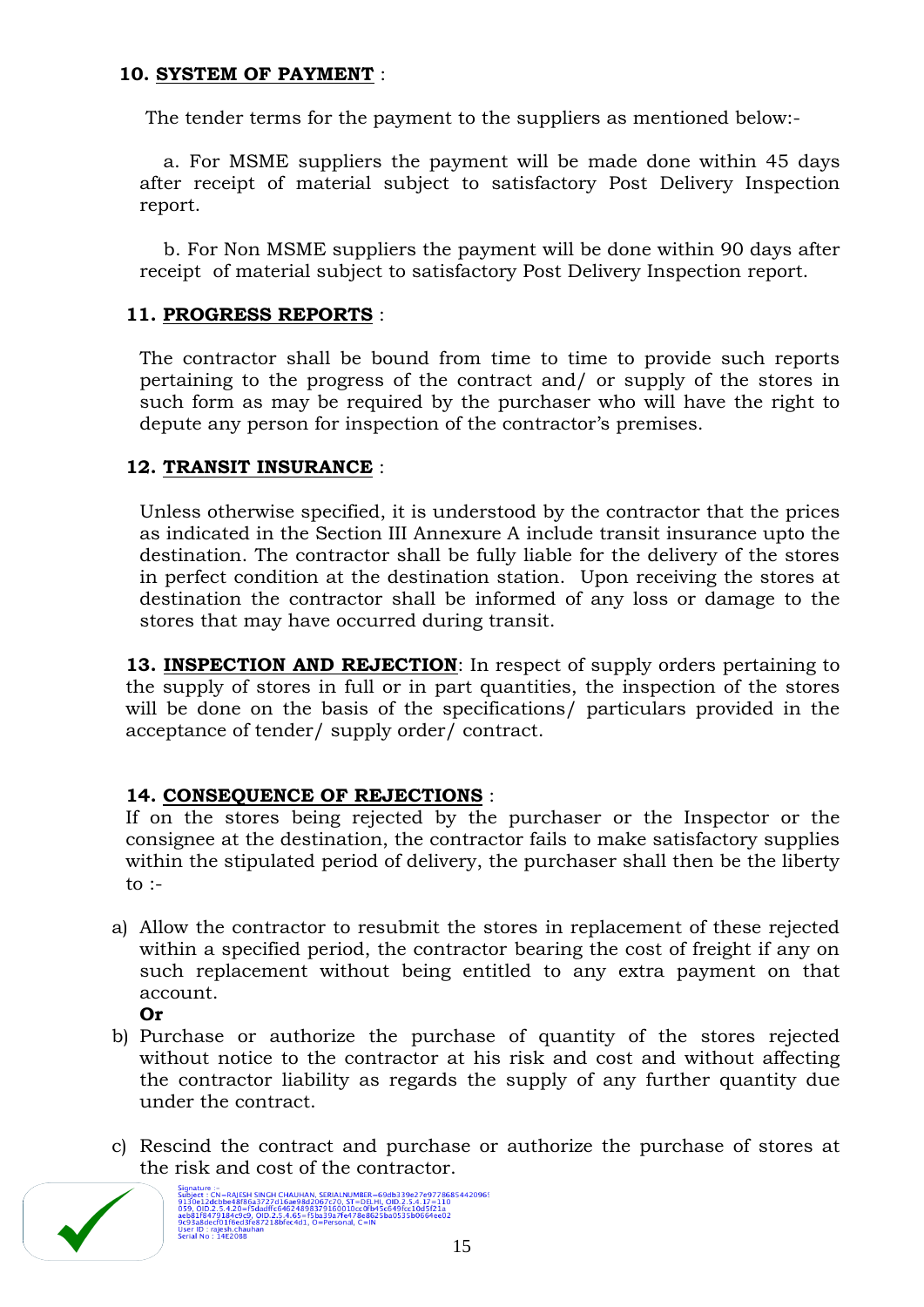- d) It is understood by the contractor that the Inspecting Authority or DDO decision as regards the rejection shall be final and binding on the contractor.
- e) Where under the contract the price payable is fixed on FOR destination basis, the contractor shall if the stores are rejected at destination by the consignee be liable to reimburse to the purchaser the freight paid in addition to his other liabilities.

# **15. REMOVAL AND REJECTION :**

- a) It is understood and agreed by the contractor that any stores submitted for inspection and rejected shall be removed by the contractor within 21 days of the date of receipt of the intimation of such rejection at his own cost.
- b) The rejected stores shall under all circumstances lie at risk and cost of the contractor from the moment of such rejection. If such stores are not removed by the contractor within the aforesaid period of 21 days, the purchaser may either return the same to the contractor at the later"s risk and cost of dispose of such stores on the contractor's account and at his cost. The purchaser however, shall be entitled to recover handling charges, ground rent, demurrage charges and other incidental expenses out of the proceeds of the said sale or from the contractor.

# **16. RESPONSIBILITY OF THE CONTRACTOR FOR EXECUTING THE CONTRACT RISK IN THE STORES :**

The contractor shall perform the contract in all respects in accordance with the terms and conditions thereof. The contractor shall be liable for all loss, destruction damage or deterioration to the stores from any cause.

# **17. CHANGE IN PARTNERSHIP FIRM :**

- a) Where the contractor is a partnership firm, a new partner shall not be introduced in the firm except only upon obtaining the prior consent in writing of the purchaser.
- b) On the death or retirement of any partner of the contractor firm before from the due performance of the contract, the purchaser may at this option cancel the contract and in such case the contractor shall have no claim whatsoever for the compensation against the purchaser.

**18. PRINTED TERMS & CONDITIONS OF TENDERING FIRM :** Printed terms and conditions of the tenderer shall not be considered and the same shall not be binding or become part of the contract unless any of such terms is specifically laid down by the tenderer in the tender and accepted by the Corporation in writing. Except to the extent stated above, it will be deemed that the **printed terms and conditions of the tendering firms have been rejected by the Corporation.**

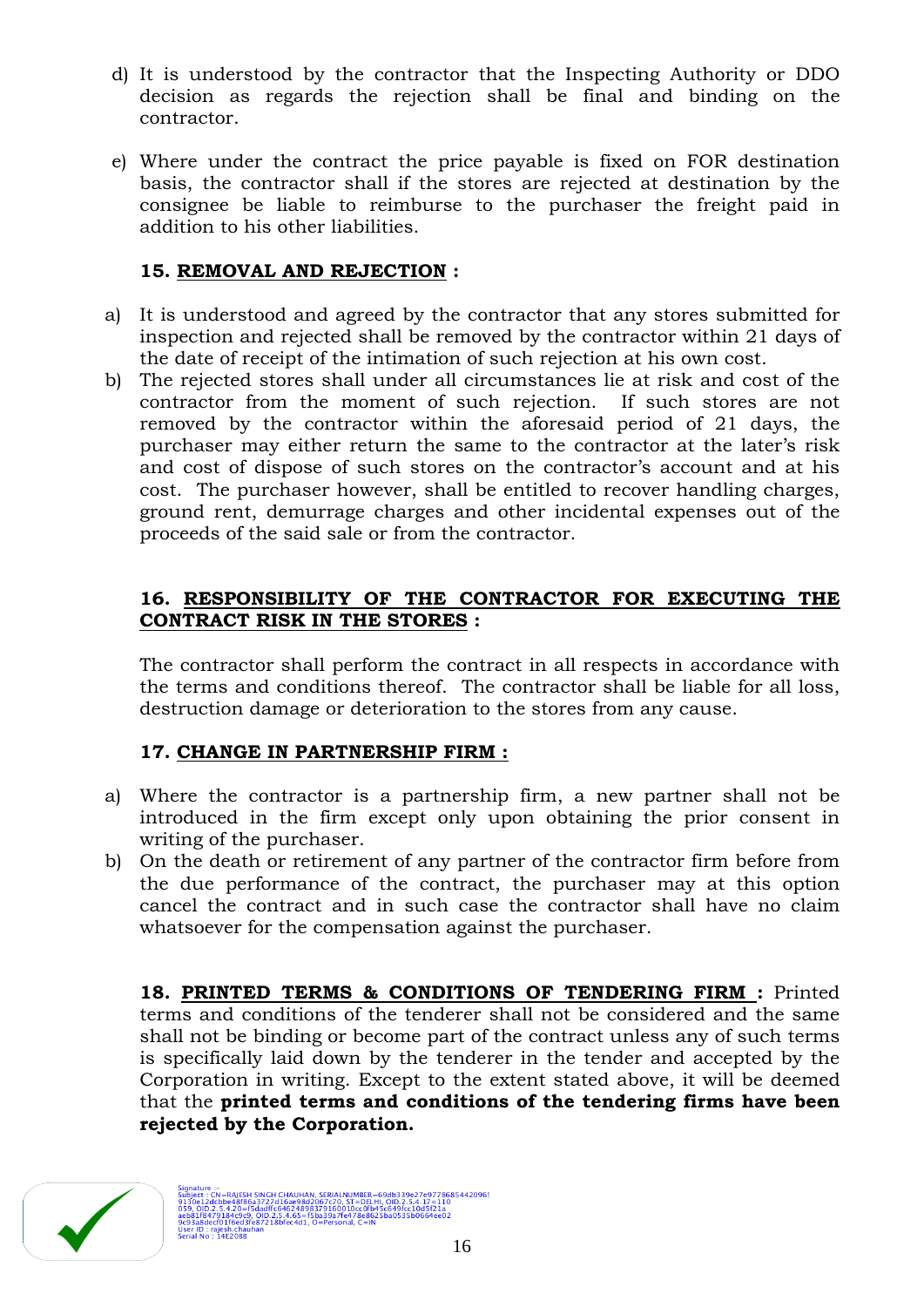**19. EARNEST MONEY : EMD is fixed as indicated in Notice Inviting Tender on page no. 3 & 4 of the tender document against respective chemicals tendered.** 

- a) By means through online payment (RTGS/ NEFT)**.**
- b) Indian manufacturers/suppliers who are **Micro small Enterprises (MSE)** are exempted from payment of earnest money deposit, for the quoted stores in support of claim along with their request letter.

**OFFERS OF THE FIRMS OTHER THAN FIRMS AS DEFINED ON "b" ABOVE NOT ACCOMPANIED BY EMD WILL BE SUMMARILY REJECTED. OFFERS OF THE MSEs NOT REGISTERED WITH NSIC FOR THE QUOTED ITEM UNDER SINGLE POINT REGISTRATION SCHEME AFTER 30TH JUNE 1981 AND NOT ENCLOSING THE VALIDDOCUMENTARY PROOF IN SUPPORT OF THEIR CLAIM WITH THEIR REQUEST LETTER SHALL ALSO BE REJECTED.**

**NO ADJUSTMENT OF EMD FROM THE DUES, IF ANY, AVAILABLE WITH THE CORPORATION, AGAINST THE SUPPLIES MADE BY THE SUPPLIER IN THE PAST SHALL BE ALLOWED.TENDERS WITH SUCH REQUEST AND NOT ACCOMPANIED WITH REQUISITE AMOUNT OF EMD FREE FROM ANY ADJUSTMENT, SHALL BE SUMMARILY REJECTED.**

Any Tender not secured in accordance with para's above will be rejected by the purchaser as non- responsive.

# **20. FORMAT AND SIGNING OF TENDER:**

- a) Tenderers are required to submit their tender as per the prescribed Performa given in the tender document. The Tender prepared by the bidder and all correspondence and documents relating to the tender exchanged by the tenderer and purchaser, shall be written in the English / Hindi languages. Each copy of the tender should be completed in all respect and should **preferably be bound in one column**. All pages of **the tender and enclosures should be numbered sequentially and s**hall be signed by the Tenderer or a person or persons duly authorized to sign the Tender document. The letter of authorization shall be indicated in written power of attorney accompanying the Tender.
- b) All pages of the Tender except for un-amended printed literature shall be initialed by the person or persons singing the Tender with stamp.
- c) The bid shall contain no interlineations erasures or overwriting except as necessary to correct errors made by the tenderer, in which case such corrections shall be initialed by the person or persons signing the bid.

**21. PROCEDURE FOR SUBMISSION OF TENDER: -** The Tenderers shall submit the bid online only before the due date and time of submission.

**22. MODIFICATION AND WITHDRAWAL OF TENDER: -** The tenderer  $\overbrace{\mathrm{cam}}^{\text{square}}_{\text{C63}}$  or  $\overbrace{\mathrm{max}}^{\text{square}}_{\text{C44}}$  and  $\overbrace{\mathrm{max}}^{\text{triangle}}_{\text{S44}}$  and  $\overbrace{\mathrm{max}}^{\text{triangle}}_{\text{S45}}$  and  $\overbrace{\mathrm{max}}^{\text{triangle}}_{\text{S45}}$  and  $\overbrace{\mathrm{max}}^{\text{triangle}}_{\text{S45}}$  and  $\overbrace{\mathrm{max}}^{\text{triangle}}_{\text{S45}}$  and  $\overbrace{\mathrm{max}}^{\text{triangle}}_{\text{$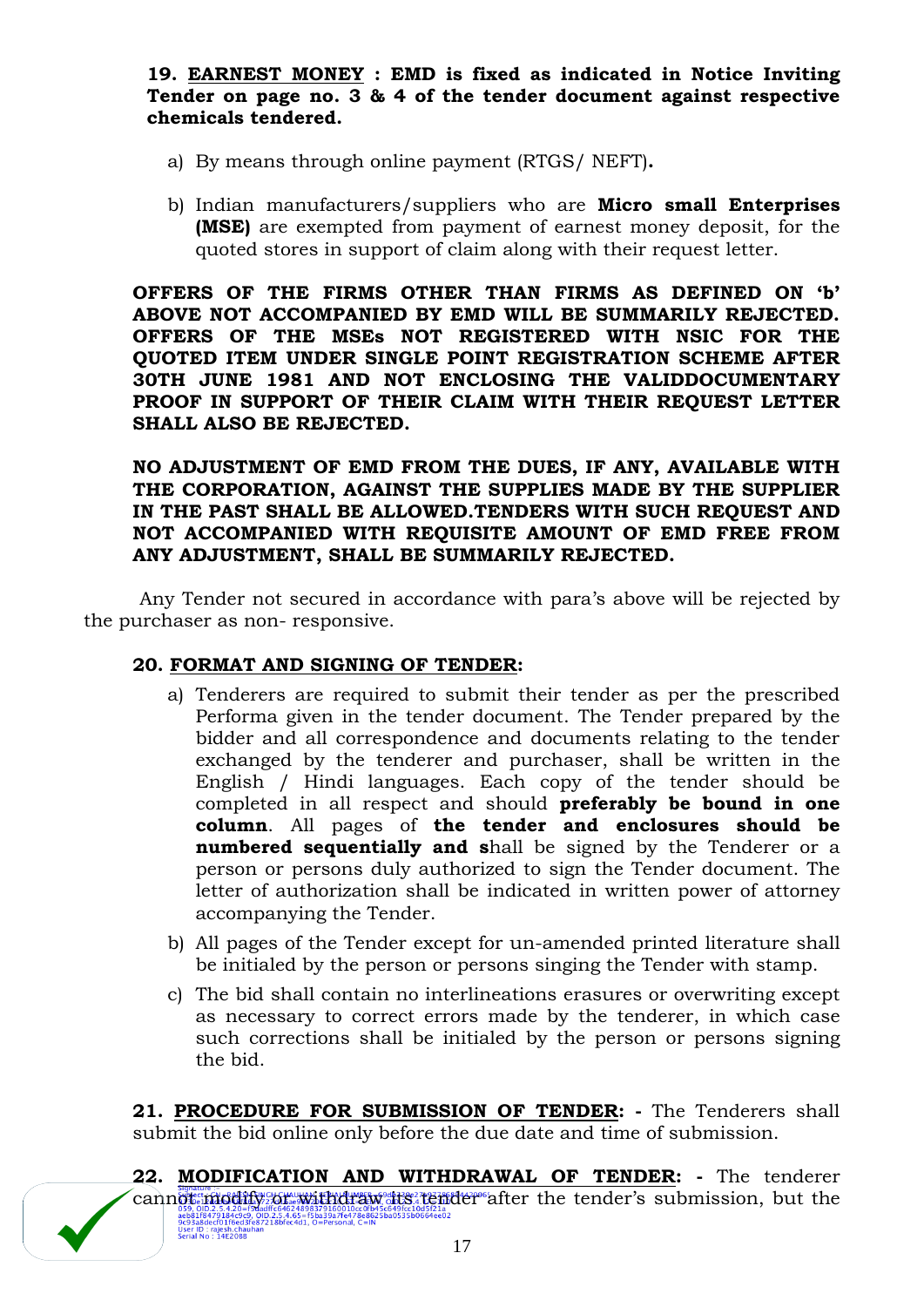modification or withdrawal can be done prior to the deadline prescribed for submission of tenders.

23. DEADLINE FOR SUBMISSION OF TENDERS: - Tender must be received by the purchaser no later than time and date specified in the invitation for tender .In the event of the specified date for the submission of bids being declared a holiday for the purchaser, the Tender will be received upto the appointed time on the next working day.

**24. LATE TENDER: -**Any Tender Received by the purchaser after deadline for submission of tender prescribed by the purchaser, pursuant to NIT/Tender Document/any amendment will be rejected.

**25. OPENING OF TENDER**: - The purchaser/Corporation will open the "**Technical & Commercial bidson the date of opening of tender** and **"Price Bids**" of tender only be opened based upon an examination of the documentary evidence submitted in **technical & Commercial bid** for the Tenderer's qualification by the tenderer, as well as such other information as the purchaser/Corporation deems necessary and appropriate, found **in order,** date of opening of **Price bid** will **be informed separately**.

**26. CLARIFICATION OF BIDS:-**To assist in the examination, evaluation and comparisons of tenders, the purchaser may at its discretion, ask the tenderer for clarification of its bid .The request for clarification and the response shall be in writing and no change in price or substance of the bid shall be sought, offered or permitted.

**27. FORFEITURE OF THE EARNEST MONEY**: - Earnest Money may be forfeited.

(a) If a tenderer withdraws its tender during the period of Tender validity specified by the Tenderer on the Tender Form:

Or

- (b) In case of a successful Tenderer, if tenderer fails:
- i) To sign the contract in accordance with clause no. 38(a) or
- ii) To furnish security deposit in accordance with clause no 38(b)or
- iii) To furnish pre contract integrity pact in accordance with clause no 38(c)

**28. DISPUTES or DIFFERENCES**: - All disputes or differences that may arise in connection with this tender or the interpretation of any of its terms or in any other way related to this tender directly or indirectly shall be referred to arbitration in accordance with the clause relating to "settlement of disputes" included in Section-II of Part "B" of tender document i.e. General terms and conditions of the contract.

**29. VALIDITY OF OFFER**: The tenderer shall keep their offers open for **acceptance for a period of 90 days from the date of opening of the opening of technical bids.** In case the last date happens to a holiday, offers shall remain open for acceptance till the next working day. Tenderers with shorter validity period, subject to prior sales, immediate acceptance and any such similar conditions are liable to be rejected.



**30. AWARD CRITERIA: -**Subject to Clause No. 34, the purchaser will award the contract to the successful tenderer whose bid has been determined to be 9c93a8decf01f6ed3<br>User ID : rajesh.chai<br>Serial No : 14E20BB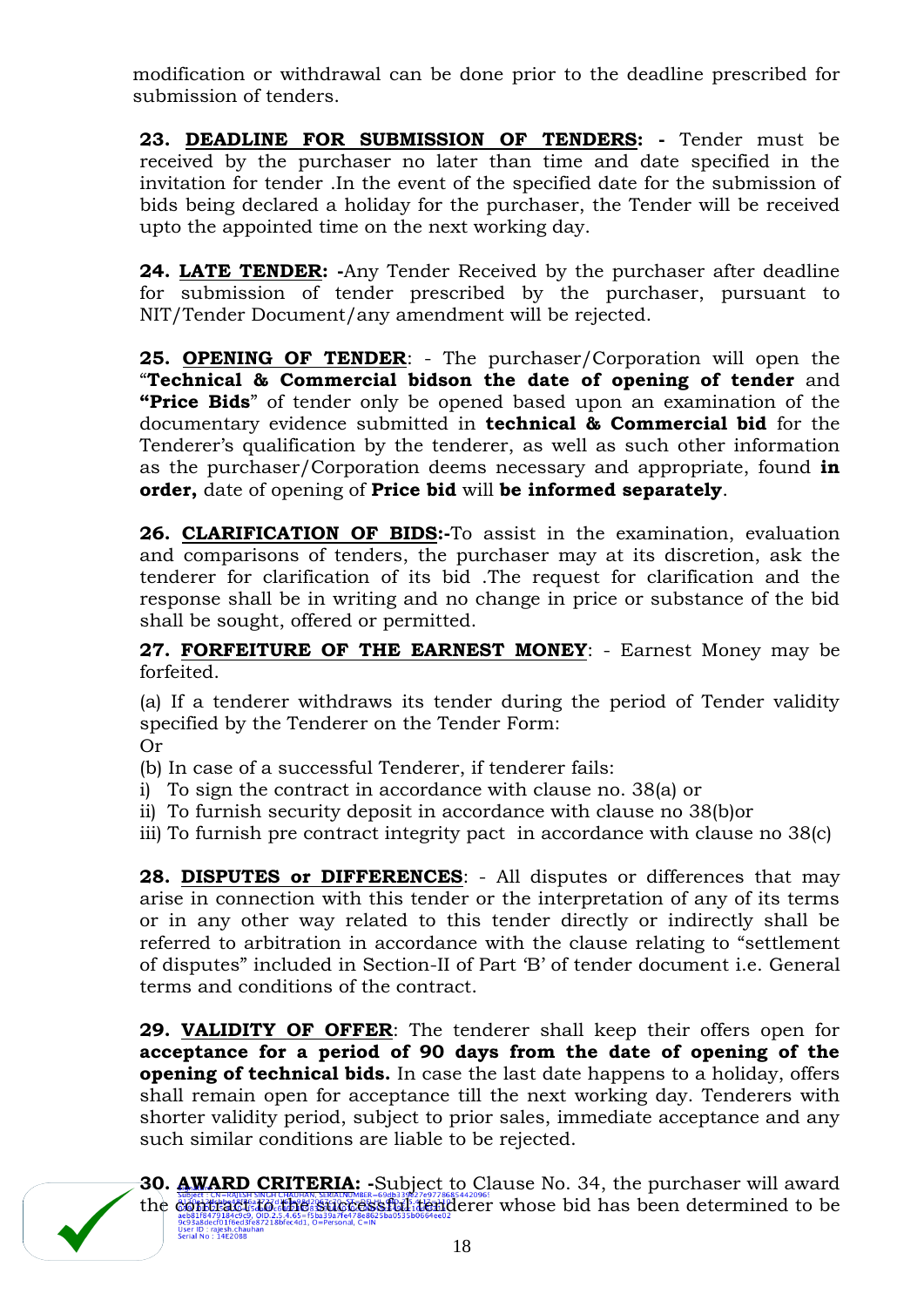substantially responsive and has been determined as the lowest evaluated tender, provided further that the tenderer is determined to be qualified to perform the contract satisfactorily**.**

**31. PURCHASER"s RIGHT TO VARY QUANTITIES AT TIME OF AWARD**: - The Purchaser/ Corporation reserve the right at the time of award of contract to increase or decrease by up to 20-25% or even cancel the quantity of goods specified in the schedule of requirements without any change in price or other terms &conditions.

# **32. PURCHASER"s RIGHT TO ACCEPT ANY BID AND TO REJECT ANY**

**OR ALL BIDS: -** The Purchaser/Corporation reserves the right to accept or reject any tender, and to annul the tendering process and reject all tenders any time prior to award of contract, without thereby, incurring any liability to the affected tenderer or tenderers or any obligation to inform the affected tenders of the grounds for the purchaser's action.

**33. NEGOTIATION: -**There shall normally be no post tender negotiation. If at all negotiations are warranted under exceptional circumstances then it can be with L-1 (lowest tenderer) only.

**34. SPLITING OF ORDERS**: - The Purchaser /Corporation may decide to split the contract among two or more tenderers according to exigencies of the cases at L-1 rate.

**35. PURCHASE PREFERENCE TO MSEs:**- As per Public Procurement Policy for MSEs Order 2012.

# **36. CONTRACTS:**

- a) **SIGNING OF CONTRACT** :-The successful tenderers within 15 days from date of issue of the contract /Agreement, shall sign the contract. The terms and conditions contained in Section-II of Part "B" of the tender document will be considered to be part of agreement, any variation in the terms and conditions as may be suggested by the tenderer and accepted by the Corporation will be part of the contract/ agreement. The cost of stamping for contract shall be borne by the successful tenderer. However, to expedite execution of the agreement, the Corporation shall purchase the stamp paper on behalf of the supplier and send typed agreement for signature of the suppliers. The cost of stamp paper shall be recovered from the supplier payments.
- b) **SECURITY MONEY: -** The Successful Tenders within 15 days from date of issue of contract shall furnish the security money in accordance with the condition of the contract. The Security Money can be furnished  $@10%$  of the value of the contract subject to a minimum of Rs.10,000.00 (Rupees Ten Thousand only) in form of Bank Guarantee. Prescribed Performa for Bank Guarantee is given in Section IV of Tender Document. Such security deposit shall be for the due performance of the contract. It is understood by the contractor that no claim shall lie against the purchaser in respect of interest on such security deposit or depreciation thereof. The purchaser shall be entitled and it shall be lawful on their part to forfeit the said security deposit as per the contract in whole or in part in the event of any default, failure or neglect on the part of the contractor in the fulfillment or performance in all respects of the contract under reference or any other contract with the

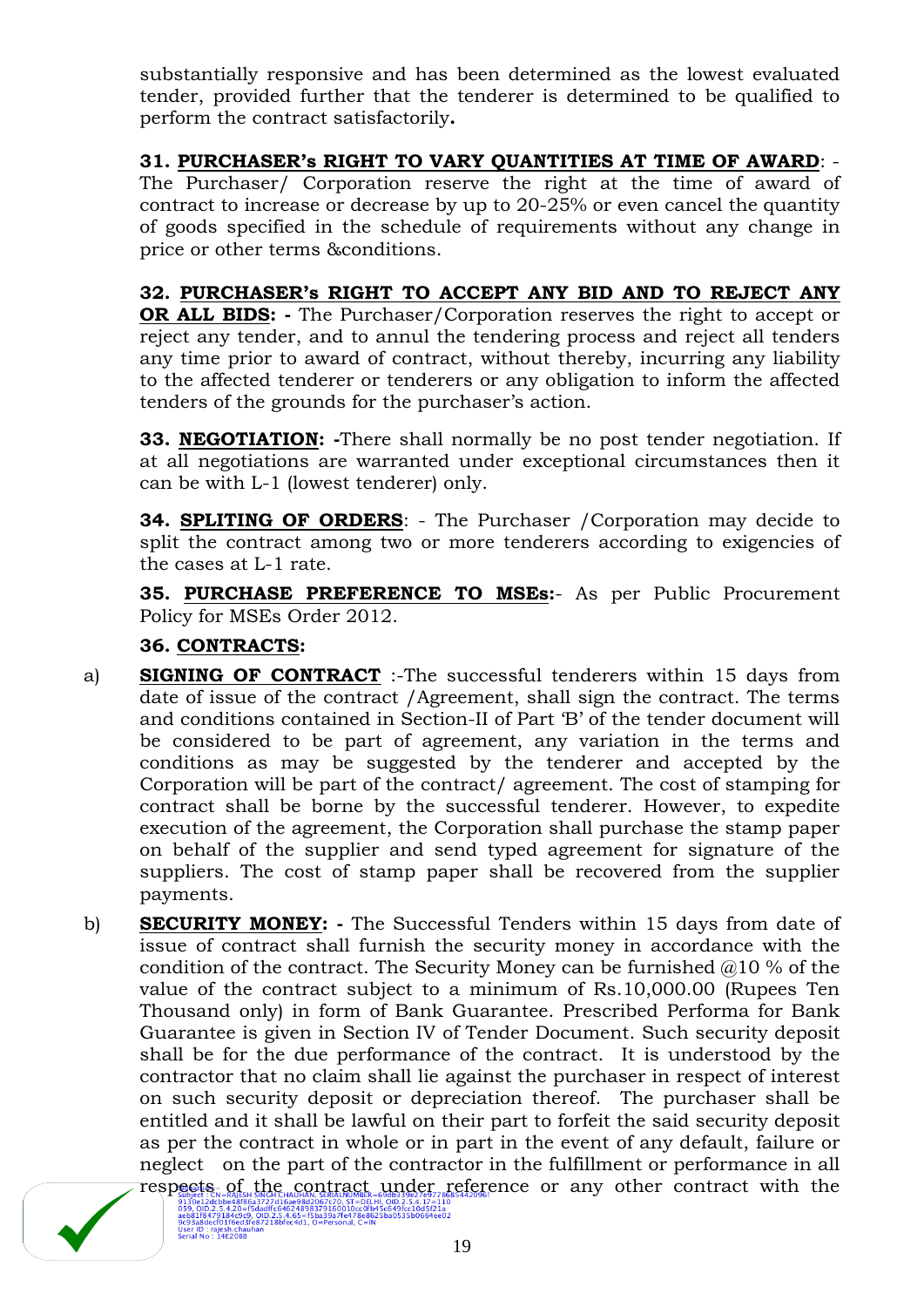purchaser or any part therefore to the satisfaction of the purchaser and he shall also be entitled to deduct from the said deposit any loss or damage which the purchaser may suffer or be put to by reason or due to any act or other default or penalty recoverable by the purchaser from the contractor and in either of the events aforesaid to call upon the contractor to maintain the said security deposit at its original limits by making further deposits provided further that the purchaser shall be entitled to recover any such claims from any sum then due or which at any time thereafter may become due to the contractor under this or any other contract with the purchaser. In the event of the contractor failing to make or to maintain a security deposit in the manner aforesaid, he shall be liable for the said default and any money lodged/ remitted with the tender by him shall be forfeited by the purchaser and the purchaser shall also be entitled to rescind the acceptance of the tender.

**c) PRE-CONTRACT INTEGRITY PACT:-**Successful Tenderers whose contract /order of value of Rs more than one crore will have to execute PRE-CONTRACT INTEGRITY PACT in the prescribed Performa given in Section V part "B" of the Tender Document.

Failure of the successful tenderer to comply with the requirement of clause 38 (a), 38 (b)&38 (c) shall constitute sufficient grounds for the annulment of the award and forfeiture of the EMD, in which event the purchaser may make the award to the next lowest evaluated bidder or call for new bids.

# **37. REFUND OF EARNEST MONEY**:-

(**A) Unsuccessful tenderers**: In case of unsuccessful tenders who do not, withdraw their offers before the receipt of final decision, the earnest money if deposited in cash or by means of a Bank Draft shall be returned, without interest after the finalization of tenders or after expiry of validity period of the respective offer, whichever is earlier by means of RTGS/ crossed cheque drawn on a scheduled bank payable in New Delhi and the Corporation will not be responsible for reimbursing to the tenderers the Bank"s commission for en cashing the same.

# (**B) Successful Tenderers**:

**(i)** The successful tenderers shall deposit the security money within 15 days from the date of issue of contract, deposit in cash (by demand draft) or furnish Bank guarantee in the manner indicated in clause-3 of Section-II, Part "B" of the tender document towards security for the due fulfillment of the conditions of the contract and sign and date contract/agreement.

**(ii)** After the successful tenderer has completed formalities as stated above, the earnest money deposit will be refundable to him/ them. No interest shall be allowed on earnest money.

**38. VALIDITY OF THE RATE CONTRACT: The validity of the contract is twelve months from the date of agreement. If required the rate contract can be further extended for a period of six months on approved rates and conditions on mutual consent.** 



9db339e27e97786854420965<br>OID.2.5.4.17=110<br>c649fcc10d5f21a<br>ba0535b0664ee02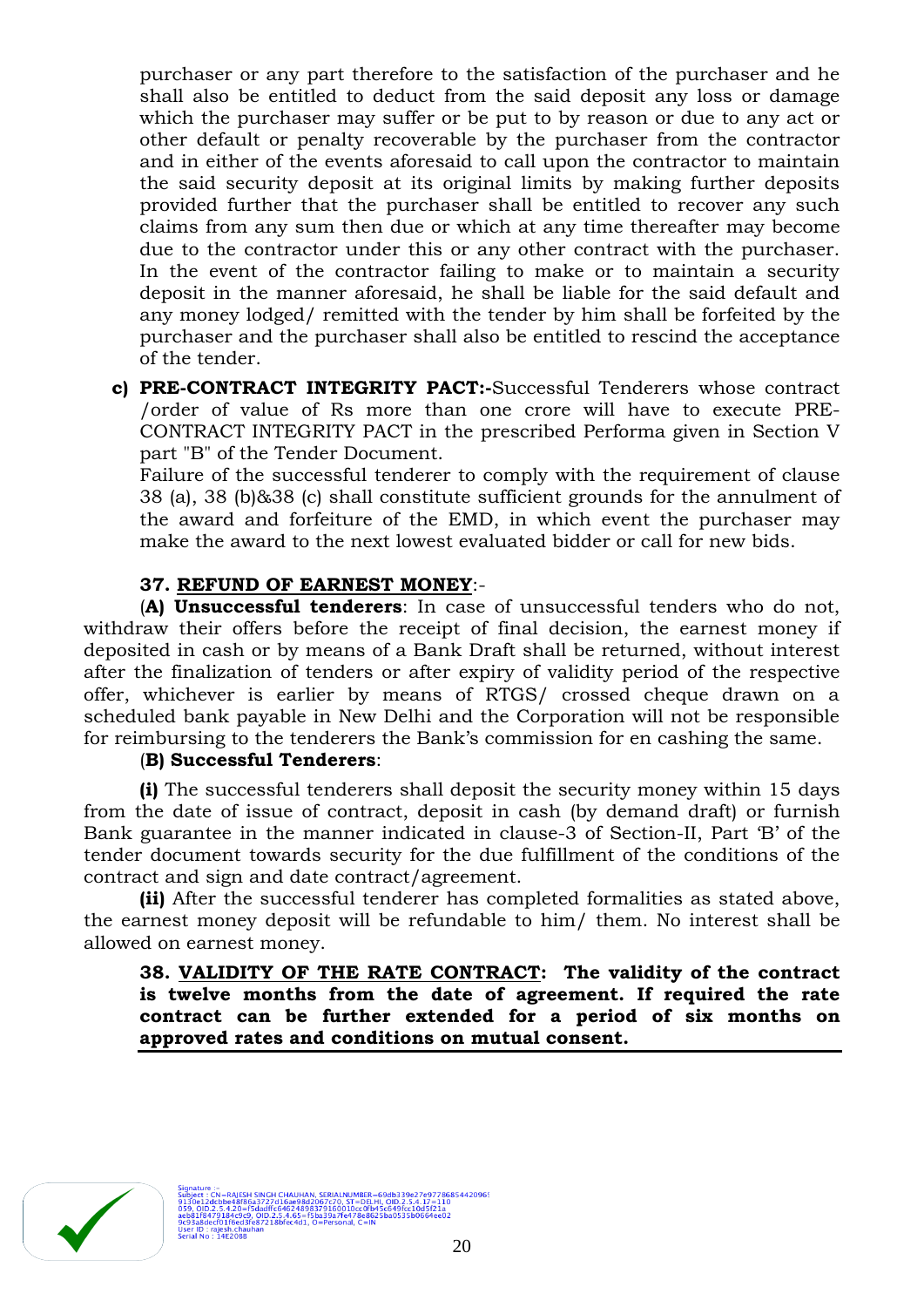# **SECTION - II**

# **GENERAL TERMS AND CONDITIONS OF THE CONTRACT:**

- **1. TRANSFER AND SUBLETTING: -**The supplier shall not sublet, transfer, assign or otherwise part with the contract to any person, firm or Company directly or indirectly or any part thereof without the previous written permission of the Corporation.
- **2. INDEMNITY:-**The supplier shall at all times indemnify the Corporation against all claims which may be made in respect of the said items for infringement of any right protected by patent, registration of design or trade mark provided always that in the event of any claim in respect of an alleged breach of a patent registered design or trade mark being made against the Corporation, the Corporation shall notify to the supplier of the same and the supplier shall be bound, but at his own expenses, to conduct negotiations for settlement or prosecute any litigation that may arise there from. In the event of the Corporation becoming liable to any amount on any aforesaid account, the supplier shall make good the amount so payable and the expenses incurred on that behalf.

The supplier shall also indemnify the corporation against any other legal claim which may be made in respect of the supply of said items under the rate contract

# **3. SIGNING OF AGREEMENT & SECURITY DEPOSIT:-**

The supplier shall **within 15 days from the date of issue of contract furnish security deposit along with contract/agreement on non-judicial stamp paper** with the Corporation to the extent of 10% of the contract price towards security for the due fulfillment of the conditions of the contract. The security deposit shall be furnished in the following manner.

(**A)** By means of a Demand Draft on any Scheduled Commercial Bank payable at New Delhi/Delhi in favor of National Seeds Corporation Ltd.,

OR

(**B)** By means of Bank guarantee as per prescribed Performa, enclosed under Section-IV of Part-B of the tender document, issued by any **Scheduled Commercial Bank** and Authorized Signatory of the firm should furnish the affidavit stating therein that Bank Guarantee has been taken from the concerned branch of the Bank for the purpose enumerated therein.

# **4. DELIVERY**:- The supplier **shall complete the supply at sites within 21 days from the date of placing of purchase order.**

**No extension of delivery period shall be allowed to supplier**. However, the goods may be dispatched early also for which no extra benefit or relaxation in payment terms shall be allowed to the suppliers. The date of receipt of goods as specified in the prescribed receipt i.e. G R note issued by the consignee shall be final for the purpose of calculating delivery period.

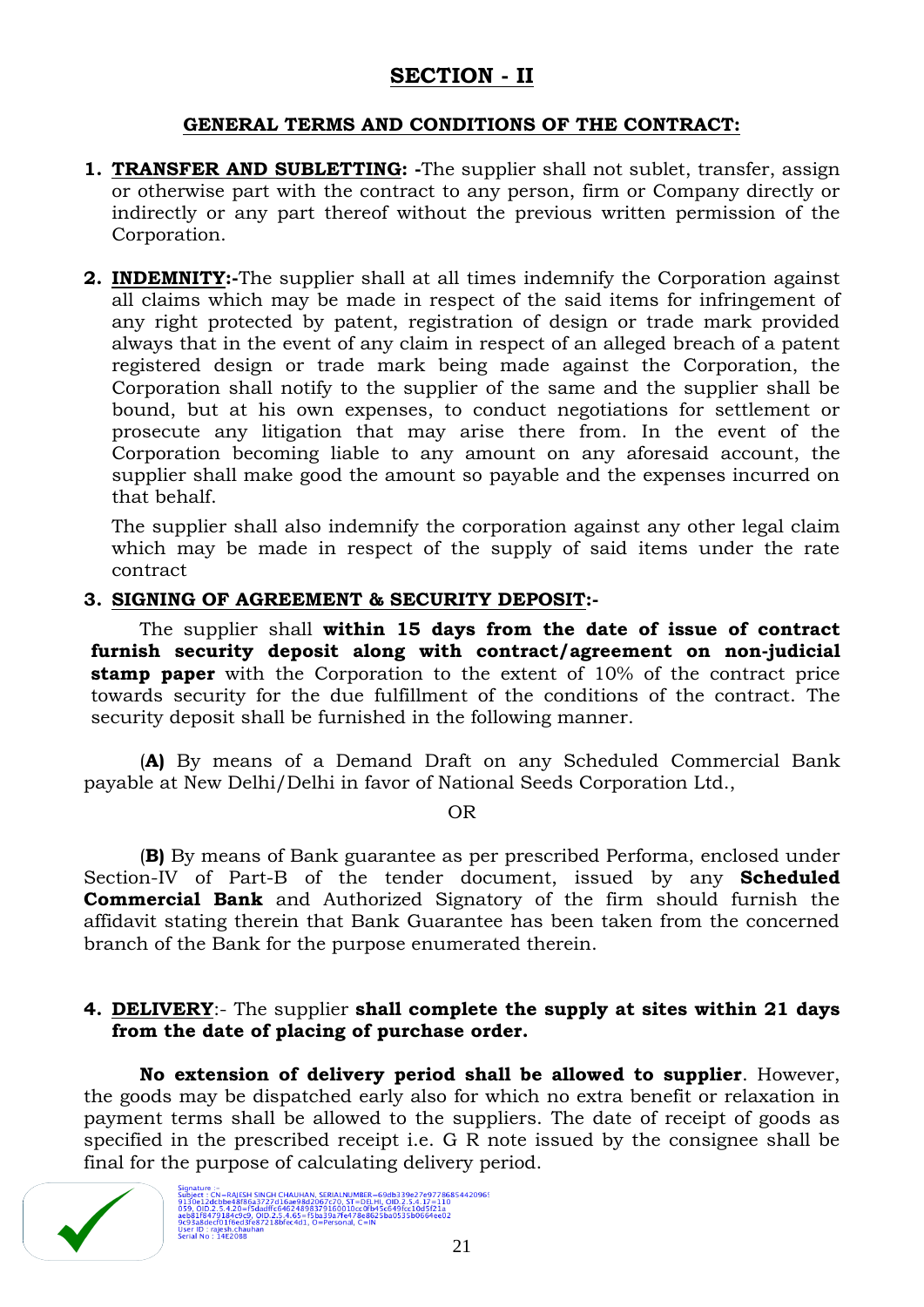# **5. CHANGES IN SPECIFICATIONS:-**

- **a)** The Corporation/ purchaser should require any changes in specifications; the supplier shall use his best endeavor to comply with the Corporation"s/ purchaser"s wishes subject to fair adjustment of prices and delivery schedule where appropriate.
- **b) In case the goods are not supplied according to the specifications and it is decided to retain the inferior goods at the discretion of the Corporation/**purchaser**, the supplier will be entitled to receive the payments at the rates fixed by the Corporation/** purchaser **after taking into consideration and unsatisfactory quality of the material supplied and not rates mentioned in the contract/purchase order.**

# **6. RIGHT TO TERMINATE OR ALTER THE PURCHASE ORDER AGAINST CONTRACT:-**

If at any time during contract on placement of order the plan of the Corporation/ purchaser changes for any reason beyond the control of the Corporation/ purchaser, the Corporation shall have the right to terminate or alter theorder by sending a notice of such intention to the supplier by hand through a responsible officer. The supplier shall allow such officer to prepare an inventory of such material as is complete and ready for dispatch. Such officer shall also prepare on inventory of the raw materials which the supplier has already arranged for using in manufacturing the items to be supplied. The Corporation/ purchaser shall accept delivery of the material that are complete and ready for dispatch and may award compensation to the supplier for the raw material already procured or may in its option allow the suppliers to utilize the raw materials and make it ready for dispatch within such period as may be reasonable.

# **7. MARKING:-**

The supplier shall comply with the requirements of Indian Insecticide Act 1968 & rules upto latest amendment acts relating to merchandise and rules made there-under for marking of all the goods supplied.

# **8. PACKING:-**

The supplier shall provide such packing of the Goods as is required to prevent their damage or deterioration during transit to their final destination as indicated in the Indian In secticide Act 1968 & rules upto latest amendments. In case the supplier wants to supply the ordered material in the smaller packing size it shall be allowed, however the bigger packing size shall not be accepted.

### **9. CHANGE ORDER:-**

The Corporation /Purchaser may at any time, make changes within the general scope of the contract in place of delivery.

# **10. CLAIM OF TAX:-**

Where tax is claimed and provided as payable in the supply orders. Payments of the same will not be made unless the following certificate is given along with the bill.

Certified that tax claimed in this bill is legally payable by Corporation / purchaser and has been paid/will be paid by us to the tax authorities, our tax 9c93a8decf01f6ed3<br>User ID : rajesh.chau<br>Serial No : 14E20BB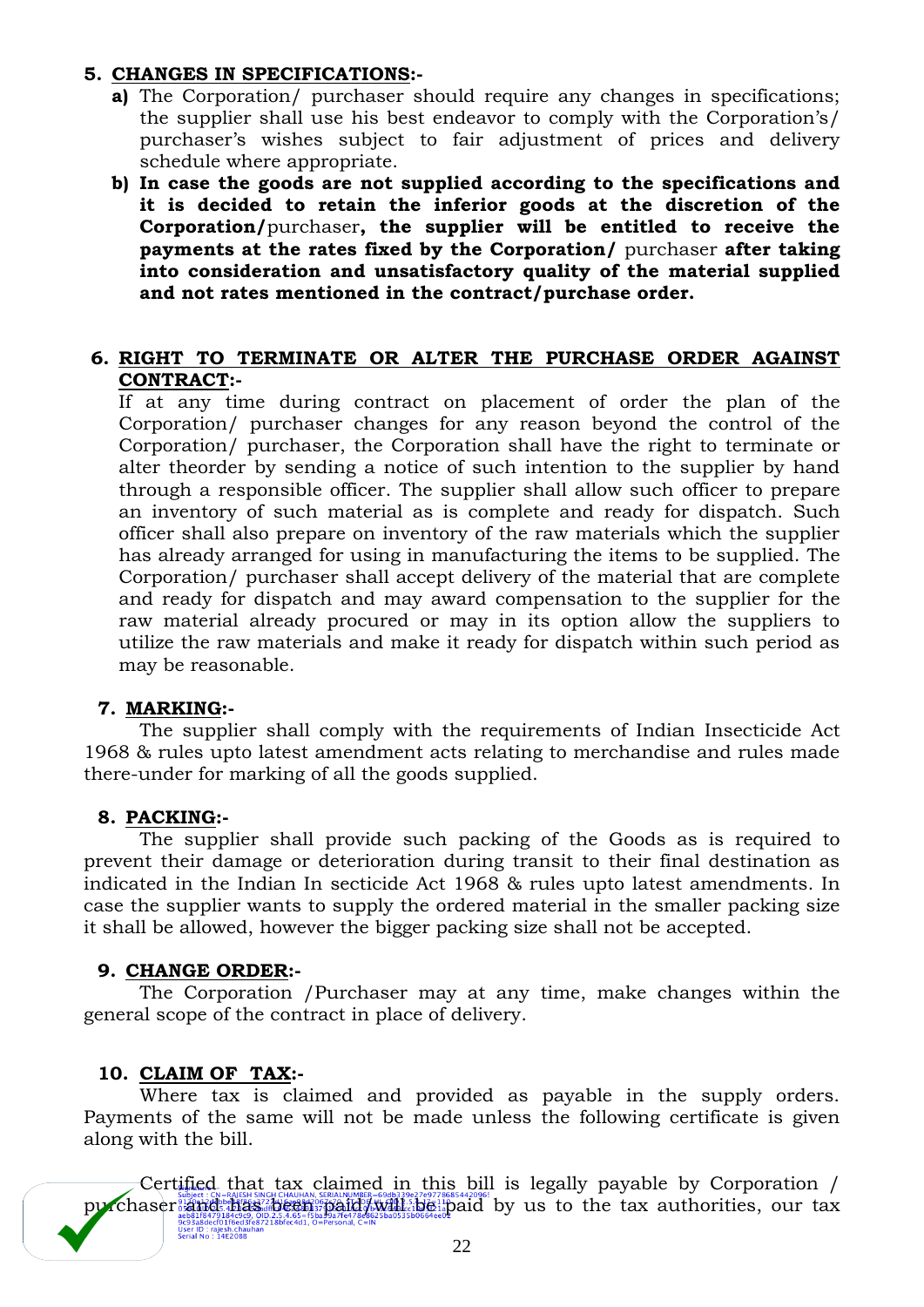# **11. WARRANTY:-**

 $\overline{\phantom{a}}$  , where  $\overline{\phantom{a}}$ 

**(a)** The supplier warrants that the goods supplied under this contract shall be free from all defects and faults in material and manufacturing and shall be of the highest grade and consistent with the established and generally accepted standards for materials of the type of items/stores ordered and in full conformity with the contract specifications and samples.

**(b)** The supplier shall if required, replace the goods or such portion thereof as is rejected by the Corporation free of cost at the ultimate destination or at any other place or at the option of the Corporation, the supplier shall pay to the Corporation/ purchaser the value thereof at the contract prices and such other expenditure and damage as may arise by reason of the breach of the conditions herein specified.

# **12. LIQUIDATED DAMAGES:-**

It is emphasized by the Corporation/ purchaser& understood by the supplier that the **period of delivery, stipulated in the contract is the essence of the contract.** It is **admitted by the supplier that any delay in the delivery will cause damages to the Corporation/** purchaser. Subject to Clause 14, if the supplier fails to deliver any or all of the Goods within the time period(s) specified in the Contract, the Purchaser shall, without prejudice to its other remedies under the Contract, deduct from the Contract price, as liquidated damages, a sum equivalent to 2% of the delivered price of the delayed goods for each week of delay until actual delivery or performance, up to a maximum deduction of 15% of the delayed goods. Once the maximum is reached, the purchaser may consider termination of the contract.

The **Corporation/** purchaser **may withhold any payment due to the supplier until the whole of the items/stores have been fully supplied and delivered and may deduct or recover from the supplier liquidated damages as stipulated above**. This clause is without prejudice to the right of the Corporation/ purchaser to make risk purchase under next clause and the liability under that clause shall be in addition to liquidated damages.

# **13. DEFAULT & RISK PURCHASE:-**

a) Should the supplier fail to have the stores ready for delivery as aforesaid, or should the supplier in any manner or otherwise fail to perform the contract or should it fail to complete the supply in time according to the specifications or should it have winding up order made against it or make or enter into any arrangements or composition with its creditor or suspend payments (or being a company should enter into liquidation either compulsory or voluntary) the Corporation shall have power under the hand of MD/ CMD to declare the contract at the end at the risk and cost of the supplier in every way. In such case supplier shall be liable for any liquidated damages for delay as above provided and for any expenses, losses or damages which the Corporation/purchaser may be put incur or sustain by reason of, or in connection with supplier's default.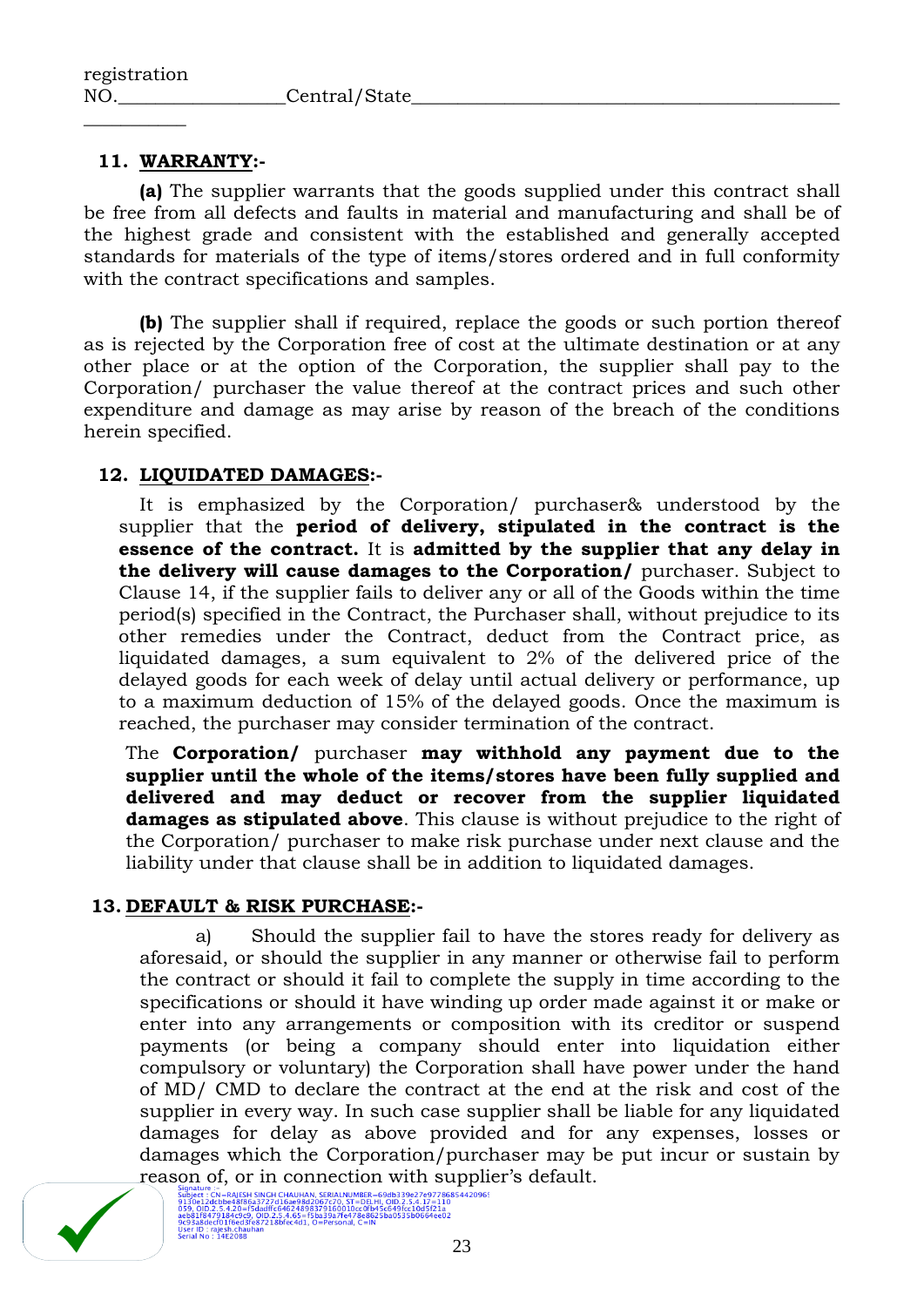b) The cancellation of the contract may be either for whole or part of the contract at Corporation"s option. In the event of the Corporation/Purchaser terminating this contract in whole or in part, it may procure upon such items and in such manner as it deems appropriate supplies similar to these so terminated and the supplier shall be liable to the Corporation for any excess cost for such similar supplies provided that the supplier shall continue the performance of this contract to the extent not terminated under the provisions of this clause.

# **14. FORCE MAJEURE**:-

- **1.** Notwithstanding the provisions ofClauses12 & 13, the supplier shall not be liable for forfeiture of its Security Deposit, liquidation damages or termination for default, it and to the extent that, its delay in performance or other failure to perform its obligations under the Contract is the result of an event of Force majeure.
- **2.** For purposes of this Clause, "Force Majeure" means an event beyond the control of the Supplier and not involving the Supplier"s fault or negligence and not forceable. Such events may include, but are not limited to, acts of the Corporation /Purchaser either in its sovereign or contractual capacity, wars or revolutions, fires, floods, epidemics, quarantine restrictions and freight embargoes.
- **3.** If a Force Majeure situation arises, the supplier shall promptly notify the Purchaser in writing of such conditions and the cause thereof within 48 (Forty Eight) hours. Unless otherwise directed by the Purchases in writing, the Supplier shall continue to perform its obligations under the Contract as far as is reasonably practical and shall seek all reasonable alternative means for performance not prevented by the Force Majeure event.

# **15. TERMS OF PAYMENTS:-**

- **a)** All invoices shall be prepared in quadruplicate in the name of name of *National Seeds Corporation Ltd. (Delivery Destination)* as mentioned in the Supply Order and shall be signed by the supplier or his authorized agent. Invoice should have GST Nos. printed on them (If applicable), In the Tax invoice, cost and Tax, amount shall be mentioned separately, in case sale tax claimed and bear a certificate as per clause no. 10 above. Invoice to be sent in **duplicate to concerned consignees and two copies to NSC, H.O.**
- **b)** Unless otherwise specified in the contract, 90% of the invoice value would be paid by NSC against proof of delivery of the material at destination subject to the submission of the bills alongwith the relevant supporting documents to the NSC, such as quantity and quality certificates to be issued by the concerned consignees on the basis of actual quantity of the material received in good condition and satisfactory test result report of the laboratory and small Scale ancillary unit having single point registration certificate issued by MSME"s registered with NSIC shall be paid 95% of the invoice value through **RTGS** after making necessary deduction if any towards liquidated damages, outstanding, short supplies **etc** on pro-rata basis or as decided by the Corporation. The supplier is requested to 059, 010.2.5.4.20=f5dadff:64624898379160010cc0fb45c649<br>aeb81f8479184c9c9, 010.2.5.4.65=f5ba39a7fe478e8625ba05<br>9c93a8decf01f6ed3fe87218bfec4d1, O=Personal, C=IN<br>User ID : rajesh.chauhan<br>Serial No : 14E2088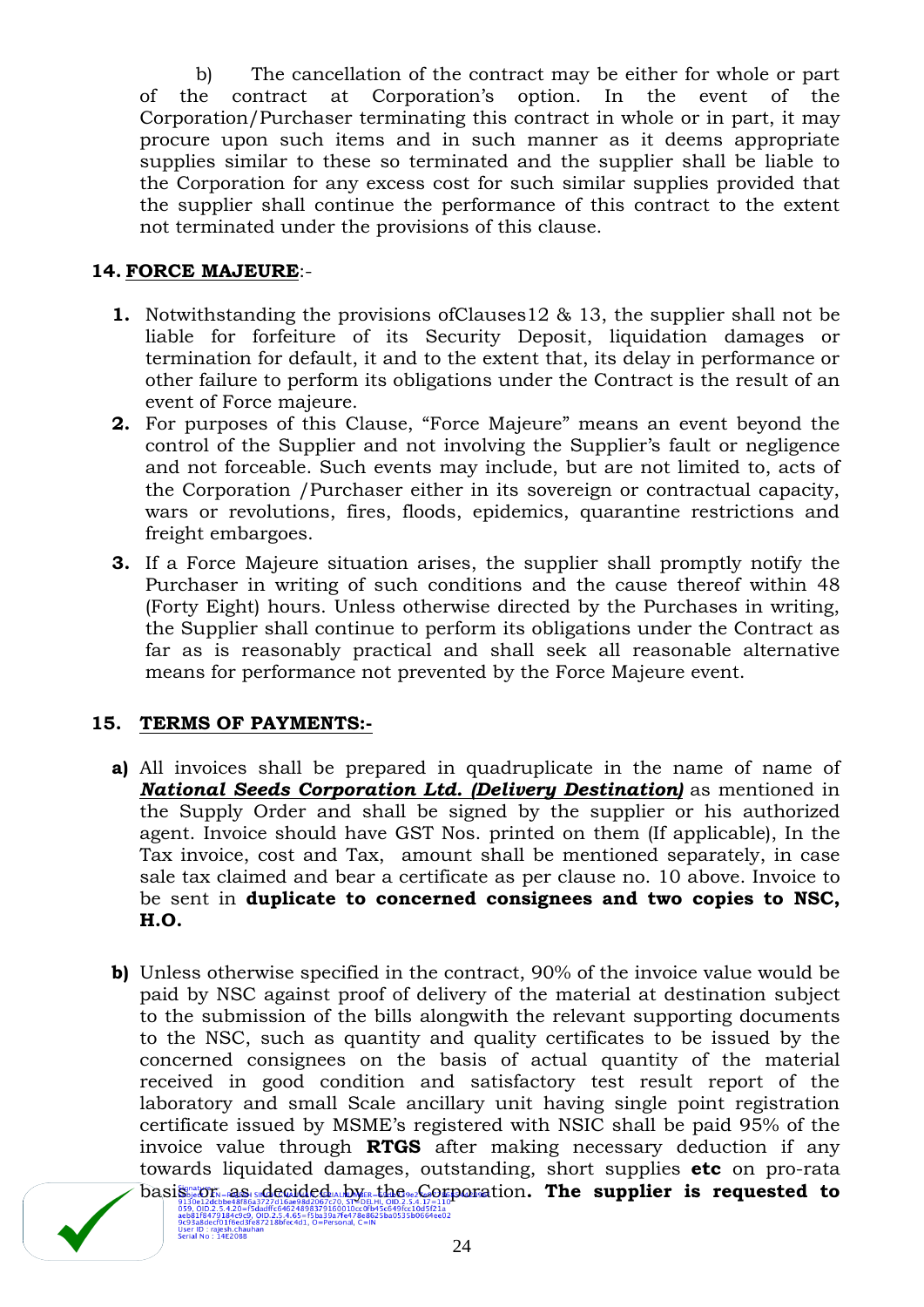**provide information namely Bank name, location of branch & Name of City, Nature of Account, Bank Account No., IFSC code no., MICR code no. Permanent Account No (PAN) In Annexure "B" Section III. The above payment to Non-MSME suppliers will be done within 90 days as per terms and conditions of Purchase Order subject to GR Note/Quality certificate. The payment to MSME suppliers will be done in 45 days as per terms and conditions of Purchase Order subject to GR Note/Quality certificate.** 

Balance 10% or 5% of the invoice value, as may be applicable shall be paid on completion of satisfactory execution of supply order & receipt of satisfactory report in respect of Quality &Quantity etc. observed / noted during use from all respective destinations after making necessary deduction if any.

# **16. SETTLEMENT OF DISPUTES**:-

All disputes in relation to the tender, the contract or the interpretation of any of their terms or implementation there-of or arising out of or concerned directly or indirectly with the contract shall be referred to the arbitration or a single arbitrator to be appointed by the Chairman-cum-Managing Director of the Corporation/ purchaser and in the absence of CMD, the highest Executive Officer of the Corporation shall make such appointment. The venue of arbitration shall be **at New Delhi**. The court of law **at the New Delhi/Delhi** alone will have jurisdiction in the matter of any disputes whatsoever.

The arbitrator shall have powers to enlarge time for making & publishing the award with the consent of the parties. The parties will have no objection to the appointment of the arbitrator on the ground that the arbitrator had dealt with the matter of any earlier stage. If the claims involved in a dispute are of more than Rs.1/- lakh the arbitrator shall make a speaking award as per provision of Arbitration &Reconciliation Act 1996.

In case the supplier is a Public Sector Undertaking, the above clause shall not be applicable and in that event the following clause shall apply.

In the event of any dispute or difference relating to the interpretation and application of the provisions of the contracts, such dispute or difference shall be referred by either party to the arbitration of one of the arbitrator in the Department of Public Enterprises to be nominated by the Secretary to the Govt. Of India, In charge of the Bureau of Public Enterprises. The arbitration &Reconciliation Act 1996 shall not be applicable to the arbitration under this clause. The award of the Arbitrator shall be binding upon the parties to the dispute, provided however; any party aggrieved by such award may make a further reference for setting aside or revision of the award to the Law Secretary, Department of Legal and Affairs, Ministry of Law and Justice, Govt. of India. Upon such reference, the dispute shall be decided by the Law Secretary or the Special Secretary/Additional Secretary when so authorized by the Law Secretary whose decision shall bind the parties finally and conclusively. The parties to the disputes will share equally the cost of arbitration as intimated by the Arbitrator.

# **17. REFUND OF SECURITY DEPOSIT**:-

The Security Deposit will be discharged by the purchaser and returned to the supplier following the date of completion of the supplier"s performance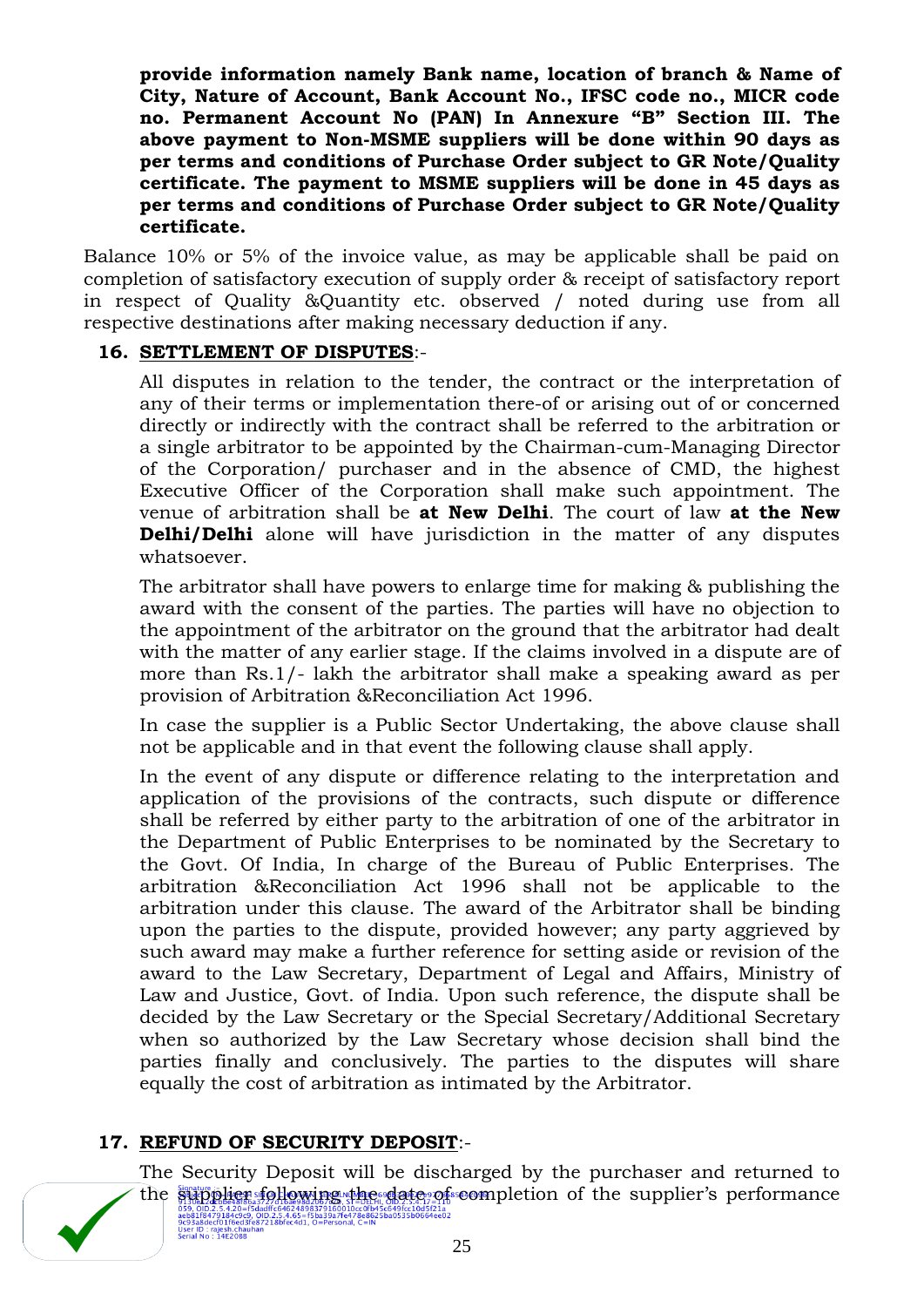obligation, including carrying out all necessary adjustment/deduction if any and on submission of a declaration by the supplier that they have no claim in respect of the contract or relating thereto or arising there from against NSC.

# **18. CORRUPT GIFTS & PAYMENTS OF COMMISSION:-**

Any bribe, commission, gift or advantages given promised or offered by or on behalf of the supplier his agents or representative or agent of the Corporation/or any person on his behalf in relation to the execution of this or any other contract with the Corporation shall in addition to the criminal liability under the Law enforce, subject the supplier to cancellation of this and other contracts with the Corporation and also to payment to any less resulting from any such cancellation to the extent as is provided in case of cancellation under "DEFAULT AND RISK PURCHASE" and the Corporation shall be entitled to deduct the amount so payable from any money otherwise due to the supplier under this or any other contract or may recover the same by appropriate proceedings.

**19. It is understood and agreed by the contractor that the prices charged for stores/supplies under the contract shall under no circumstances exceed the lowest price at which the contractor sells the stores of identical description to any other State/Central Govt. /Public Sector undertaking during the period of the contract. Affidavit should be given by the supplier on Rs100 non judicial stamp paper. Same is to be placed in the "Technical & Commercial Bid "**

--------------------

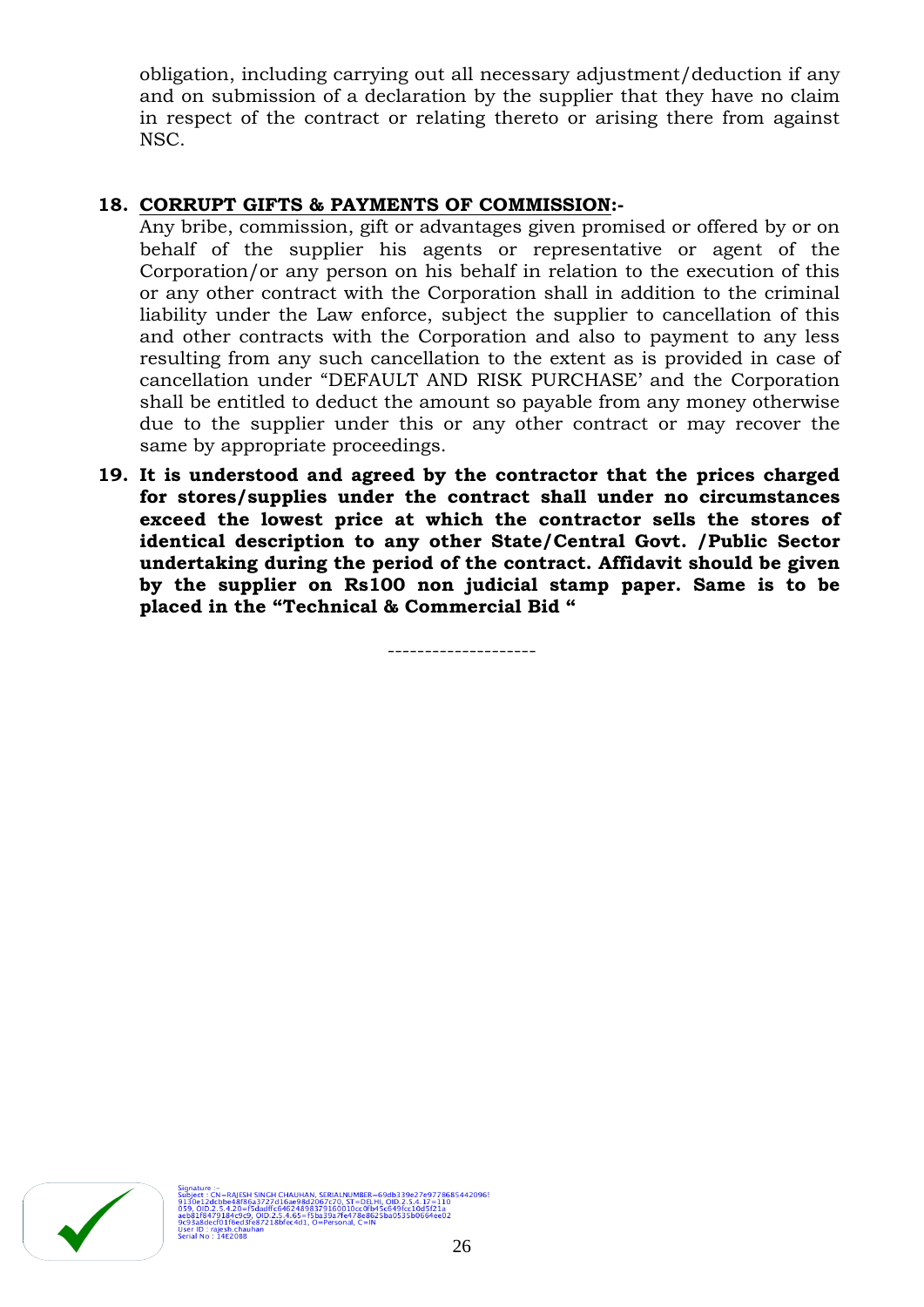# **SECTION-III**

# **T E N D E R F O R M**

| Тo                                           |  |
|----------------------------------------------|--|
| Asstt. General Manager (MM),                 |  |
| <b>National Seeds Corporation Ltd.,</b>      |  |
| Beej Bhavan, Pusa Complex, New Delhi-110012. |  |
|                                              |  |

Sir,

- **i.** I/We have read the tender documents as issued by National Seeds Corporation. (Hereinafter called Corporation) and hereby agree to abide by the instructions, terms and conditions contained therein.
- **ii.** I /We agree to keep the offer open for acceptance for a period of 90 days from the date of tender opening.
- iii. I /We also agree to extend the validity of this rate contract for a further period of Six months or **more with mutual consent** if required on the same rates, terms and conditions for additional quantities likely to be required during the period.
- **iv.** I/We offer to supply the material as detailed in the schedule attached (Annexure-A) herewith at the rates quoted by me/us and hereby bind myself/ourselves to complete the delivery within a period as specified in the contract/purchase order.

I offer to supply the following items;

\_\_\_\_\_\_\_\_\_\_\_\_\_\_\_\_\_\_\_\_\_\_

Item\_\_\_\_\_\_\_\_\_\_\_\_\_\_\_\_\_\_\_\_\_\_\_\_\_ Qty. \_\_\_\_\_\_\_\_\_\_\_\_\_\_\_\_\_\_\_\_\_\_\_\_\_\_\_\_\_\_\_\_\_\_\_\_\_\_\_.

| No.       | dated                                                                         |  | forRs. |  |  |                        |  |
|-----------|-------------------------------------------------------------------------------|--|--------|--|--|------------------------|--|
| (Rupees   |                                                                               |  |        |  |  | ) drawn in the name of |  |
|           | National Seeds Corporation, New Delhi towards payment of the earnest money is |  |        |  |  |                        |  |
| enclosed. |                                                                               |  |        |  |  |                        |  |

**OR**

We are a small scale unit registered with N S I C under ministry of MSME for item

under single point registration scheme after 30.6.81 (photocopy of registration certificate is enclosed) Our Registration No. is \_\_\_\_\_\_\_\_\_\_\_\_\_\_\_\_\_\_\_\_\_\_\_\_\_\_\_\_\_\_\_\_\_\_\_

- **v.** I/We note that the full value of the earnest money shall be forfeited without prejudice to any other rights or remedies if:
	- a) I/we withdraw the offer before a final decision is taken on the tender provided that such a withdrawal is made before date of tender opening.
	- b) I/we do not execute the contract documents/agreement within the stipulated period after acceptance of my/our tender is intimated to me/us.
- **vi.** I/We also understand that until a formal rate contract/ agreement is prepared and executed, acceptance of this tender shall constitute a binding contract between us subject to modification, as may be mutually agreed to between us and indicated in the letter of acceptance of my/our offer for this work valid on

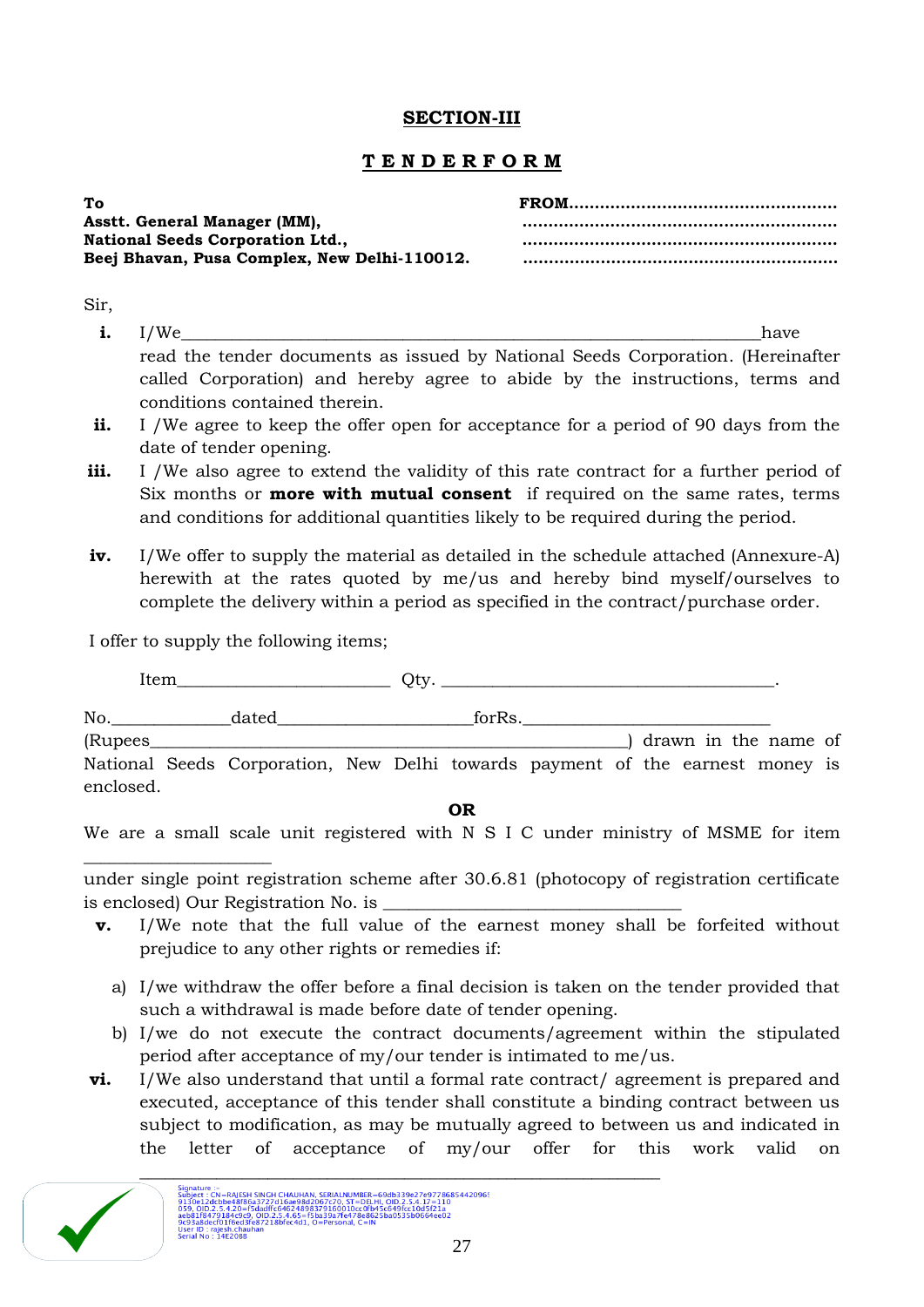- **vii.** I/ We have read the arbitration clause in Section-I & II of part 'B' of the tender Document, relating to instructions to Tenderers and general conditions of the contract and I/we hereby agree that any dispute of whatsoever nature that may arise in connection with this tender **shall be decided under this rate**  contract**/agreement clause.**
- **viii.** This tender is being submitted at New Delhi and will be opened and decided at New Delhi and it is agreed that the Civil Courts at Delhi/New Delhi alone will have jurisdiction to deal with any legal proceedings that may arise in connection with this tender or subsequently.
	- **ix.** Income tax PAN No :-(a copy is enclosed herewith).
	- **x.** GST Registration no:-(a copy is enclosed herewith).
	- **xi. Company profile in the prescribed proforma given in Annexure- B of Section III of part "B" of Tender Document and duly signed & stamped specification for the items of Part "A" and the terms and conditions of Section I & II of Part "B" contained in the Tender document is attached**
- **xii. Rates are quoted in the prescribed format given in Annexure "A" of Section III of Part B of Tender document**
- **xiii. I/We have read and understood that my /our Price bid shall be opened only if the bid is found qualified based on Technical &Commercial** bid and **the firm is found suitable during spot verification by NSC"s officers**.
- **xiv. I**/We have read and understood the specification for the items and the terms and conditions contained in the Tender document and agree to abide by the same against which the Bids are submitted.

# **Thanking you,**

Signature: ----------------------------

-----------------------------------------

Place: ---------------- Name of Authorized Signatory:

Date: ----------------- Address:------------------------------- --------------------------------------------- --------------------------------------------- --------------------------------- Phone No: - ---------------------------Mobile No.---------------------------- Email. --------------------------------

SEAL

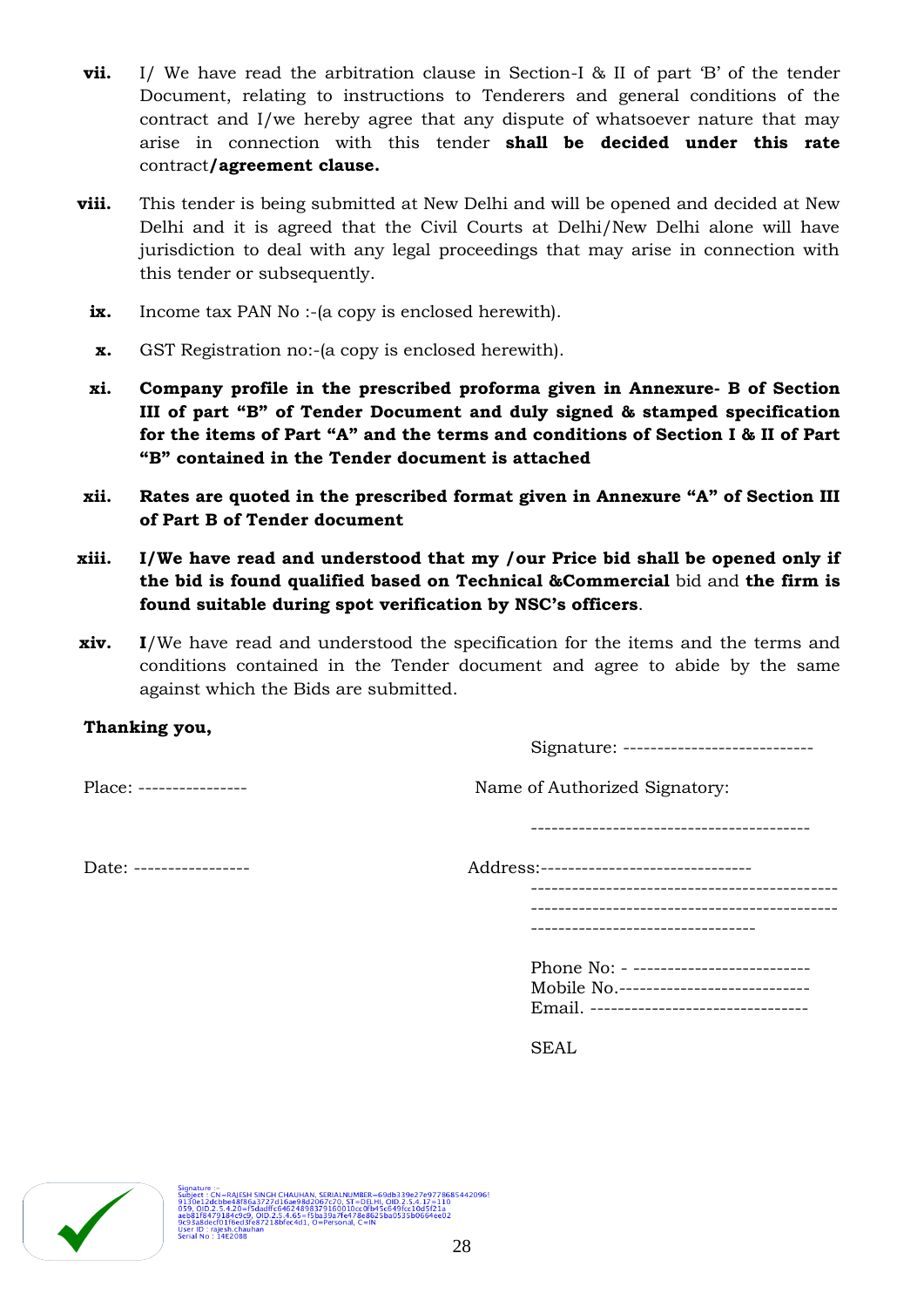### **SECTION-III**

# **ANNEXURE-A**

### **FORM FOR PRICE BID**

| To                                           |  |
|----------------------------------------------|--|
| Asstt. General Manager (MM),                 |  |
| <b>National Seeds Corporation Ltd.,</b>      |  |
| Beej Bhavan, Pusa Complex, New Delhi-110012. |  |
|                                              |  |

Sir,

We have examined the prescribed specification and read the Terms & condition of Tender No. ------------for the item namely \_\_\_\_\_\_\_\_\_\_\_\_\_\_\_\_\_\_\_\_\_\_ for qty. (in Nos.) ------------------------------------------------respectively. Our rates for the aforesaid item &Qty according to the specification, Terms & Conditions are as under:

### **FORM FOR PRICE BID**

|       |             |                                            |                                                                                                                                                                                          | $\mathbf{2}$        | $3 = 1 + 2$                                                                            |
|-------|-------------|--------------------------------------------|------------------------------------------------------------------------------------------------------------------------------------------------------------------------------------------|---------------------|----------------------------------------------------------------------------------------|
| S.NO. | <b>ITEM</b> | <b>PACKING</b><br><b>SIZE</b><br>(KG/LTR.) | F.O.R<br><b>PACKET</b><br>PER<br><b>PRICE</b><br><b>INCLUDING</b><br>LOADING, UNLOADING,<br>INSURANCE, PACKING,<br>HANDLING,<br>TRANSPORT CHARGES<br>ETC. (IN RS.) WITHOUT<br><b>GST</b> | *GST<br>(IN)<br>RS) | TOTAL F.O.R PER<br><b>PACKET</b><br><b>PRICE</b><br><b>INCLUSIVE OF GST</b><br>(INRS.) |
|       |             |                                            |                                                                                                                                                                                          |                     |                                                                                        |

**\* GST % applicable should be mentioned separately as attachment**

**We agree to the terms and conditions specified in the tender No…….. It is certified that the price quoted is reasonable and not higher than the price usually charged for stores of the same nature to the other purchasers.**

**Thanking you,**

Signature: ----------------------------

Place: ---------------- Name of Authorized Signatory:

-----------------------------------------

Date: ----------------- Address:-------------------------------

---------------------------------------------

---------------------------------------------

|  | ---------------------------------- |  |
|--|------------------------------------|--|
|  |                                    |  |

| Phone No: - --------------------------   |
|------------------------------------------|
| Mobile No. ----------------------------  |
| Email. --------------------------------- |

SEAL

# Signature Entertainment and the control of the CHIVETY at NS and the Subset CRIP AND SUSPARISM SERVING THE MAGNETIC CRIP AND SUSPAPISM (1996) (1997) (1998) (1998) (1998) (1998) (1998) (1998) (1998) (1998) (1998) (1998) (19 **NOTE: Our rates are F.O.R door delivery at NSC"s Godown destinations.**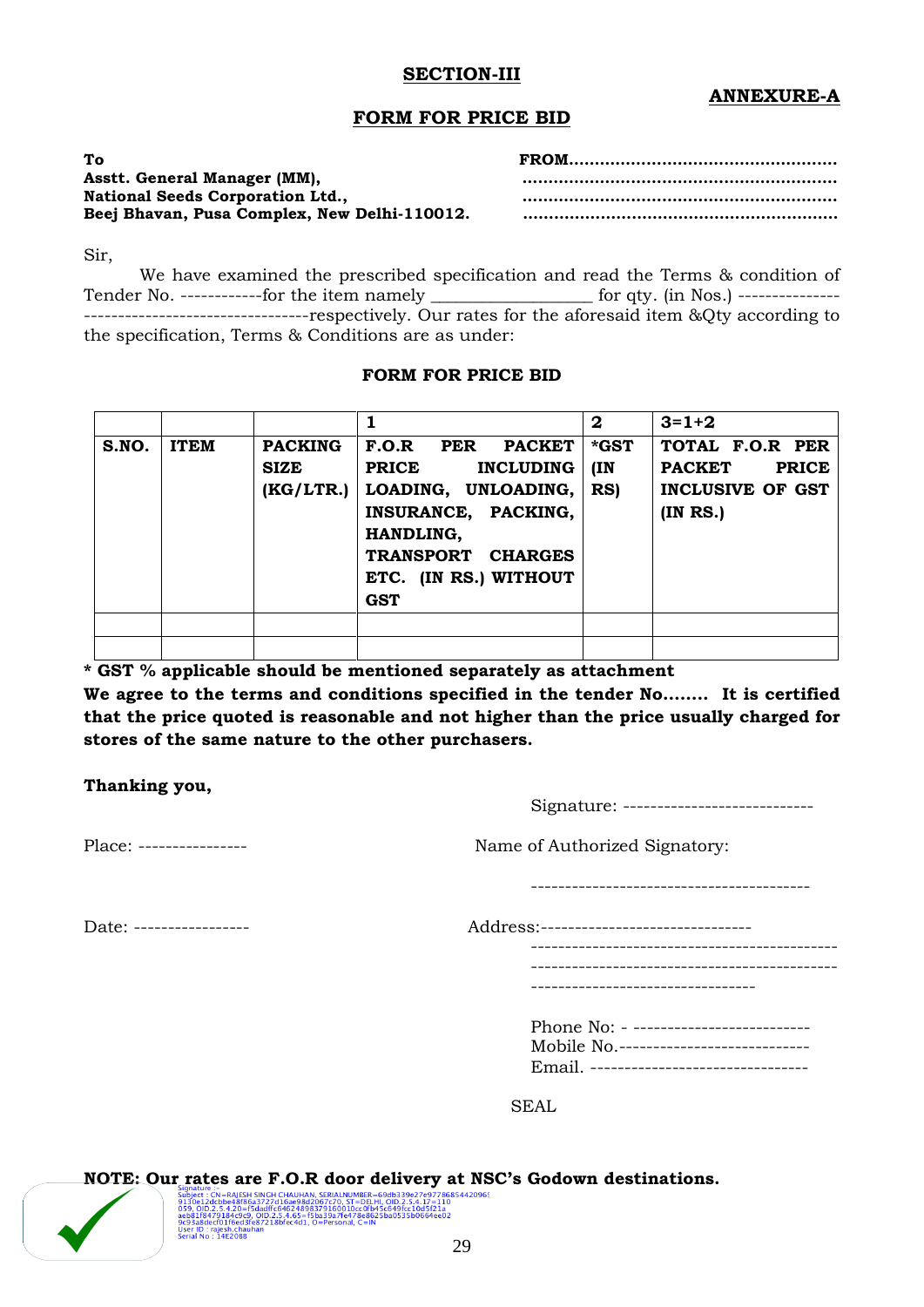### **SECTION-III**

### **FORM FOR TECHNICAL & COMMERCIAL BID**

| To                                           |  |
|----------------------------------------------|--|
| Asstt. General Manager (MM),                 |  |
| <b>National Seeds Corporation Ltd.,</b>      |  |
| Beej Bhavan, Pusa Complex, New Delhi-110012. |  |
|                                              |  |

Sir,

**.**

Profiles of our company/firm are as under: **1.** Particulars of the company/firm:-

| <b>NAME</b>         | OF | <b>THE</b> | <b>TYPE</b>            | OF | <b>FIRM</b>               | I.E. | <b>NAMES&amp;</b> | <b>CONTACT</b>              | NO. |
|---------------------|----|------------|------------------------|----|---------------------------|------|-------------------|-----------------------------|-----|
| <b>COMPANY</b>      |    | WITH I     | <b>PROPRIETORSHIP/</b> |    |                           |      | OF                |                             |     |
| <b>COMPLETE</b>     |    |            | PARTNERSHIP/PVT.LTD.   |    |                           |      |                   | <b>PROPRIETOR'S/PARTNER</b> |     |
| <b>ADDRESS,</b>     |    |            |                        |    | COMPANY/SOCIETY/LTD.ETC.  |      |                   | <b>S /DIRECTORS ETC.</b>    |     |
| CONTACT NO. & $E-$  |    |            |                        |    | WITH ITS REGISTRATION NO. |      |                   |                             |     |
| <b>MAIL ADDRESS</b> |    |            |                        |    |                           |      |                   |                             |     |
|                     |    |            |                        |    |                           |      |                   |                             |     |
|                     |    |            |                        |    |                           |      |                   |                             |     |
|                     |    |            |                        |    |                           |      |                   |                             |     |
|                     |    |            |                        |    |                           |      |                   |                             |     |
|                     |    |            |                        |    |                           |      |                   |                             |     |
|                     |    |            |                        |    |                           |      |                   |                             |     |

Attach the necessary valid document in support of claim.

**2.**Details of the Past Experience for manufacturing and or supply of item quoted with list of clients and value of materials supplied (last two years) (attach copies of PO):-

| S.NO. | NAME OF THE GOVT.<br><b>AGENCY/GOVT.</b><br>DEPTT./COMPANY | <b>YEAR</b><br><b>SUPPLY</b> | OF | <b>ITEMS SUPPLIED   QUANTITY &amp; AMOUNT</b> |
|-------|------------------------------------------------------------|------------------------------|----|-----------------------------------------------|
|       |                                                            |                              |    |                                               |
|       |                                                            |                              |    |                                               |

**3.** Capabilities with respect to personnel, equipment and manufacturing facilities with details:

| <b>FULL</b><br><b>ADDRESS</b><br><b>WHERE</b><br><b>FACTORY IS</b><br><b>SITUATED</b> | OF<br>NO.<br><b>SKILLED</b><br><b>LABOUR</b> | NO.<br>OF<br><b>UNSKILLED</b><br><b>LABOUR</b>                                                                                                                                                                                  | <b>DETAIL</b><br><b>OF</b><br><b>INFRASTRUCTURE</b> | <b>LIST</b><br>OF<br><b>MACHINES/EQUIPMENTS</b><br>WITH FULL DETAILS PER<br>(ITEM<br><b>CAPACITY</b><br><b>DAY</b><br>QUOTED). |
|---------------------------------------------------------------------------------------|----------------------------------------------|---------------------------------------------------------------------------------------------------------------------------------------------------------------------------------------------------------------------------------|-----------------------------------------------------|--------------------------------------------------------------------------------------------------------------------------------|
|                                                                                       |                                              |                                                                                                                                                                                                                                 |                                                     |                                                                                                                                |
|                                                                                       |                                              |                                                                                                                                                                                                                                 |                                                     |                                                                                                                                |
|                                                                                       |                                              | Signature :-<br>Subject : CN=RAJESH SINGH CHAUHANI SERIALNUMBER=69db339e27e97186854420965<br>9130e12dcbbe48f86a3727d16ae98d2067c70, ST=DELHI, QID,2,5,4,17=110<br>059 00 25 420-f5dadffc64624898379160010cc0fb45c649fcc10d5f21a |                                                     |                                                                                                                                |

059, OID.2.5.4.20=f5dadffc64624898379160010cc0fb45c649fcc10d5f21a<br>aeb81f8479184c9c9, OID.2.5.4.65=f5ba39a7fe478e8625ba0535b0664ee02<br>9c93a8decf01f6ed3fe87218bfec4d1, O=Personal, C=IN<br>Serial No : 14E2088<br>Serial No : 14E2088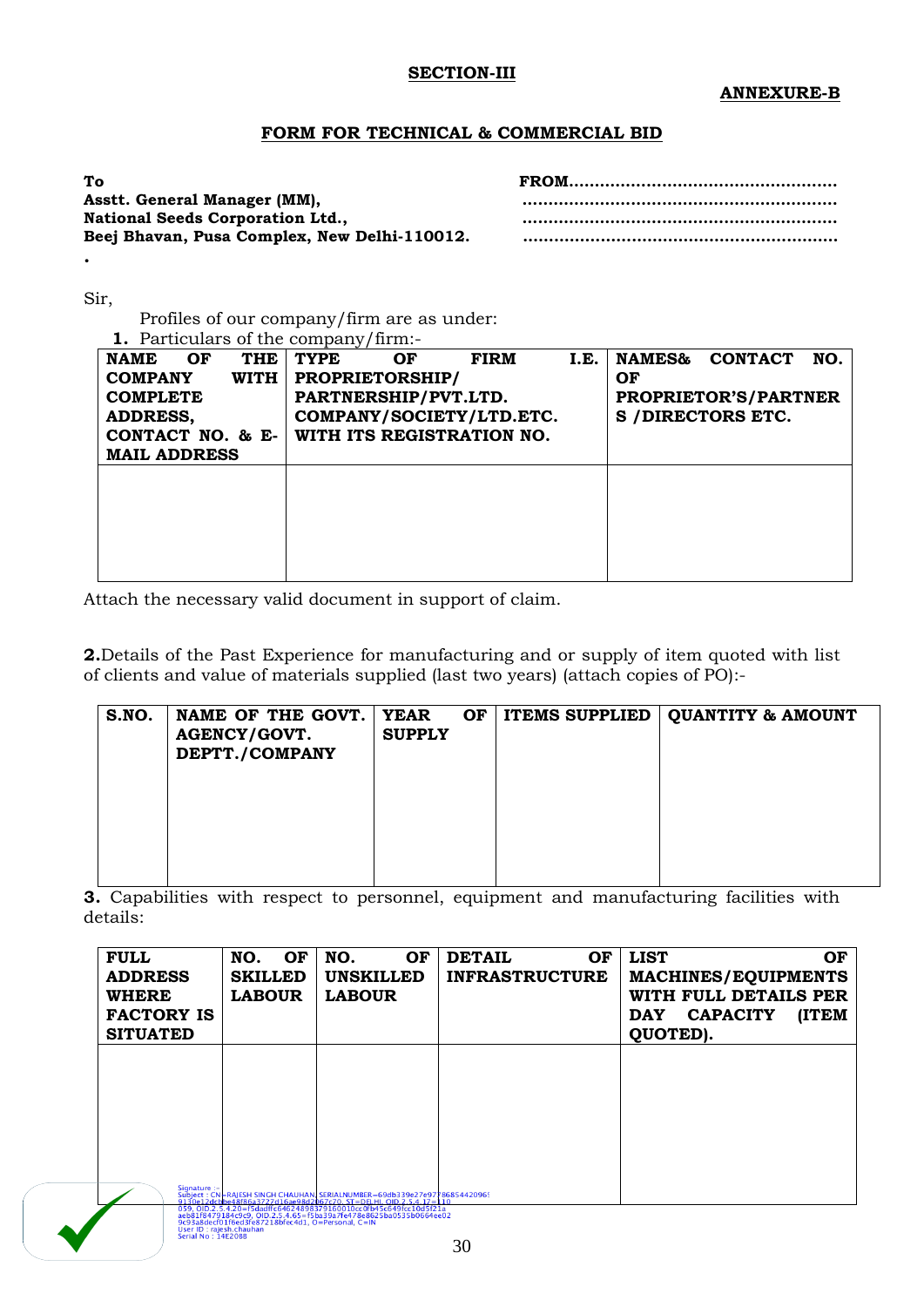Attached Consent Letter from Concerned Firm in case of Hired Facility.

**4.** Financial statement including Annual report **:** (i.e. Balance sheet and Profit & Loss account) duly signed by Statutory Auditor of last 2018-19, 2019-20 and 2020-21 along with copies. Average Annual turnover in last three years should not be less than three times of quoted value of offer: However in case of MSEs average annual turnover for last three years should not be less than quoted value of offer. In case the firm was registered after 2018-19 the average balance sheet of the period of operation shall be considered for the evaluation of the turn over criteria. In case of non furnishing of balance sheet of any financial year from 2018-19 , 2019-20 & 2020-21 the offer shall be rejected if the firm is not registered as startup enterprises. The Provision for relaxation to all Startup Enterprise **prior turnover and prior experience** in Public Procurement (PP) is applicable as per DIPP Office Memorandum no. **F-20-2/2014-PPD (Pt) dated 27-07-2017 & 20-09-2016** subject to furnish of the documentary proof in support of claim along with their request letter.

| <b>FINANCIAL YEAR</b> | <b>ANNUAL TURNOVER</b><br>(RS. IN LAKH) | <b>PROFIT/</b><br>  ANNUAL<br>LOSS (RS. IN LAKH) | <b>REMARKS</b> |
|-----------------------|-----------------------------------------|--------------------------------------------------|----------------|
|                       |                                         |                                                  |                |
|                       |                                         |                                                  |                |

Note: The total value of quoted offer will be 50 times the value of EMD of each tendered item.

**5.** Registration :

| <b>GST NO</b> |  |
|---------------|--|
|               |  |

**6.** Income tax Details :

| PAN NO | RETURNS FOR LAST TWO<br>YEARS (ATTACHED) |             |  |
|--------|------------------------------------------|-------------|--|
|        | <b>YEAR</b>                              | <b>COPY</b> |  |
|        |                                          |             |  |

# **7.** Particular of Banker **:**

| <b>NAME AND</b><br><b>ADDRESS OF</b><br><b>BANKER</b> | TYPE OF<br><b>ACCOUNT</b> | <b>ACCOUNT NO.</b> | IFS CODE | <b>MICR CODE</b> |
|-------------------------------------------------------|---------------------------|--------------------|----------|------------------|
|                                                       |                           |                    |          |                  |

# **8.** MSME registration details **:**

(a)

| <b>REGISTRATION</b> | <b>VALIDITY</b> | <b>REGISTERED</b> | OUANTITATIVE    | <b>MONETARY</b> |
|---------------------|-----------------|-------------------|-----------------|-----------------|
| NO.                 | <b>PERIOD</b>   | <b>ITEM/ITEMS</b> | <b>CAPACITY</b> | <b>LIMIT</b>    |

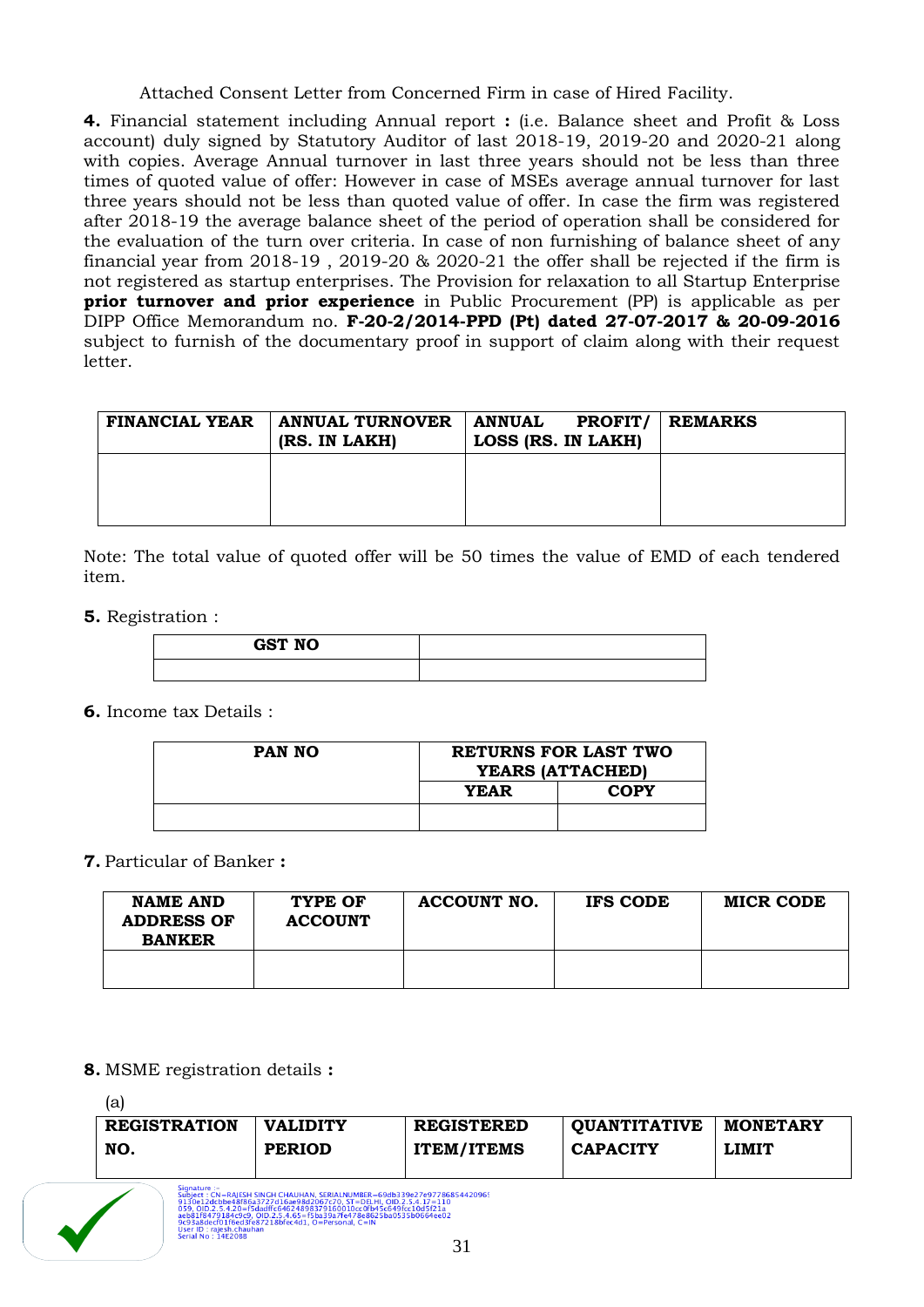### **9** EMD

| <b>BANKER'S NAME</b> | DRAFT NO. | <b>AMOUNT (IN RS.)</b> |
|----------------------|-----------|------------------------|
|                      |           |                        |
|                      |           |                        |

**10.** A self-undertaking on Rs 100,Non judicial stamp paper stating that the firm is not black listed by any Govt. Department/Institution/Public Enterprises/Undertaking and no arbitration case is lying pending with this office as on date as per Performa attached in annexureA-1.

**11.** A self-undertaking or affidavit on Rs 100 non judicial stamp paper that **Price Charged for stores /Supplies under the contract shall under no circumstances exceed the lowest price at which the contractor sells the stores of identical description to any** Govt. Department /Institution /Public Enterprises/Undertaking during the period of contract as per Performa attached in Annexure A-2.

**12.** Evidence of Access of Finance Required (With Valid Proof):-

**I hereby certify that all the information mentioned above are true and in case any information is found to be incorrect, my bid may be treated as rejected by NSC management.** 

### **Thanking you,**

Signature: ----------------------------

Place: ---------------- Name of Authorized Signatory:

Date: ----------------- Address:------------------------------------------ --------------------------------------------- --------------------------------------------- -------------------------------------------- Phone No: - ------------------------------Mobile No.------------------------------ Email. ----------------------------------

SEAL

**Note: -All particulars are to be filled properly & correctly if required extra sheet can be attached).**

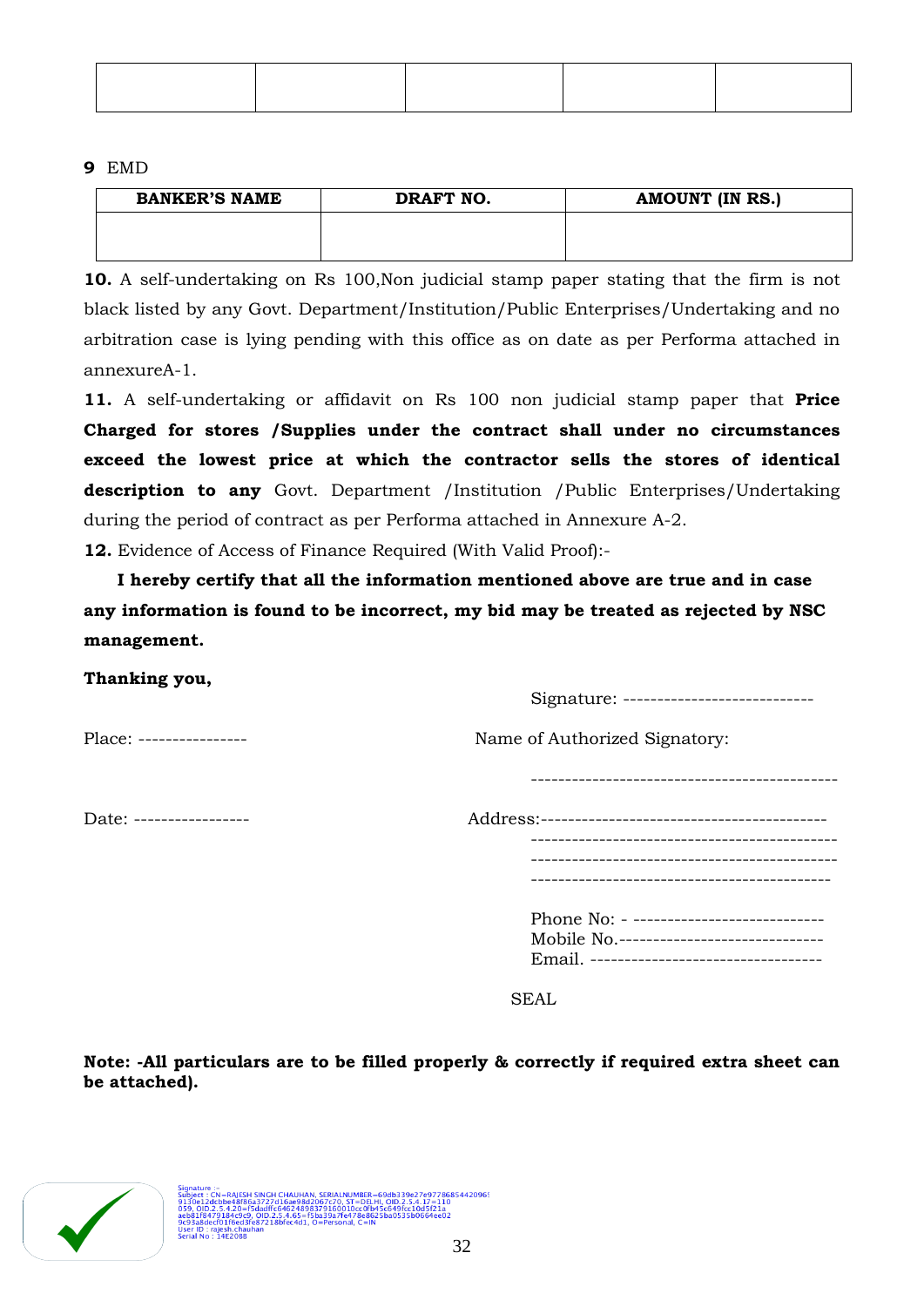### **SECTION-III**

# **ANNEXURE-A-1**

# **AFFIDAVIT CERTIFICATE**

I Construction and  $\Gamma$  (Name, Designation and Address) hereby declare that my firm/Company has not been debarred/blacklisted by any of the Govt. Department/Govt. Agencies where I had supplied the goods during the last\_\_\_\_\_\_\_\_\_\_\_\_\_\_\_\_\_\_\_\_\_\_\_\_\_ years and no arbitration case pending in NSC office.

Name\_\_\_\_\_\_\_\_\_\_\_\_\_\_\_\_\_\_

 $\_$ 

Designation \_\_\_\_\_\_\_\_\_\_\_\_\_\_\_\_

Name of the Firm/Company \_\_\_\_\_\_\_\_\_\_\_\_\_\_

Full address \_\_\_\_\_\_\_\_\_\_\_\_\_\_\_\_\_\_

Rubber stamp\_\_\_\_\_\_\_\_\_\_\_\_\_\_\_\_\_

Place: \_\_\_\_\_\_\_\_\_\_\_\_\_\_\_\_

Dated:

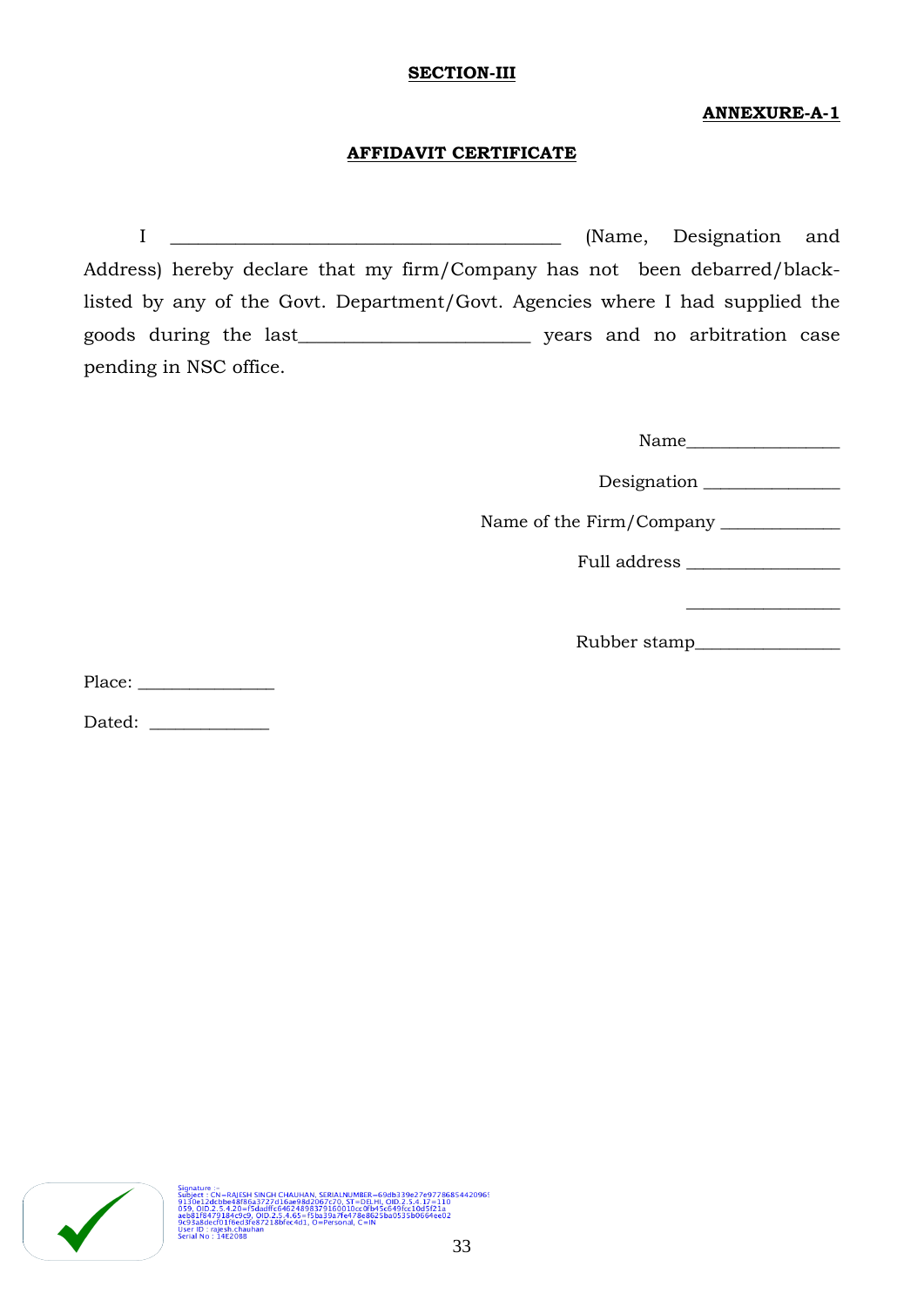### **SECTION-III**

# **ANNEXURE-A-2**

# **AFFIDAVIT CERTIFICATE**

I Construction and  $\Gamma$  (Name, Designation and Address) hereby declare that the price charged for quoted item/items under this contract, our firm has under no circumstance exceeded lowest price of identical goods given to government and semi government organizations.

| Name                            |  |
|---------------------------------|--|
| Designation                     |  |
| Name of the Firm/Company ______ |  |
| Full address                    |  |
|                                 |  |

Rubber stamp\_\_\_\_\_\_\_\_\_\_\_\_\_\_\_\_\_

Place: \_\_\_\_\_\_\_\_\_\_\_\_\_\_\_\_

Dated: \_\_\_\_\_\_\_\_\_\_\_\_\_\_



Subject : CN=RAISSH SINCH CHAUHAN, SERIALNUMBER=69db339e27e97786854420965<br>9130e12dcbbe48f86a3727d15ae98d2067z70, ST=DELH, OID.2.5.4.17=110<br>059, OID.2.5.4.20=f5dadffc64624898379160010cc0fb45c649fcc10d5f21a<br>aeb81f8479184e9c9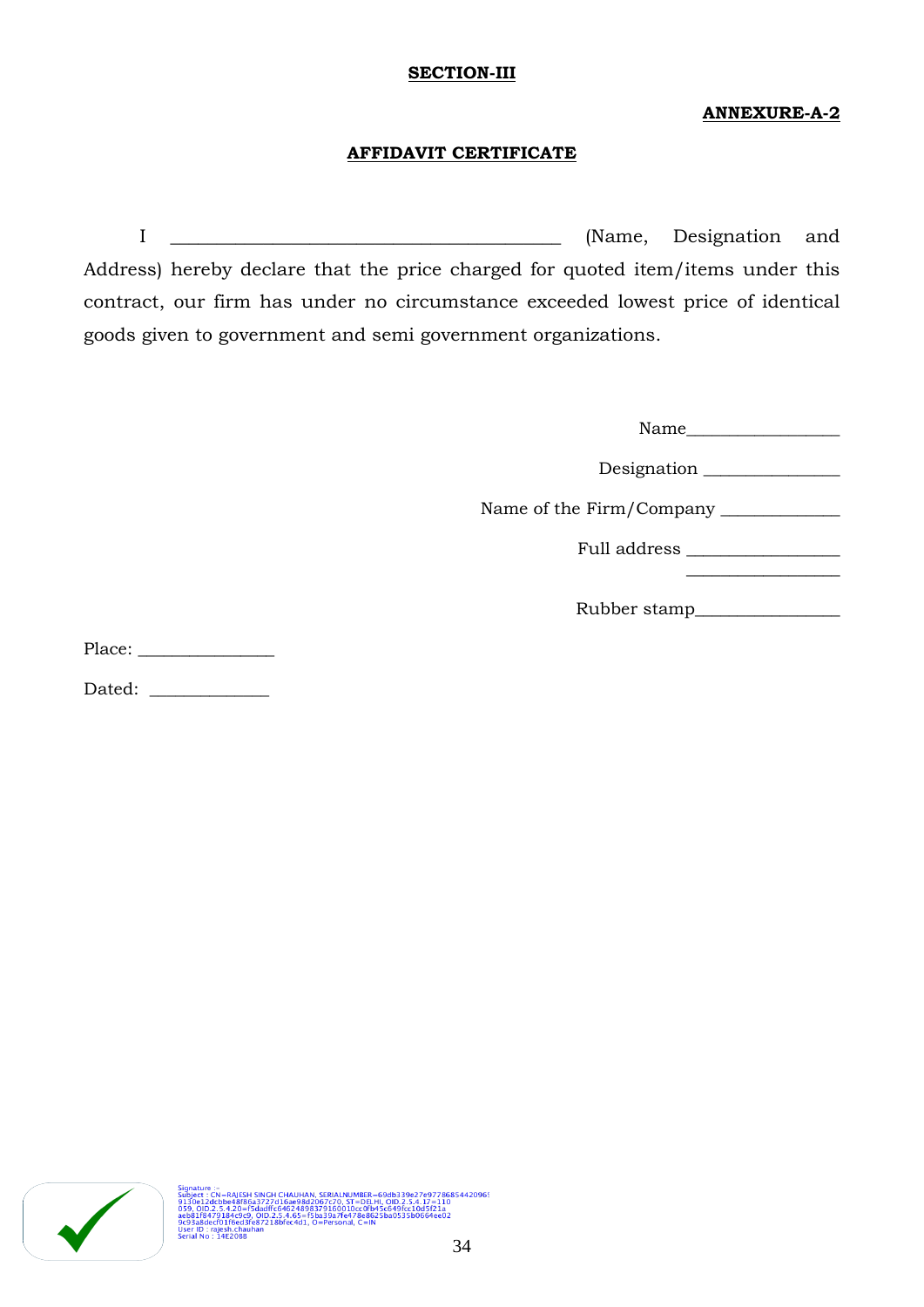# **SECTION-IV**

### **BANK GUARANTEE IN LIEU OF SECURITY DEPOSIT**

This bank guarantee executed on this date of 2016 by \_\_\_\_\_\_\_\_\_\_\_\_\_\_\_\_\_\_\_\_\_\_\_\_\_\_\_\_\_\_\_\_\_\_(hereinafter called the "Bank" which expression shall include wherever permissible, its successors and assigns) in favor of the National Seeds Corporation Ltd., Beej Bhavan, Pusa Complex, New Delhi-12(hereinafter called "Corporation" which expression includes its successors and assigns at the request of  $M/s.$ 

(herein after called the "supplier")

WHERE AS the supplier had tendered in respect of Tender No. The component of the Corporation.

WHEREAS the tender of the supplier has been accepted and in consequence thereof the Corporation had placed contract/ agreement for items mentioned in the contract No. the dated  $\alpha$ 

AND WHEREAS the supplier is required to deposit security with the Corporation to the extent of an amount of Rs. The state of the aforesaid contract and  $\mathbf{R}$ s. The aforesaid contract and  $\mathbf{R}$ s. placed by the Corporation on the supplier, for due fulfillment of the same.

AND WHEREAS in consideration of the bank having agreed to furnish a bank guarantee to the Corporation, the Corporation has agreed to waive the necessity of the supplier making a deposit of the security amount and has accepted that in lieu thereof a bank guarantee may be furnished.

AND WHEREAS the bank has agreed to furnish the bank guarantee in lieu of security deposit.

NOW THEREFORE the bank hereby agrees and guarantees:

**1.** If the supplier commits any breach of any of the terms and conditions of the contract or of the purchase order and the Corporation declares that supplier has become liable to forfeiture of the security or any part thereof, the bank hereby unconditionally and irrevocably agrees and undertakes and guarantee to pay to the Corporation on demand and without demure the amount of security money stated above without making a reference to the supplier.

**2.** The Bank further agrees that the Corporation shall be the sole judge of and as to whether the said supplier has committed any breach and breaches of any of the terms and conditions of the contract and the extent of loss, damage costs, charges and expenses caused to or suffered by or that may be caused to or suffered by the Corporation on account thereof but not exceeding the amount of security as stated above and the decision of the Corporation that the said supplier has committed such breach and breaches shall be final and binding on the bank.

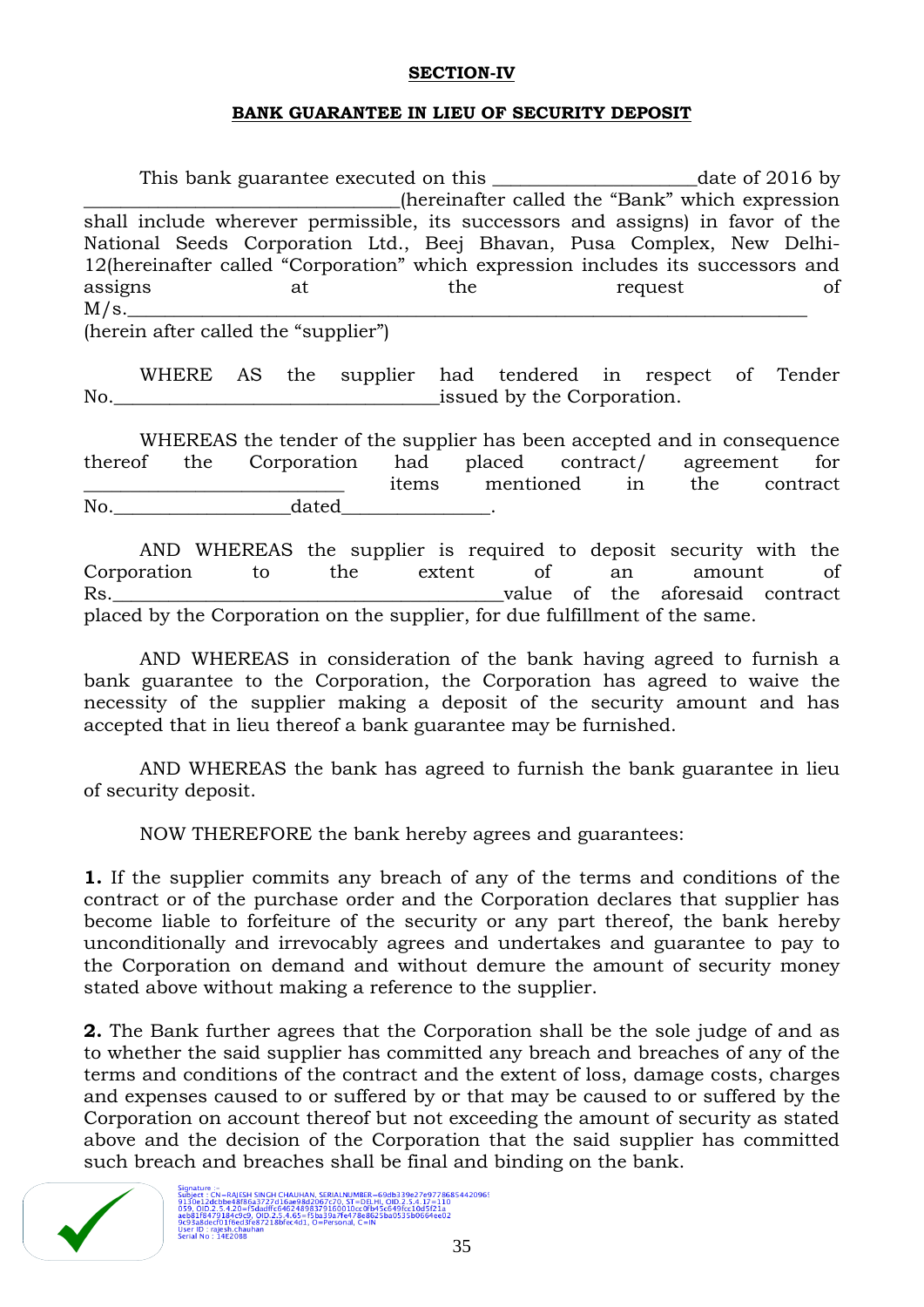**3.**The bank understand that it shall not necessary for the Corporation to precede against the tenderer before demanding the aforesaid amount of bank guarantee from the bank of preceding against the bank and the guarantee herein contained shall be endorse- able against the bank.

**4.**This guarantee shall remain in full operation upto 12 months from the date of execution. The bank undertakes not to revoke the guarantee during its currency except with the consent of the Corporation in writing and agrees that any change in the constitution of the supplier or the bank shall not discharge the liability of the bank hereunder.

**1.** Notwithstanding anything contained herein before the liability of the bank under this guarantee is restricted to Rs.<br>
<u>Lettically</u> CDs. bank shall remain into force for the period stated above, unless the Corporation makes a claim from the bank in writing before the said period, all the rights of the Corporation under the said guarantee shall be forfeited and the bank shall be relieved and discharged from all liability hereunder.

For and on behalf of the Bank

Witness:

**1.**

**2.**

- Here fill the name of Bank with address.
- Here fill the name and address of the supplier.
- Here fill the name of the material for which order has been placed.



---------------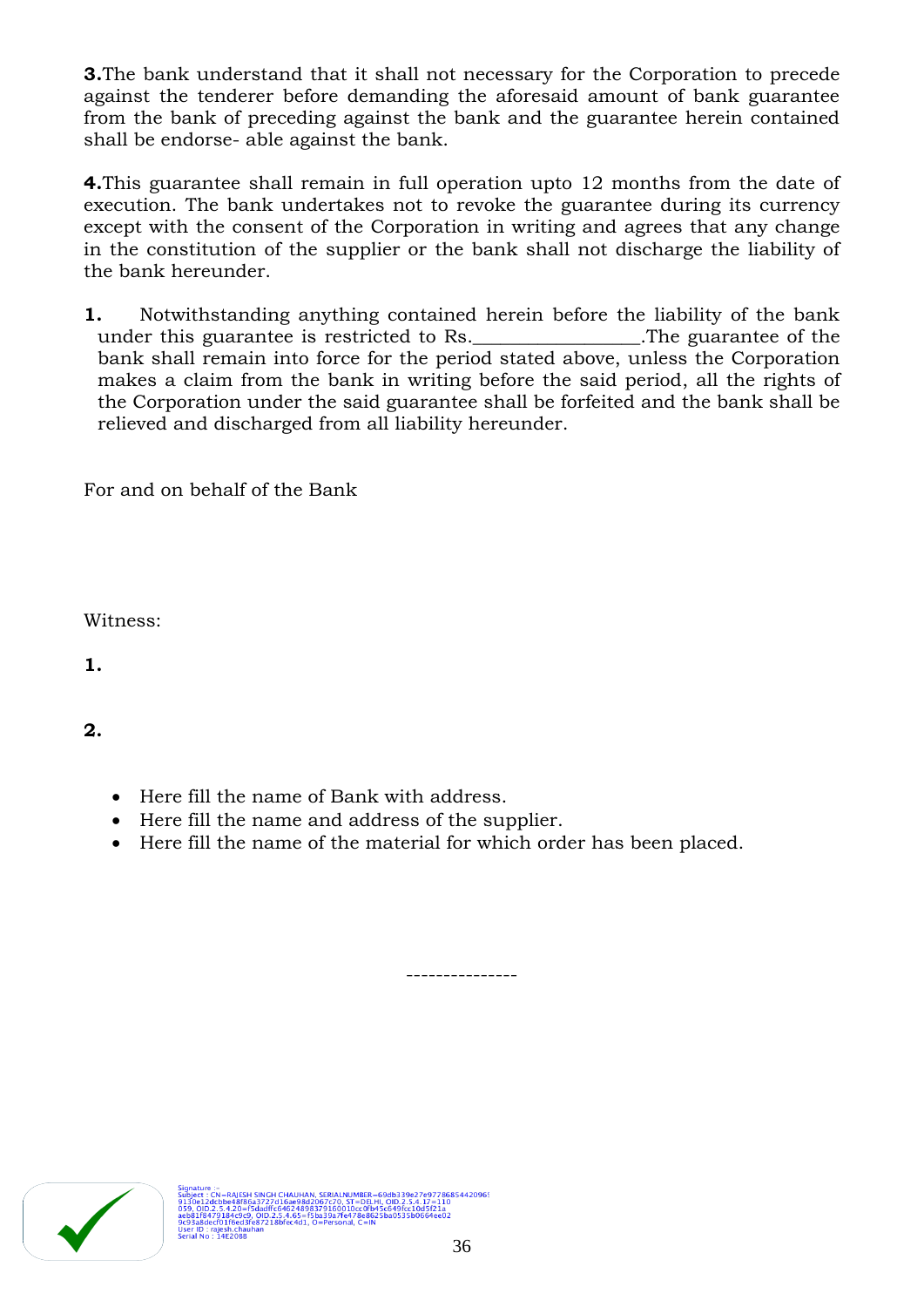# **SECTION - V PRE-CONTRACT INTEGRITY PACT**

(To be signed in case bid/contract amount exceeds Rs. One Crore)

### **General:-**

**1.**Whereas National Seeds Corporation Limited represented by ………………………………………………………………hereinafter referred to as the Buyer and the first party, proposes to procure goods / services through tender no. hereinafter referred to as goods, of the first part is a CPSE under Ministry of Agriculture, Government of India.

and  $M/s$  \_\_\_\_\_\_\_\_\_\_\_\_\_\_\_\_\_\_\_\_\_\_\_\_\_\_\_\_\_\_\_\_\_, represented by, Chief Executive Officer (which term, unless expressly indicated by the contract, shall be deemed to include its successors and its assignees), hereinafter referred to as the Bidder/Seller and the second party, is willing to offer/has offered the stores. Whereas the Bidder is a (status of the bidder) constituted in accordance with the relevant law in the matter.

**2.** Now, therefore, the Buyer and the Bidder agree to enter into this pre-contract agreement, hereinafter referred to as Integrity Pact, to avoid all forms of corruption by following a system that is fair, transparent and free from any influence/unprejudiced dealings prior to, during and subsequent to the completion of the contract.

# **Commitments of the Buyer**

**3.** The Buyer Commits itself to the following:-

**3.1** The Buyer undertakes that no official of the Buyer, connected directly or indirectly with the contract, will demand, take a promise for or accept, directly or through intermediaries, any bribe, consideration, gift, reward, favor or any material or immaterial benefit or any other advantage from the Bidder, either for themselves or for any person, organization or third party related to the contract in exchange for an advantage in the bidding process, bid evaluation, contracting or implementation process related to the Contract.

**3.2** The Buyer will treat all Bidders alike, and will provide to all Bidders the same information and will not provide any such information to any particular Bidder which could afford an advantage to that particular Bidder in comparison to other Bidders.

**3.3** All the officials of the Buyer will report to the CVO office of any attempted or completed breaches of the above commitments on the part of Bidder under Integrity Pact.

**4.** In case of any such preceding misconduct on the part of such official(s) is reported by the Bidder to the Buyer with full and verifiable facts and the same is *prima facie* found to be correct by the Buyer, necessary disciplinary proceedings, or any other action as deemed fit, including criminal proceedings may be initiated by the Buyer and such a person shall be debarred from further dealings related to the contract process. In such a case while an enquiry is being conducted by the Buyer the proceedings under the contract would not be stalled.

# **Commitments of Bidders**

**5.** The Bidder commits himself to take all measures necessary to prevent corrupt practices, unfair means and illegal activities during any stage of his bid or during any precontract or post-contract stage in order to secure the contract or in furtherance to secure it and in particular commits himself to the following:-

**5.1** The Bidder will not offer, directly or through intermediaries, any bribe, gift, consideration, reward, favor, any material or immaterial benefit or other advantage, commission, fees, brokerage or inducement to any official of the Buyer, connected directly or indirectly with the bidding process, or to any person, organization or third party related to the contract in exchange for any advantage in the bidding, evaluation, contracting and **in the Country Supplem for the Contract of the Contract of the Contract of the Contract of the Contract of the Contract of the Contract of the Contract of the Contract of the Contract of the Contract of the Contract of th**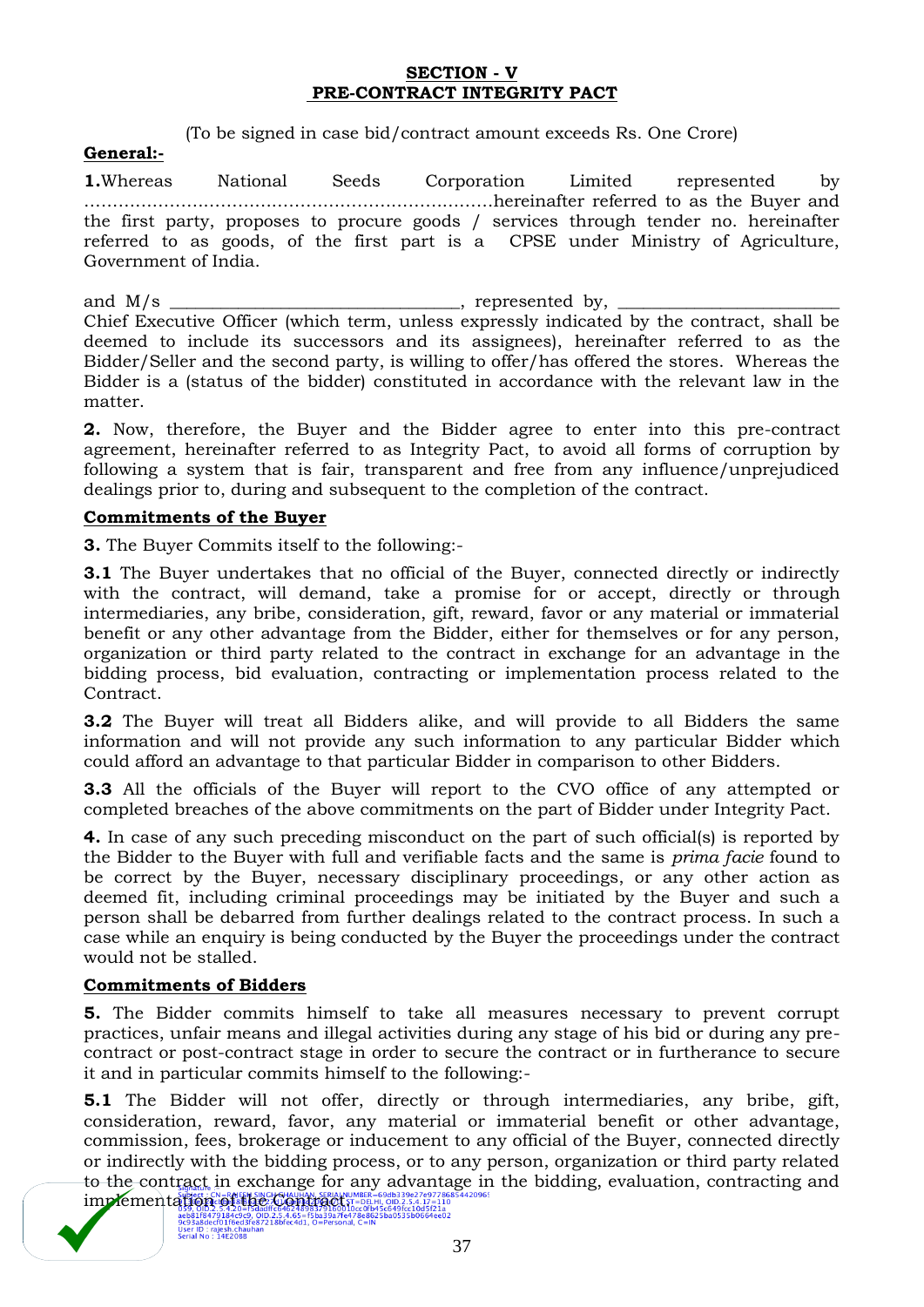**5.2**The Bidder further undertakes that he has not given, offered or promised to give, directly or indirectly any bribe, gift, consideration, reward, favour, any material or immaterial benefit or other advantage, commission, fees, brokerage or inducement to any official of the Buyer or otherwise in procuring the Contract or forbearing to do or having done any act in relation to the obtaining or execution of the Contract or any other Contract with the Government for showing or forbearing to show favour or disfavour to any person in relation to the Contract or any other Contract with the Government.

**5.3** The Bidder will not collude with other parties interested in the contract to impair the transparency, fairness and progress of the bidding process, bid evaluation, contracting and implementation of the contract.

**5.4** The Bidder will not accept any advantage in exchange for any corrupt practice, unfair means and illegal activities.

**5.5** The Bidder further confirms and declares to the Buyer that the Bidder is Competent to offer for stores /services in the said tender and has not engaged any individual or firm or company whether Indian or foreign to intercede, facilitate or in any way to recommend to the Buyer or any of its functionaries, whether officially or unofficially to the award of the contract to the Bidder, nor has any amount been paid, promised or intended to be paid to any such individual, firm or company in respect of any such intercession, facilitation or recommendation.

**5.6** The Bidder, either while presenting the bid or during pre-contract negotiations or before signing the contract, shall disclose any payments he has made, is committed to or intends to make to officials of the Buyer or their family members, agents, brokers or any other intermediaries in connection with the contract and the details of services agreed upon for such payments.

**5.7** The Bidder shall not use improperly, for purposes of competition or personal gain, or pass on to others, any information provided by the Buyer as part of the business relationship, regarding plans, technical proposals and business details, including information contained in any electronic data carrier. The Bidder also undertakes to exercise due and adequate care lest any such information is divulged.

**5.8** The Bidder commits to refrain from giving any complaint directly or through any other manner without supporting it with full and verifiable facts.

**5.9** The Bidder shall not instigate or cause to instigate any third person to commit any of the actions mentioned above.

# **6. Previous Transgression**

**6.1** The Bidder declares that no previous transgression occurred in the last three years immediately before signing of this Integrity Pact, with any other company in any country in respect of any corrupt practices envisaged hereunder or with any Public Sector Enterprise in India or any Government Department in India that could justify bidder"s exclusion from the tender process.

**6.2** If the Bidder makes incorrect statement on this subject, Bidder can be disqualified from the tender process or the contract, if already awarded, can be terminated for such reason.

# **7.Company Code of Conduct**

7.1 Bidders are also advised to have a company code of conduct (clearly rejecting the use of bribes and other unethical behavior) and a compliance program for the implementation of the code of conduct throughout the company.

# **8.Sanctions for Violation**

**8.1**Any breach of the aforesaid provisions by the Bidder or any one employed by him or acting on his behalf (whether with or without the knowledge of the Bidder) or the commission of any offence by the Bidder or any one employed by him or acting on his behalf, as defined in Chapter IX of the Indian Penal Code, 1860 or the Prevention of

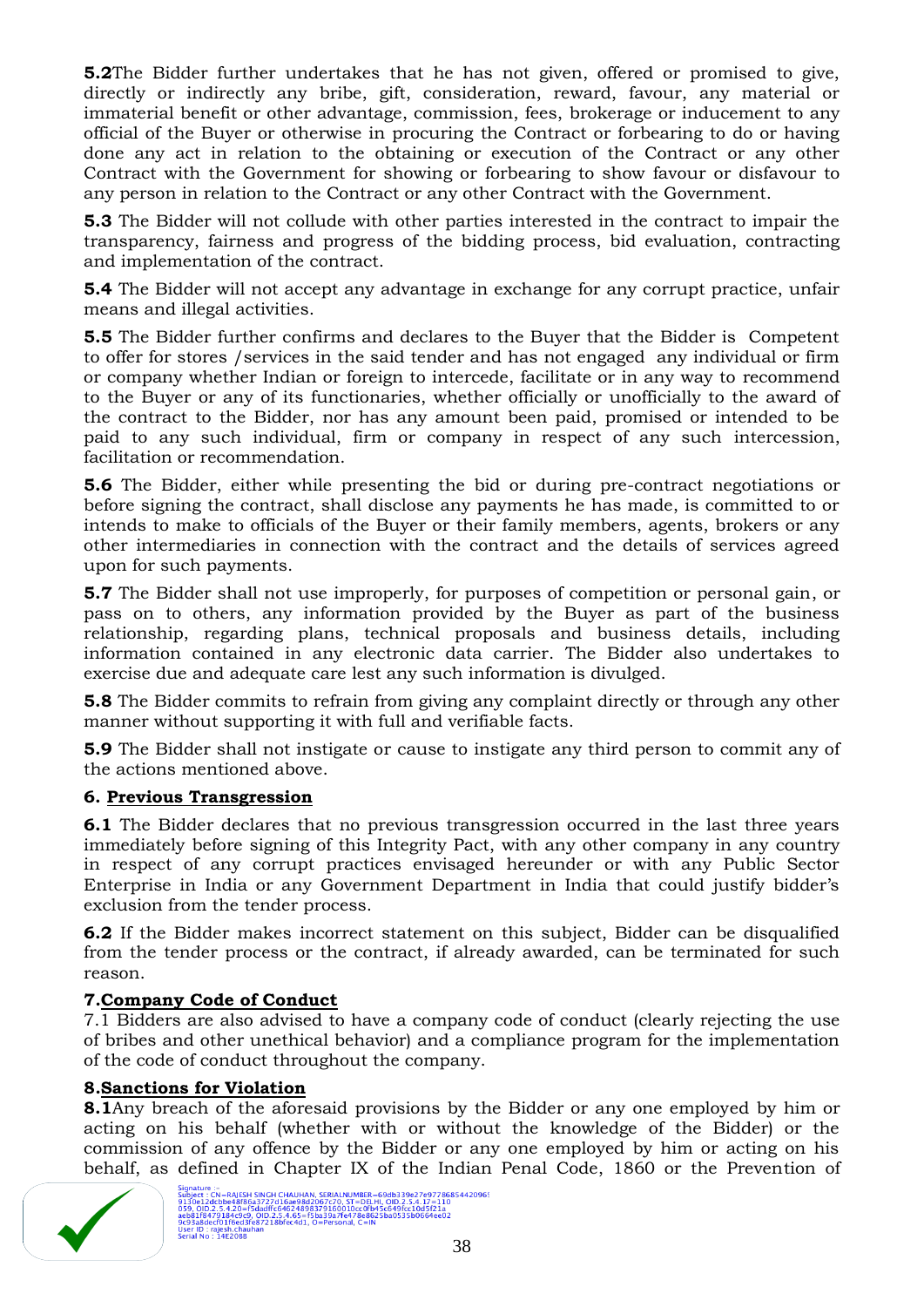Corruption Act 1988 or any other act enacted for the prevention of corruption shall entitle the Buyer to take all or any one of the following actions, wherever required:-

**(i)** To immediately call off the pre-contract negotiations without assigning any reason or giving any compensation to the Bidder. However, the proceedings with the other Bidder(s) would continue.

**(ii)** The Earnest Money/Security Deposit/Performance Bond shall stand forfeited either fully or partially, as decided by the Buyer and the Buyer shall not be required to assign any reason therefore.

**(iii)** To immediately cancel the contract, if already signed, without giving any compensation to the Bidder.

**(iv)** To recover all sums already paid by the Buyer, and in case of an Indian Bidder with interest thereon at 2% higher than the prevailing Prime Lending Rate, while in case of a Bidder from a country other than India with interest thereon at 2% higher than the LIBOR. If any outstanding payment is due to the Buyer from the Bidder in connection with any other contract for any other defense stores, such outstanding payment could also be utilized to recover the aforesaid sum and interest.

**(v)** To encase the advance bank guarantee and performance bond/warranty bond, if furnished by the Bidder, in order to recover the payments, already made by the Buyer, along with interest.

**(vi)** To cancel all or any other Contracts with the Bidder.

**(vii)** To debar the Bidder from entering into any bid from the Government of India for a minimum period of five years, which may be further extended at the discretion of the Buyer.

**(viii)** To recover all sums paid in violation of this Pact by Bidder(s) to any middleman or agent or broker with a view to securing the contract.

**(ix)** If the Bidder or any employee of the Bidder or any person acting on behalf of the Bidder, either directly or indirectly, is closely related to any of the officers of the Buyer, or alternatively, if any close relative of an officer of the Buyer has financial interest/stake in the Bidder"s firm, the same shall be disclosed by the Bidder at the time of filing of tender. Any failure to disclose the interest involved shall entitle the Buyer to rescind the contract without payment of any compensation to the Bidder.

**(x)** The Bidder shall not lend to or borrow any money from or enter into any monetary dealings or transactions, directly or indirectly, with any employee of the Buyer, and if he does so, the Buyer shall be entitled forthwith to rescind the contract and all other contracts with the Bidder. The Bidder shall be liable to pay compensation for any loss or damage to the Buyer resulting from such rescission and the Buyer shall be entitled to deduct the amount so payable from the money(s) due to the Bidder.

**(xi)** In cases where irrevocable Letters of Credit have been received in respect of any contract signed by the Buyer with the Bidder, the same shall not be opened.

**8.2**The decision of the Buyer to the effect that a breach of the provisions of this Integrity Pact has been committed by the Bidder shall be final and binding on the Bidder.

# **9. Fall Clause**

**9.1** The Bidder undertakes that he has not supplied/is not supplying the similar systems or subsystems at a price lower than that offered in the present bid in respect of any other Ministry/Department of the Government of India and if it is found at any stage that the similar system or sub-system was supplied by the Bidder to any other Ministry/Department of the Government of India at a lower price, then that very price will be applicable to the present case and the difference in the cost would be refunded by the Bidder to the Buyer, if the contract has already been concluded.

**9.2** The Bidder shall strive to accord the most favored customer treatment to the Buyer in respect of all matters pertaining to the present case.

aeb81f847913488-120aadtrcb4624898379160010cc0fb45c649fcc10d5f21a<br>9c93a8decf01f6ed3fe872184.65=f5ba39a7fe478e86249fcc10d5f21a<br>9c93a8decf01f6ed3fe87218bfec4d1, O=Personal, C=IN<br>Serial No : 14E20BB<br>Serial No : 14E20BB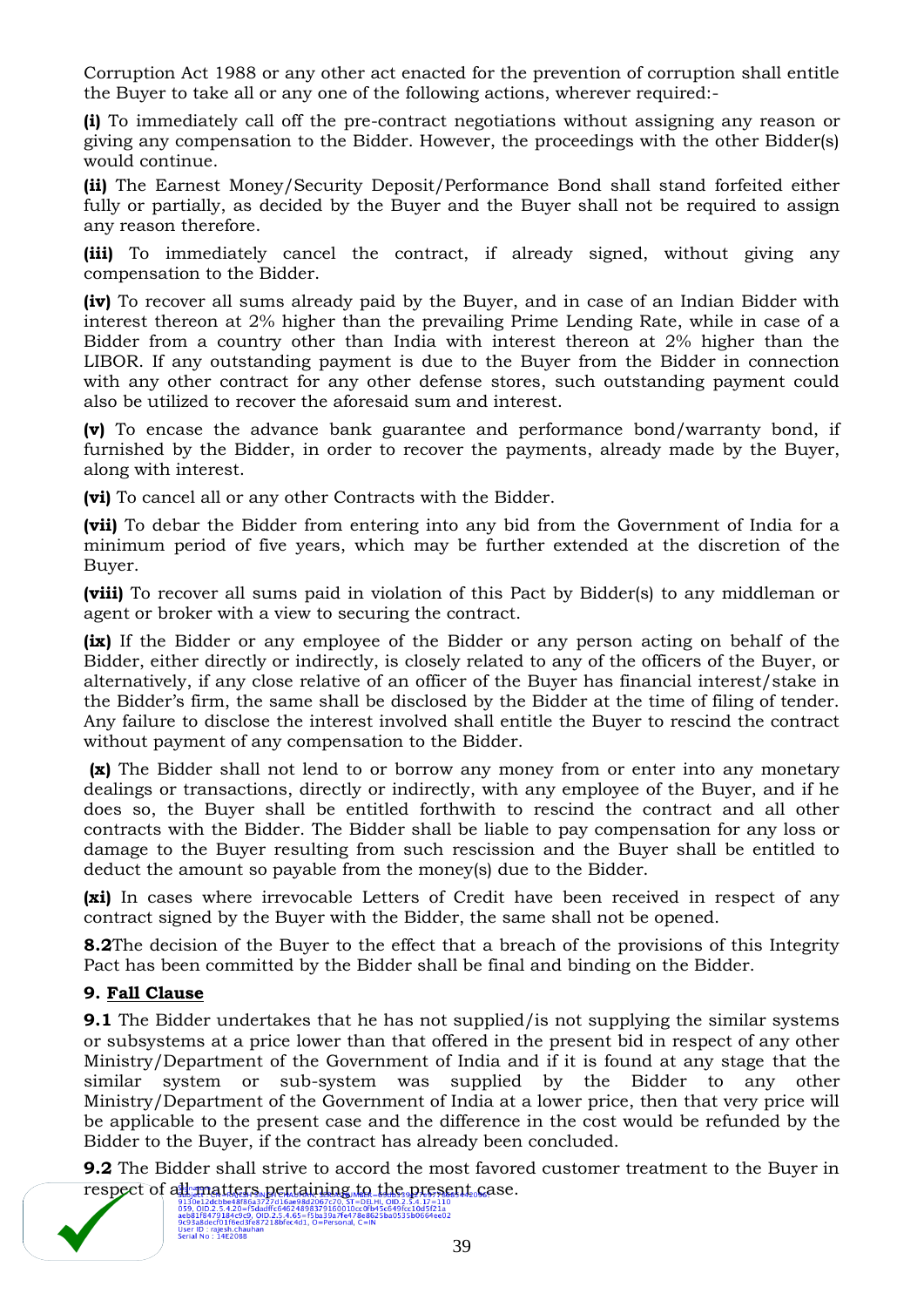# **10.Examination of Books of Accounts**

In case of any allegation of violation of any provisions of this Integrity Pact or payment of commission, the Buyer or its agencies shall be entitled to examine the Books of Accounts of the Bidder and the Bidder shall provide necessary information of the relevant financial documents in English and shall extend all possible help for the purpose of such examination.

# **11.Law and Place of Jurisdiction**

This Pact is subject to Indian Law. The place of performance and jurisdiction is the seat of the Buyer i.e. New Delhi.

### **12.Other Legal Actions**

The actions stipulated in this Integrity Pact are without prejudice to any other legal action that may follow in accordance with the provisions of the extant law in force relating to any civil or criminal proceedings.

### **13.Validity**

13.1 The validity of this Integrity Pact shall be from date of its signing and extend till satisfactory closer of the Contract.

**13.2** Should one or several provisions of this Pact turn out to be invalid; the remainder of this Pact remains valid. In this case, the parties will strive to come to an agreement to their original intentions.

The Parties hereby sign this Integrity Pact at \_\_\_\_\_\_\_\_\_ on \_\_\_\_\_\_\_\_\_\_\_\_\_\_\_\_.

### **BUYER BIDDER**

### **CHIEF EXECUTIVE OFFICER Company Name**

Witness

1. \_\_\_\_\_\_\_\_\_\_\_\_\_\_\_\_\_\_\_ 1. \_\_\_\_\_\_\_\_\_\_\_\_\_\_\_\_\_\_\_\_

 $2.$